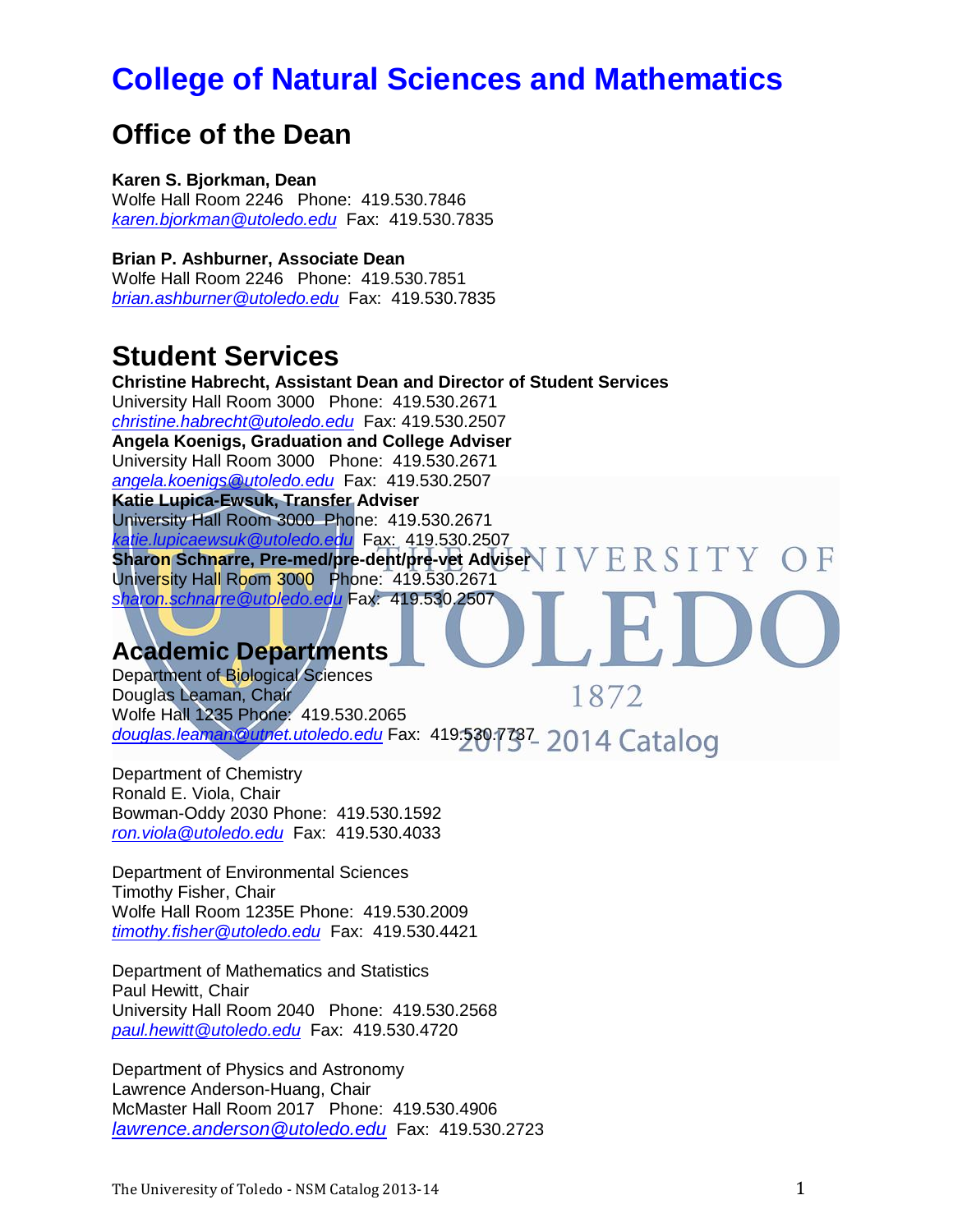# **Programs and Centers**

Instrumentation Center Kristin Kirschbaum, director Bowman-Oddy Laboratories Room 200 Phone: 419.530.7847 *[kristin.kirschbaum@utoledo.edu](mailto:kristin.kirschbaum@utoledo.edu)* Fax: 419.530.4033

Lake Erie Research Center Carol Stepien, director 6200 Bayshore Road, Oregon, Ohio Phone: 419.530.8360 *[carol.stepien@utoledo.edu](mailto:carol.stepien@utoledo.edu)* Fax: 419.530.8399

Ritter Planetarium Michael Cushing, director Alexander Mak, associate director Ritter Planetarium Room 31 Phone: 419.530.4641 *[michael.cushing@utoledo.edu](mailto:michael.cushing@utoledo.edu)* Fax: 419.530.2723

Stranahan Arboretum Daryl Dwyer, director 4131 Tantara Drive Phone: 419.530.6151 *[daryl.dwyer@utoledo.edu](mailto:daryl.dwyer@utoledo.edu)* Fax: 419.841.0063

#### **Mission Statement**

The Faculty of The University of Toledo's College of Natural Sciences and Mathematics seek to build and disseminate foundational and applicable knowledge through excellence in teaching, research and discovery, and community engagement; foster the advancement of science, mathematics and technology locally, regionally, and globally; and serve as a transformative force within a diverse, interdisciplinary, and collaborative education environment for improving our world through science and mathematics.

# **Admission Policies**

# 1872

New first-year students must (1) submit a college test score (ACT or SAT) and (2) have either a 2.5 high school GPA or ACT composite of 20 (SAT combined reading and math score of 950) to be admitted to the College of Natural Sciences and Mathematics. Applicants not meeting these standards will be admitted to the Department of Exploratory Studies in the You College. Students applying who want to be admitted as BS Biology degree program in the Department of Biological Sciences must have a minimum high school GPA of 2.75. Students not meeting this requirement but meeting the minimum college requirements will be admitted to the BA Biology degree program.

To be considered for admission to the premed, predent and prevet programs, students will need a minimum high school cumulative GPA of 3.2 and an ACT composite score of 25 (or minimum SAT combined reading and math score of 1150). Students should also have successfully completed a minimum of three years of high school mathematics (algebra I, algebra II and geometry) and high school chemistry. Applicants not meeting these standards but meeting the Natural Sciences and Mathematics college admission standards will be admitted to the College of Natural Sciences and Mathematics degree program of their choice or as BS-UND (undeclared).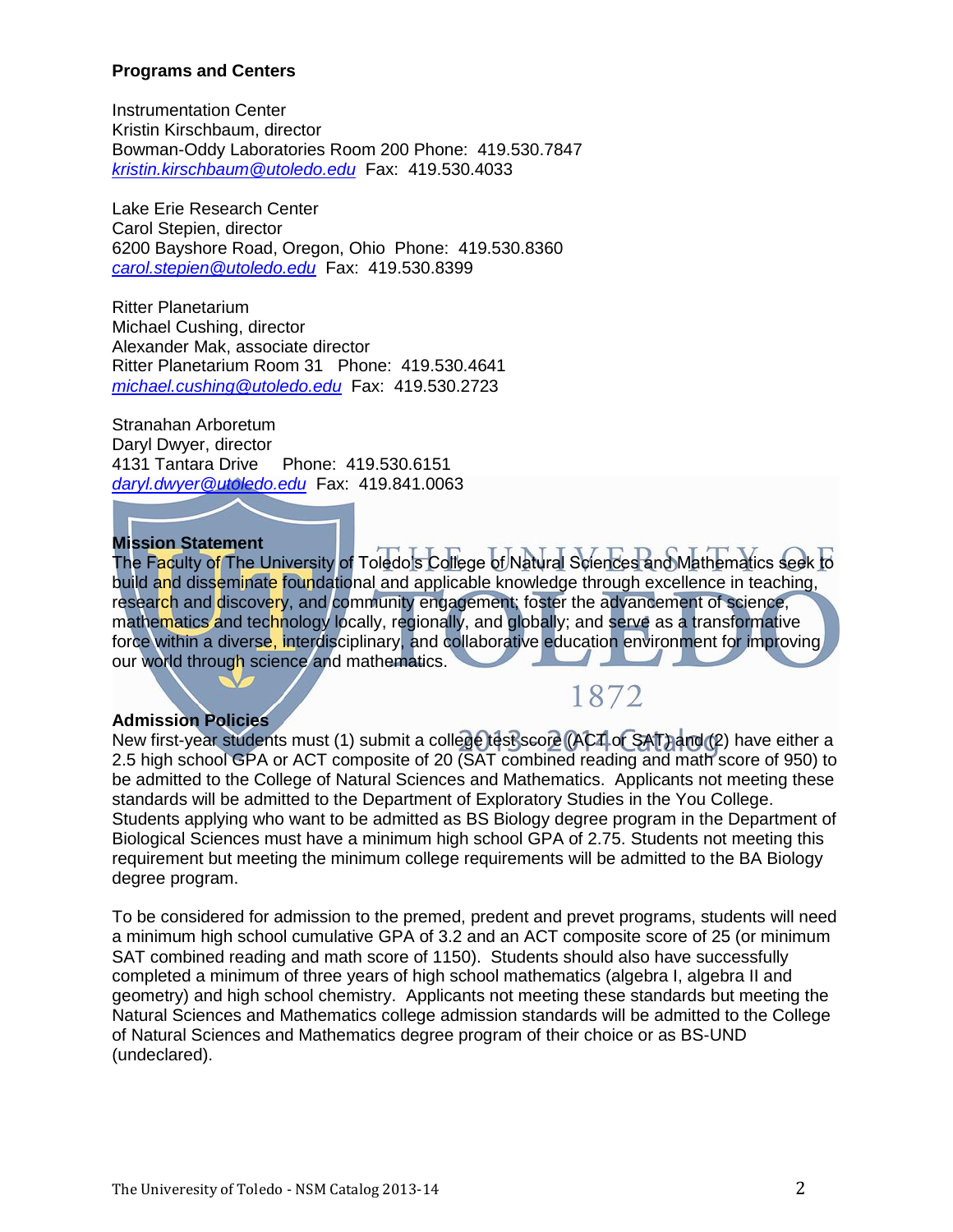# **Change of College**

Students in good standing (i.e. with a cumulative GPA of 2.0 or higher) who wish to change from another college of The University of Toledo to the College of Natural Sciences and Mathematics should make an appointment with a college Adviser in the College Student Services Office to discuss their transfer and have their academic records reviewed. External transfer course work previously evaluated by other UT colleges will be re-evaluated. All college requirements, including core, skill area, distributive, major and related requirements, must be fulfilled as specified in the catalog for the year in which the student enters the College of Natural Sciences and Mathematics. Credit restrictions and level requirements for Natural Sciences and Mathematics students will apply. Beginning in Summer 2011, continuing UT students seeking admission to pre-medical, pre-dental and pre-veterinary programs must have a 3.0 cumulative college GPA and have completed CHEM 1090 or 1230 and MATH 1320 or higher with a B or better.

#### **Change of Catalog Year**

Continuing students who declared a major within the College of Natural Sciences and Mathematics prior to Fall 2012 may change to the 2013-2014 catalog year. Interested students should visit the Student Services Office (UH 3000) and meet with their academic adviser to officially declare their new catalog year.

#### **Admission with Transfer Credit from Another Institution**

No more than 94 semester hours of credit earned at other institutions may apply toward a degree in the College of Natural Sciences and Mathematics. Course work from other institutions is accepted at the level the equivalent course is taught at The University of Toledo. Students with transfer credit are generally expected to fulfill all University and college course. requirements for a degree in the College of Natural Sciences and Mathematics as specified in the catalog for the year in which they enter the College of Natural Sciences and Mathematics. In some cases, not all the credits that transfer into The University of Toledo will apply toward a degree in the College of Natural Sciences and Mathematics, e.g., developmental courses. Transfers from other institutions shall take at least 30 semester hours at The University of Toledo, including 12 semester hours of work in their major field and 9 semester hours in their minor field, regardless of the number of hours transferred.

Students transferring to the University of Toledo in Spring 2007 or later, including transfer readmits, must meet minimum GPA requirements in their Natural Sciences and Mathematics majors and minors with both (1) the grades of all courses attempted at UT and (2) in a second calculation, the grades of all courses attempted at all institutions (including UT). The grades of all courses (from all institutions) which are used by those students to satisfy UT Core requirements must be used in the calculation of the UT General Education GPA.

UT students who attend other institutions as guests or transient students in Fall 2008 or later must also meet minimum GPA requirements in their Natural Sciences and Mathematics majors and minors with (1) the grades of all courses attempted at UT and (2) in a second calculation, the grades of all courses attempted at all institutions (including UT). The grades of all courses (from all institutions) which are used by those students to satisfy UT Core requirements must be used in the calculation of the UT General Education GPA.

For the purposes of meeting minimum cumulative GPA's in a student's Natural Sciences and Mathematics major(s) and/or minor(s) and the UT Core, the grades of all courses attempted at all institutions will be included in the GPA calculation(s). Note: Due to technological limitations of UT's current Degree Audit Reporting System, Degree Audit GPA calculations for students who have taken courses at other institutions may not be accurate. Consult a college staff Adviser if you have questions.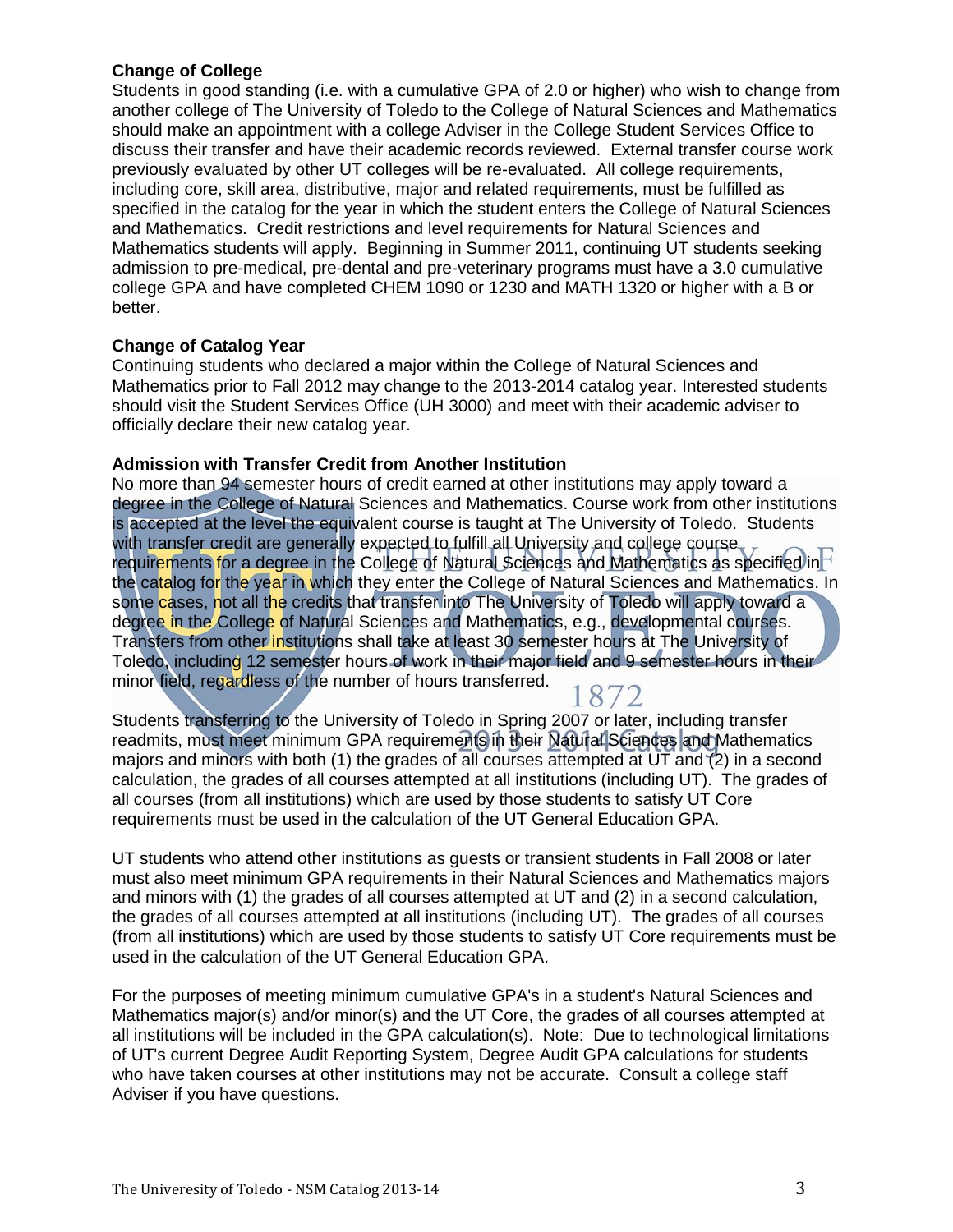Transfer students should note that The University of Toledo will include all course work taken at all institutions of higher education in the calculation to determine if a student will graduate with honors. All college course work ever taken is computed in determining eligibility for graduation with honors, although no student will be awarded a level of honors above that indicated by The University of Toledo cumulative grade point average (GPA). Note: The University of Toledo requires a minimum of 30 semester hours of standard letter graded courses from UT in order to qualify for graduation with honors.

An applicant who has undertaken courses at a regionally accredited college or university and who submits through the Office of Undergraduate Admission for Adult, Transfer and International Students an official transcript listing courses and grades and giving evidence of good standing will be admitted to the College of Natural Sciences and Mathematics, provided the student has maintained a minimum GPA of 2.0 on a 4.0 scale.

Exceptions to this minimum admission requirement are rarely made and require the applicant to demonstrate, in a written petition to the committee on academic standing, that there are special circumstances that warrant waiver of the requirement. Approval of the petition is not automatic, and those students who are admitted by petition will be placed on special probationary status and must meet certain conditions to remain enrolled.

If the college from which the applicant transfers lacks proper accreditation, the student may be denied transfer credit on the basis of the transcript, but may be allowed to obtain credit by passing advanced standing examinations with at least a C grade. Official transcripts of records from all schools previously attended must be on file with the Office of Undergraduate Admission for Adult, Transfer and International Students before the student will be permitted to register.

> T VI

VERSII

 $H$ 

# **A Second Degree at The University of Toledo**

A student earning a first degree at The University of Toledo may earn a second bachelor's degree in the College of Natural Sciences and Mathematics by taking a minimum of 20 additional semester hours and satisfying all requirements for both degrees. The student must take the additional 20 hours in College of Natural Sciences and Mathematics course work, unless the student's major department requires course work outside the college to satisfy major or related requirements. An undergraduate with a degree from another institution is considered a transfer student. Such a student is then considered a candidate for a second degree. See requirements for admission with transfer credit from another institution. [alog

#### **Requirements for Students with an Associate's Degree**

Students holding an Associate of arts or Associate of science degree from an accredited college are encouraged to enroll in the College of Natural Sciences and Mathematics and, in many instances, may expect to earn an appropriate baccalaureate upon completion of two years of full-time study. Students with an Associate's degree in a technical program will likely require more time to complete a bachelor's degree. The following regulations apply:

• Students must complete the equivalent of the specified University and college core and distributive requirements for a bachelor's degree.

• In all baccalaureate programs, a minimum of 64 hours must be taken at the 2000 to 4000 levels; of these, a minimum of 32 hours must be taken at the 3000 to 4000 levels in baccalaureate degree - granting colleges. Course work from other institutions is accepted at the level the equivalent course is taught at The University of Toledo..

• Students may enroll in any departmental, interdepartmental or interdisciplinary program for which they meet the admission criteria. All of the usual major and related area requirements must be fulfilled as specified in the catalog for the year in which the student entered the College of Natural Sciences and Mathematics.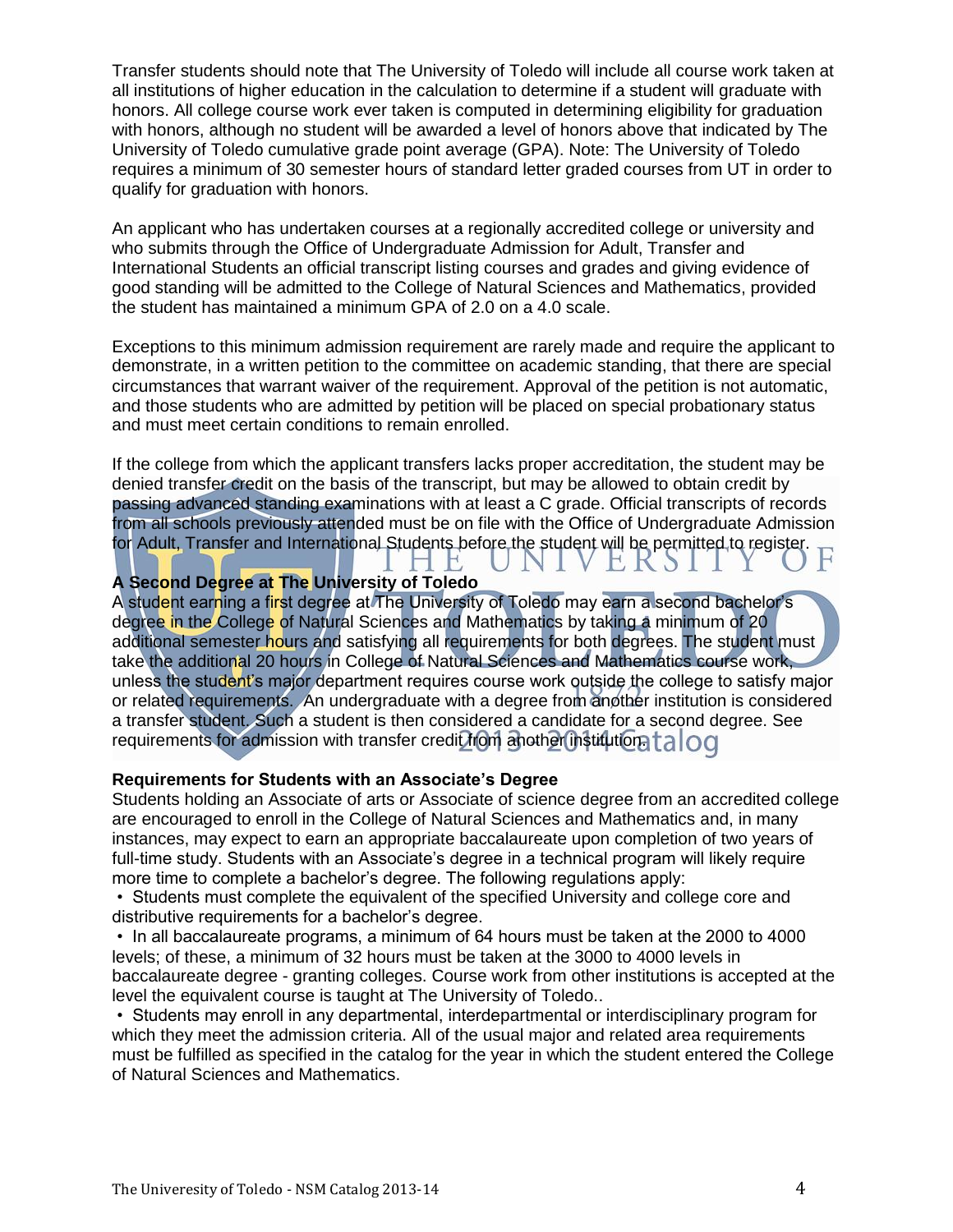# **Readmission of Former Arts and Sciences or Natural Sciences and Mathematics Students**

Students who have withdrawn from the College of Arts and Sciences or the College of Natural Sciences and Mathematics and The University of Toledo and have not attended any other institution in the Interim may be readmitted, provided they were eligible to continue enrollment in the college at the time they discontinued attendance. Such students should readmit at the College Student Services Office. Students who have been suspended from the College of Natural Sciences and Mathematics must submit a written letter of petition. Students who readmit after more than 12 consecutive months' absence must comply with existing college requirements at the time of readmission.

# **Academic Policies**

*Refer to [UT Policy website](http://utoledo.edu/policies/) for academic policies that apply to all students.*

# **Academic Advising**

Academic advising is a process intended to help students derive as many benefits as possible from their educations. This occurs when Advisers help students develop and reach academic and career goals. While the ultimate responsibility for making personal and educational decisions rests with the student, Advisers assist by helping to identify and assess alternatives and the consequences of decisions. Advising can be much more than selecting courses. The more frequently students arrange to meet with their Advisers, the better their needs can be served. New students, transfer students, students changing colleges, and continuing general studies students are advised in the College of Natural Sciences and Mathematics Student Services Office, University Hall Room 3000, by college staff Advisers. Limited advising hours are also available in Wolfe Hall, room 2243. See the [Tri-College Student Services](http://www.utoledo.edu/offices/studentservices/index.html) web page for more information. They provide essential information; help students select courses to meet University General Education and college skill area and distributive requirements; suggest courses for the exploration of majors and minors; and help students evaluate academic progress and adjustment to university life. Students with declared majors and/or minors are advised by departmental major or program Advisers, faculty who provide general information as well as more specialized information about majors and minor programs, departmental course offerings, and career and graduate opportunities. They help students select courses for general, major, related, and other requirements. Students in the Honors College and those seeking more than one major or degree, a minor, or admission to professional school should meet periodically with one or more additional Advisers. A complete list of academic Advisers is available on the college website or in the College office.

# **Student Responsibilities**

Students are responsible for correctly selecting courses for their programs of study each semester and for fulfilling all degree requirements. Although Advisers will assist wherever possible, the final responsibility rests with the student. Students are expected to make sure that they are fulfilling all degree requirements, as published in the issue of the catalog of the College Natural Sciences and Mathematics under which they entered. Students who have been out of the College of Natural Sciences and Mathematics for 12 consecutive months are responsible for the requirements in the University catalog under which they reenter.

# **Transcripts and Degree Audit Reports**

A transcript is a complete chronological list of a student's academic course work (including all courses attempted and grades earned). It does not show how specific courses apply or do not apply to University and college requirements as stipulated in this catalog. For example, developmental, non-repeatable and certain other courses are not counted toward minimum credits for degrees, but appear on transcripts. The Degree Audit Report (DAR) details all requirements applicable to a student's academic program (degree, major, minor) and applies the student's courses on the transcript (including transfer credit) to those requirements. The DAR should be used to identify requirements remaining when all registered courses are completed. The College of Natural Sciences and Mathematics Student Services Office (UH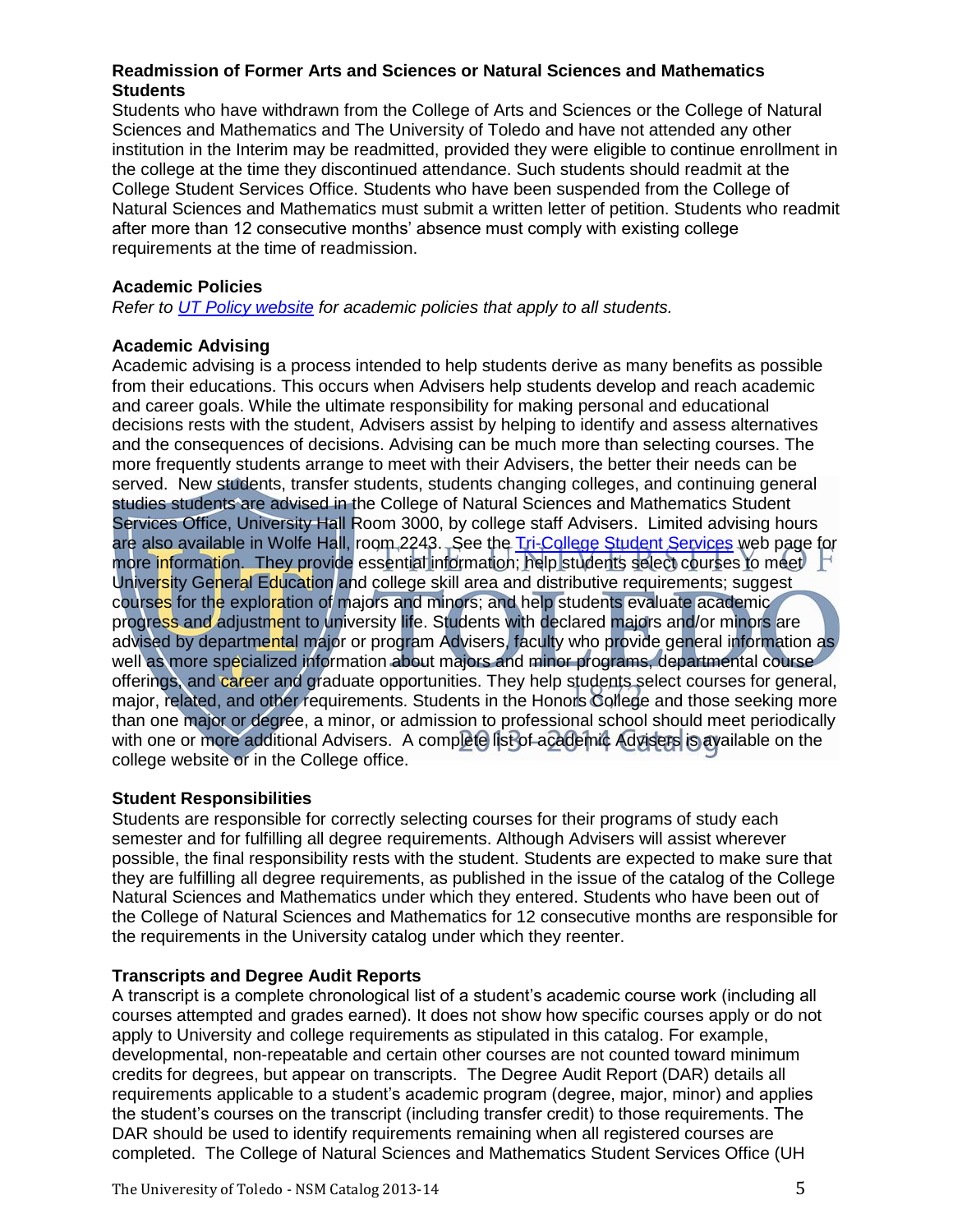Room 3000) will provide an unofficial transcript and DAR to a College of Natural Sciences and Mathematics student presenting a picture ID. Students also may view their transcript and DAR through the [myUT](http://myut.utoledo.edu/) portal with Student Self-Service.

#### **Declaring or Changing a Major or Minor**

To declare a major or minor or change one previously declared, students must fill out a form that is available in the College Student Services Office.

# **Sequence of Courses**

There is no single prescribed sequence of courses, except that all first-year students should take NSM 1000 Orientation, and any developmental courses required on the basis of placement testing and/or high school deficiencies. Students should consult the later sections of the catalog devoted to programs of study and course offerings, and they should review their programs with their academic Advisers to ensure they complete courses in the proper sequences. In addition, students should use their Degree Audit Reports to track their progress.

Entering students majoring in mathematics or in one of the areas of the natural sciences usually should begin the special courses designated as prerequisite for advanced courses in their first year. For example, calculus is a prerequisite for other mathematics courses and for later courses in physics, chemistry and geology. General Chemistry I and II, Biology Fundamentals of Life Science I and II, and Fundamentals of Geology are prerequisites for succeeding courses required for majors in these areas.

# **Study Abroad**

Students who plan to study abroad must be sure that their proposed course of study is properly. accredited. Its academic acceptability should be verified by the college before departure. Students also should ascertain in advance from their Advisers whether the course work will count toward their general requirements, majors, or related areas or only be regarded as elective. Credit for foreign language study is subject to the approval and recommendation of the department of foreign languages. Information about study abroad programs is generally available from Advisers in many college programs and departments and from the Office of Study Abroad.

# 1872

# **Transient (Guest) Enrollment at Another Institution**

College of Natural Sciences and Mathematics students must have advance permission both to enroll elsewhere as a guest and to take specific courses. The Transient Student form for this purpose is available in the College Student Services Office and on the college website. Students enrolling without permission will be considered transfer readmits upon their return to UT. Natural Sciences and Mathematics students enrolled as transients or guests at another institution must submit an official transcript to the UT Office of Admission at the conclusion of the enrolled term. Grades of all courses attempted in the major, minor, and UT Core will be used in cumulative GPA calculations.

# **GPA Recalculation for Repeated Courses**

The College of Natural Sciences and Mathematics permits a maximum of 12 semester hours or the equivalent of 18 quarter hours of course work to be deleted from the GPA calculation. Students who have had their GPAs recomputed under the Academic Forgiveness Policy are not eligible for grade deletions. Criteria governing GPA recalculation are given in the General Section of this catalog. Students should check with the College Student Services Office for more specific information on this policy. Students may not use repeat courses taken at other institutions to qualify for a GPA recalculation.

# **Withdrawal Policy (W, IW, DR Grades)**

The number of credit hours of W, IW and DR is limited to 22 hours for all undergraduate students in degree programs in the College of Natural Sciences and Mathematics. Once a student has accumulated 22 hours of W, IW or DR, further withdrawals will be counted as F's in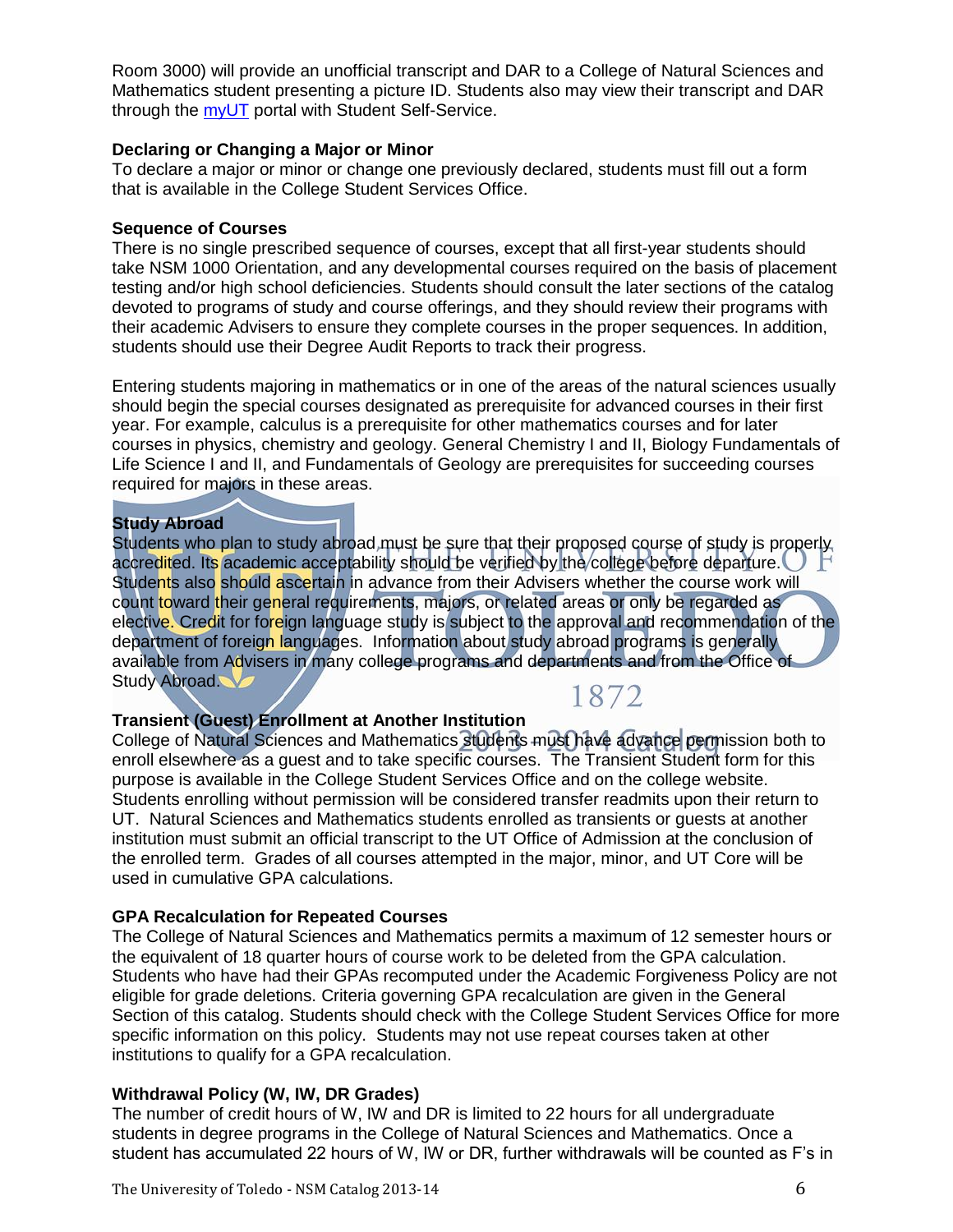computation of the student's GPA for purposes of probation or suspension. In addition, students who receive financial aid risk the loss of financial aid if they accumulate excessive hours of W, IW and DR. Students who transfer into the College of Natural Sciences and Mathematics from another college at The University of Toledo will bring with them the number of W's, IW's and DR's accumulated in their previous work. **Note**: Assignment of the IW and DR grades has been discontinued. A student wanting to be withdrawn from a course must file a petition in the Records Office by the deadline in the term of enrollment.

#### **Academic Probation**

A student whose cumulative GPA is less than 2.0 is automatically placed on probation until a 2.0 cumulative GPA is achieved (See Withdrawal Policy above). It is recommended that a student on probation not enroll for more than 12 to 14 credits.

#### **Academic Suspension**

Academic suspension means that a student is prohibited from registering at The University of Toledo for a period of at least one semester. Students are subject to academic suspension if their GPA falls below the minimum GPA listed below or if they fail to make sufficient progress toward attainment of the degree. (See Withdrawal Policy). Students may remove Incompletes while under suspension. A student is subject to academic suspension if the cumulative GPA is less than: 1.0 for 10 to 19 hours attempted; 1.5 for 20 to 29 hours attempted; 1.7 for 30 to 39 hours attempted; 1.8 for 40 to 49 hours attempted; 1.9 for 50 to 59 hours attempted; less than 2.0 for 60 or more hours attempted. After accumulating 60 credit hours without suspension, a student may be suspended if the cumulative GPA falls below 2.0 for two consecutive semesters.

# **Trial Readmission Policy**

After the required suspension period, a student may petition for readmission to the College of  $\Gamma$ Natural Sciences and Mathematics committee on academic standing. The petition must be received at least one month before the beginning of the semester in which the student wishes to readmit. If the petition is accepted, the college committee will determine the terms of the conditional registration agreement, under which the student will be permitted to re-enroll. Suspended students who are granted readmission must maintain the designated GPA for each semester thereafter and meet the conditions of their readmission agreement. Students failing to meet these conditions are subject to a one-year suspension.  $\Box \bullet / \Box$ 

# **Dismissal Policy**

# 2013 - 2014 Catalog

Students who fail to meet the conditions for readmission after their second suspension are subject to dismissal and are not eligible for readmission to the College of Natural Sciences and Mathematics for at least three years. *Refer to the University Academic Policy web page (www.utoledo.edu/policies) for information on the Academic Forgiveness Policy.* 

#### **Academic Grievance**

A student has the responsibility and right to call to the attention of an instructor any grade that the student believes to be in error or unfair. A student may appeal the decision of the instructor, in order, to the department Chair, the Dean, then to the college appeals committee if the problem is not resolved. If the problem is not resolved at the college level, the student may appeal to the student grievance council (*See also The University of Toledo Student Handbook*). A student must begin the appeals process no later than the end of the semester following the one in which the grievance arose.

#### **Statement on Academic Dishonesty**

A student found to be academically dishonest by a faculty member may appeal, in order, to the department Chair, the Dean, the college appeals committee and the University student grievance council. The procedures for making an appeal to the student grievance council may be found in The University of Toledo Student Handbook.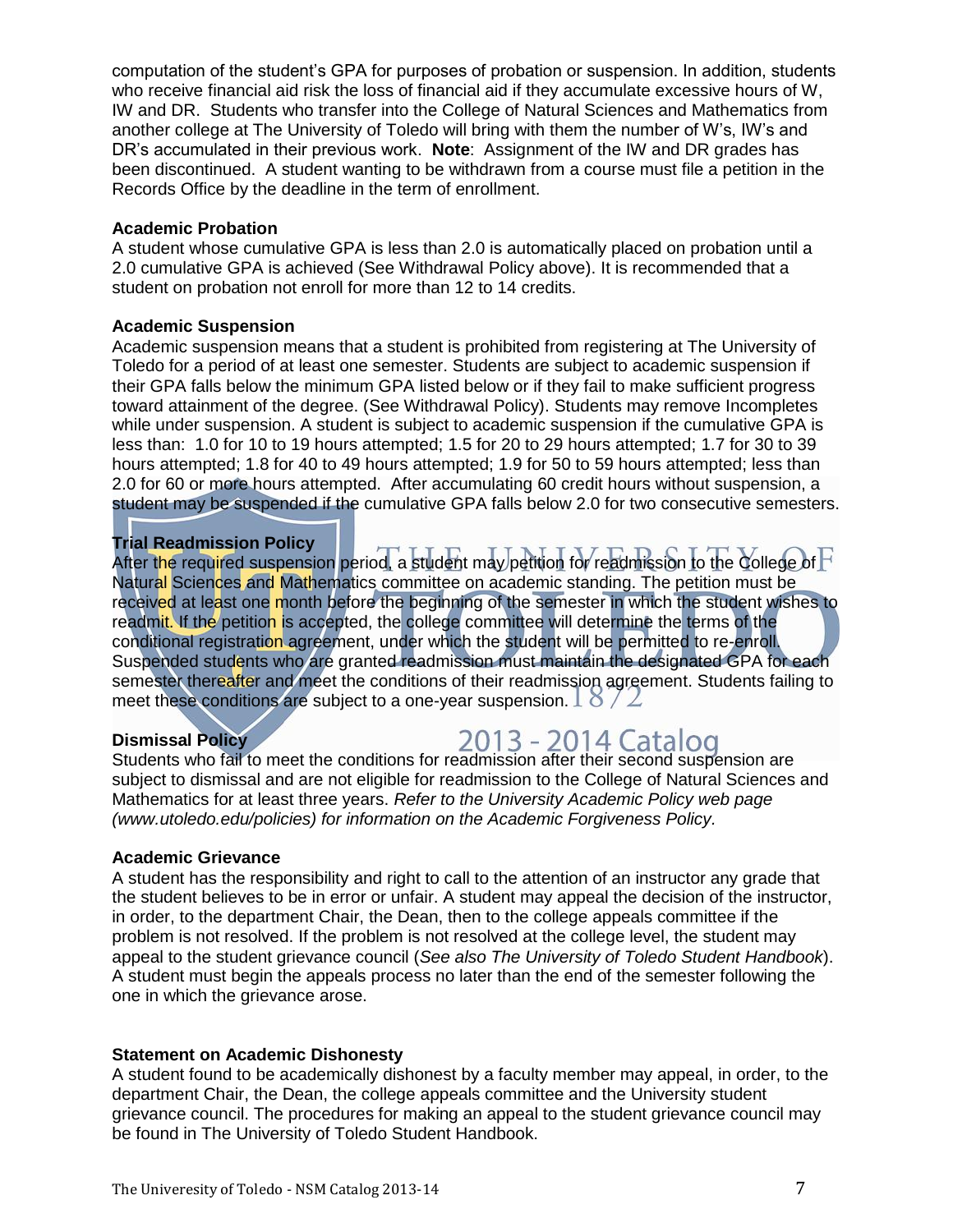# **College Level Examination Program (CLEP)**

The College of Natural Sciences and Mathematics will accept a maximum of 21 semester hours of CLEP through successful completion of the four general examinations. Additional credit may be earned through satisfactory scores on individual subject examinations. Required minimum scores and credits awarded are as follows:

#### **General Examinations**

**Humanities:** For a score of 50, a student will receive six hours credit in the humanities. **College mathematics:** For a score of 65, a student will receive three hours credit for MATH 1180.

**Natural sciences:** For a score of 50, a student will receive six hours credit in the natural sciences.

**Social sciences and history:** For a score of 50, a student will receive six hours credit in the social sciences.

#### **Subject Examinations**

**American government:** For a score of 50, a student will receive three hours credit for PSC 1200.

**Biology:** For a score of 50, a student will receive three hours credit for BIOL 1120.

**Calculus:** For a score of 65, a student will receive four hours credit for MATH 1850.

**Chemistry:** For a score of 50, a student will receive eight hours credit for CHEM 1230 and CHEM 1240.

**College algebra:** For a score of 65, a student will receive three hours credit for MATH 1320. **College algebra** – Trigonometry: For a score of 65, a student will receive four hours credit for MATH 1340.

**French language:** For a score of 50, a student will receive four hours credit for FREN 1500. For a score of 62, a student will receive seven hours credit for FREN 1500 and FREN 2140. **German language:** For a score of 50, a student will receive four hours credit for GERM 1500. For a score of 62, a student will receive seven hours credit for GERM 1500 and GERM 2140. **Spanish language:** For a score of 50, a student will receive four hours credit for SPAN 1500. For a score of 66, a student will receive seven hours of credit for SPAN 1500 and SPAN 2140. **Trigonometry:** For a score of 65, a student will receive three hours credit for MATH 1330.  $8/2$ 

# **Advanced Placement Program**

Refer to the College of Natural Sciences and Mathematics programs of study section for specific information on minimum scores and credits awarded for Advanced Placement examinations administered by the College Board Advanced Placement Program.

#### **Pass/No Credit Option**

Refer to the General Section of this catalog for an explanation of the pass/no credit grading option. Refer to programs of study in the College of Natural Sciences and Mathematics section of this catalog for the limitations on pass/no credit grading in effect for different majors. Undeclared students, as a general rule, should not elect pass/no credit grading in major-level courses.

#### **Graduation Evaluation Requirement**

Two or three semesters (at 80 earned credit hours) before a student intends to graduate, the student and the student's major Adviser must complete a Graduation Quick Check Form. This process is initiated by the student. Students with more than one major or one or more minors must be evaluated for the completion of each major and minor. Detailed instructions on the Graduation Quick Check Form and graduation procedures are available at the college office.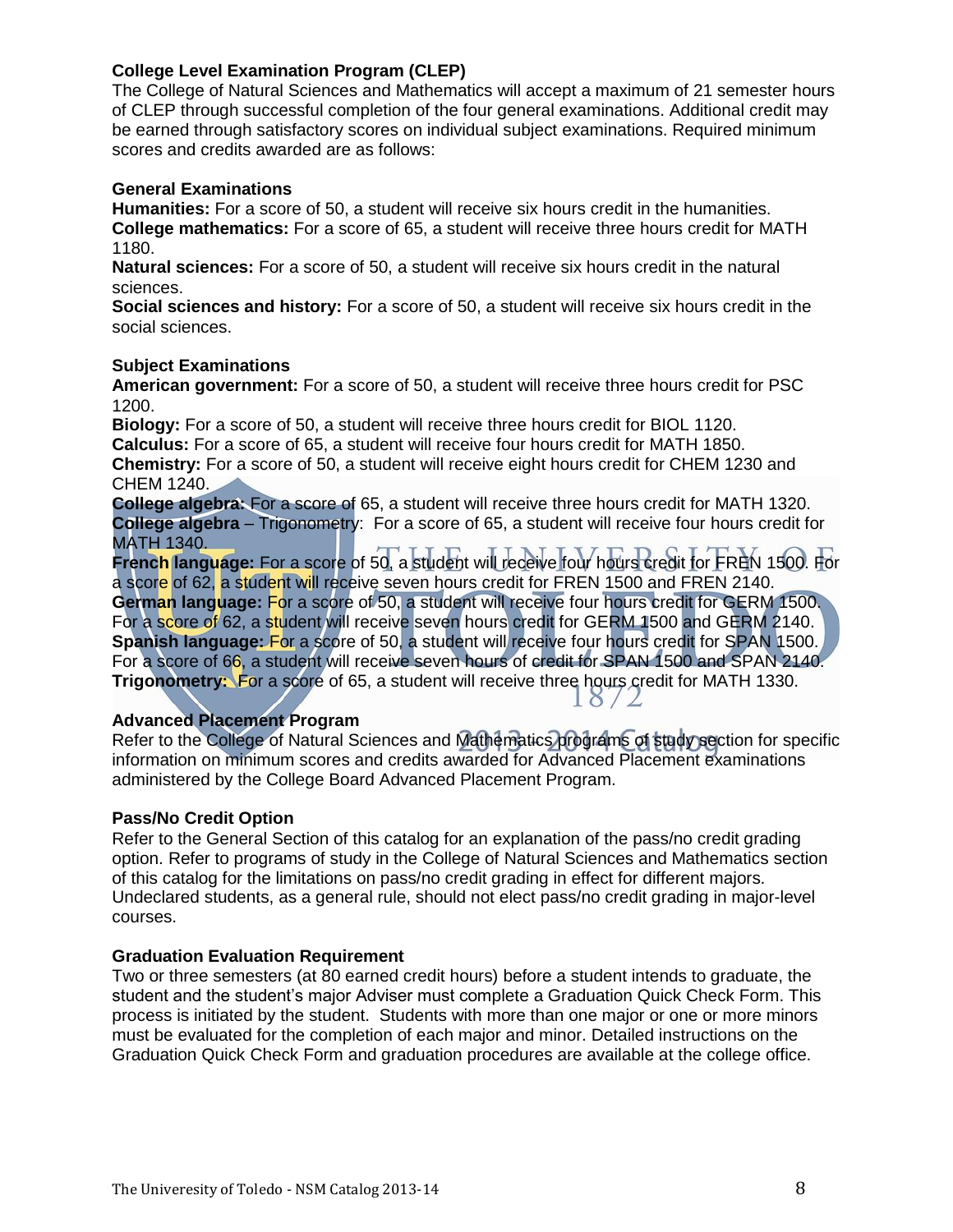# **Field Experience/Internship**

Policies and procedures for incorporating field experiences or internships in academic programs vary from major to major. Some majors require a field experience or internship; for other majors, they are optional. Students should seek information from their major departments and obtain advance approval for all field experiences or internships.

#### **Degree Requirements**

The College of Natural Sciences and Mathematics offers both Bachelor of Arts and Bachelor of Science degrees. Requirements differ based on degree as indicated below.

# **A. Grade Point Averages**

A cumulative grade point average (GPA) reflects all grades earned, including grades of F and grades in repeated courses. Candidates must earn a minimum overall cumulative GPA of C (that is, a 2.0 GPA on a 4.0 scale) for all UT course work. In addition, candidates must earn a minimum cumulative GPA of C in the major, ,minors (optional) and UT General Education, with the grades of all courses attempted at all institutions included in the GPA calculation. Some programs require a higher GPA in the major. For example, BS Chemistry, BS Biochemistry, and BS Geology require a 2.5 GPA. *Refer to the General Section of this catalog for information on grade deletions and academic forgiveness.* 

#### **B. Residency Requirement**

Students transferring from other institutions must earn at least 30 hours of credit at The University of Toledo; at least 12 of these must be in the major area, and for students pursuing a minor, at least 9 hours must be earned at The University of Toledo. Full-time students must take their last semester, and part-time students their last 12 hours, in residence, unless alternative arrangements have been made in advance with the Dean of the College of Natural Sciences and Mathematics.

# **C. Credit Hours and Levels**

1. Students must complete a minimum of 124 hours of course work that must include the University General Education and college skill area and distributive requirements, and either major and course work related to the major, or an interdisciplinary program.

2. In all baccalaureate programs, a minimum of 64 hours must be taken at the 2000 to 4000 levels; of these a minimum of 32 hours must be taken at the 3000 to 4000 levels.

3. Students are cautioned to make use of their degree audit and review remaining requirements with their Adviser before every registration in order to make progress toward completion of their requirements in an orderly, timely manner. Insofar as a student can complete the basic courses and the courses required for a chosen major (as outlined in sections E - J below) in fewer than the 124 hours required for a degree, the student must choose elective courses to complete the total of 124 hours, subject to the restrictions outlined below.

# **D. Credit Restrictions**

Total earned hours shown on a student's transcript may not all be applicable to the minimum 124 credits required for a degree, as follows:

1. Students with entrance deficiencies in mathematics and other students who are required or choose to take developmental course work will need to complete additional hours.

2. No courses in typing, shorthand or keyboarding will apply toward the degree.

3. No more than two hours in skill courses in physical education or recreation courses at the 1000 level will apply toward the degree.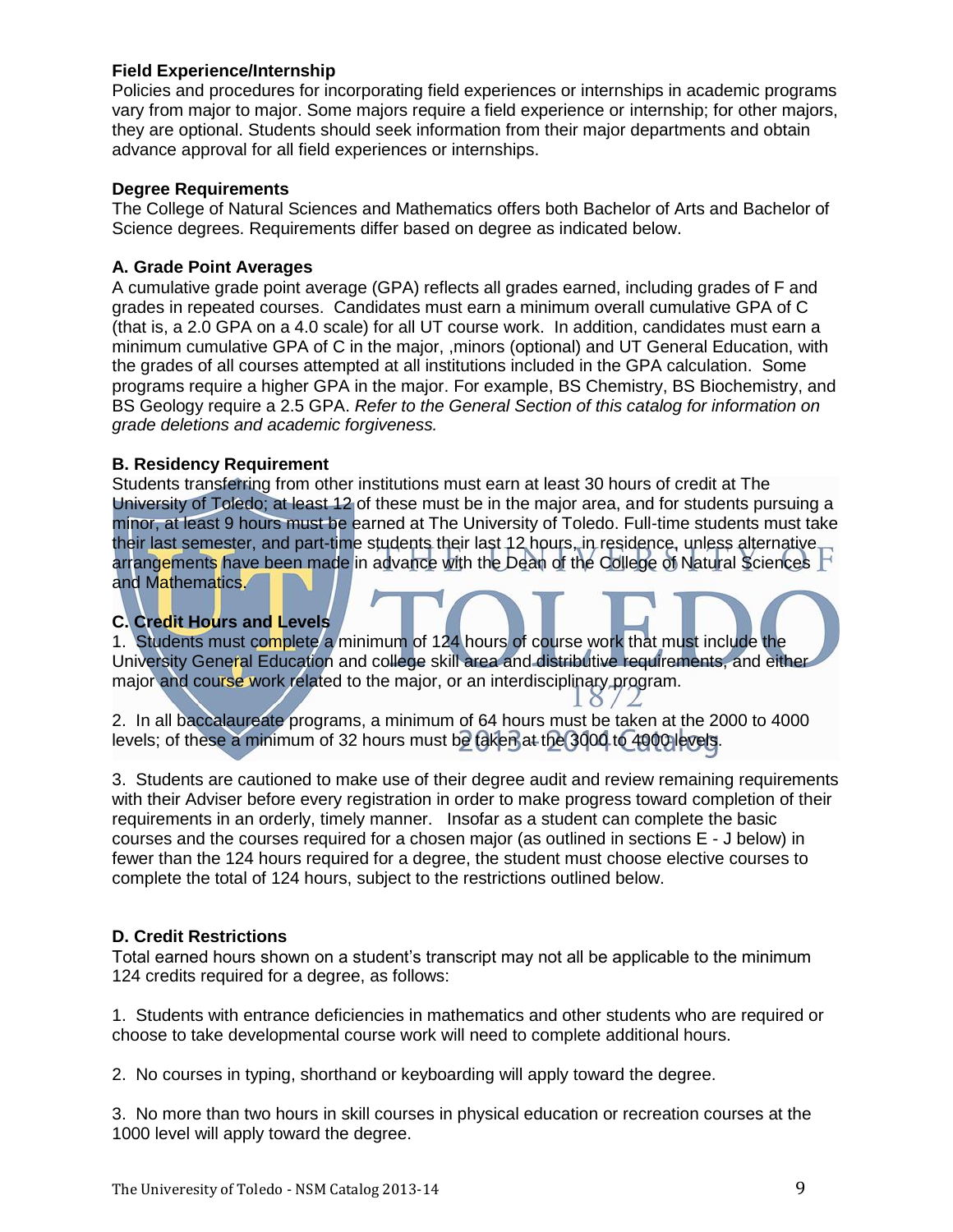4. No more than two hours in Student Leadership Development I and II will apply toward the degree.

5. Duplicate credit – except for courses identified as repeatable courses, students will not receive credit for repeated courses (taking the same course twice), whether taken at The University of Toledo or elsewhere.

6. The college reserves the right to deny credit for other specific courses (including most SKLS courses) and for blanket technical credit not applicable to a student's specific program.

# **E. University General Education Requirements**

Students earning baccalaureates in all colleges and programs are required to complete between 33-34 credit hours of courses that comprise the General Education Curriculum. Those courses are distributed in the areas of English composition, humanities/fine arts, social sciences, natural sciences and mathematics, and multicultural studies courses. Students should view their Degree Audit Report or contact their academic department or college office for specific details.

# **F. Natural Sciences and Mathematics Skill Area Requirements**

Students are placed into mathematics courses by ACT scores or placement tests in those subjects. Students are placed into foreign language courses through placement testing.

# 1**. Orientation (NSM1000)** - 1 hour

All new first-year students are required to take NSM1000. The course is optional for transfer students.

2**. English Composition** (University of Toledo General Education and College of Natural Sciences and Mathematics requirement) – 6 hours. To earn a degree in the College of Natural Sciences and Mathematics, students must pass both Composition I and II with a C or better. (Students in the Honors College must pass HON 1010 and 1020 with a C or better to meet the Composition I and II requirements.) The College of Natural Sciences and Mathematics recommends that these requirements be met before completing 45 credit hours.

a. Native speakers track (for students for whom English is a first language).  **ENGL 1110 – 3 hours** College Composition I  **ENGL 1130, 1140, 1150, 2950, or 2960 – 3 hours** College Composition II

b. Nonnative speakers track (for students for whom English is a second language). Students will take an English placement test to determine appropriate starting level.

**ENGL 1020 – 3 hours** Writing and Grammar for English as a Second Language  **ENGL 1110 – 3 hours** College Composition I **ENGL 1130, 1140, 1150, 2950, or 2960 – 3 hours** College Composition II

3. **Mathematics** (UT General Education and College of Natural Sciences and Mathematics requirement) – 3-8 hours.

# a. Bachelor of Arts (BA)

**MATH1320** College Algebra or **MATH2600** Intro to Statistics or **MATH2640** Statistics for Applied Science or higher Math.

# b. Bachelor of Science (BS)

Two semesters of Calculus (**MATH1750** and **MATH1760** or **MATH1830** and **MATH1840** or **MATH1850** and **MATH1860**).

# 4. **Writing Across the Curriculum (WAC) Requirement**

Students must pass two writing intensive courses approved by their adviser. Many courses will require completion of Composition I and II (or HON 1010 and HON 1020) as pre-requisites. The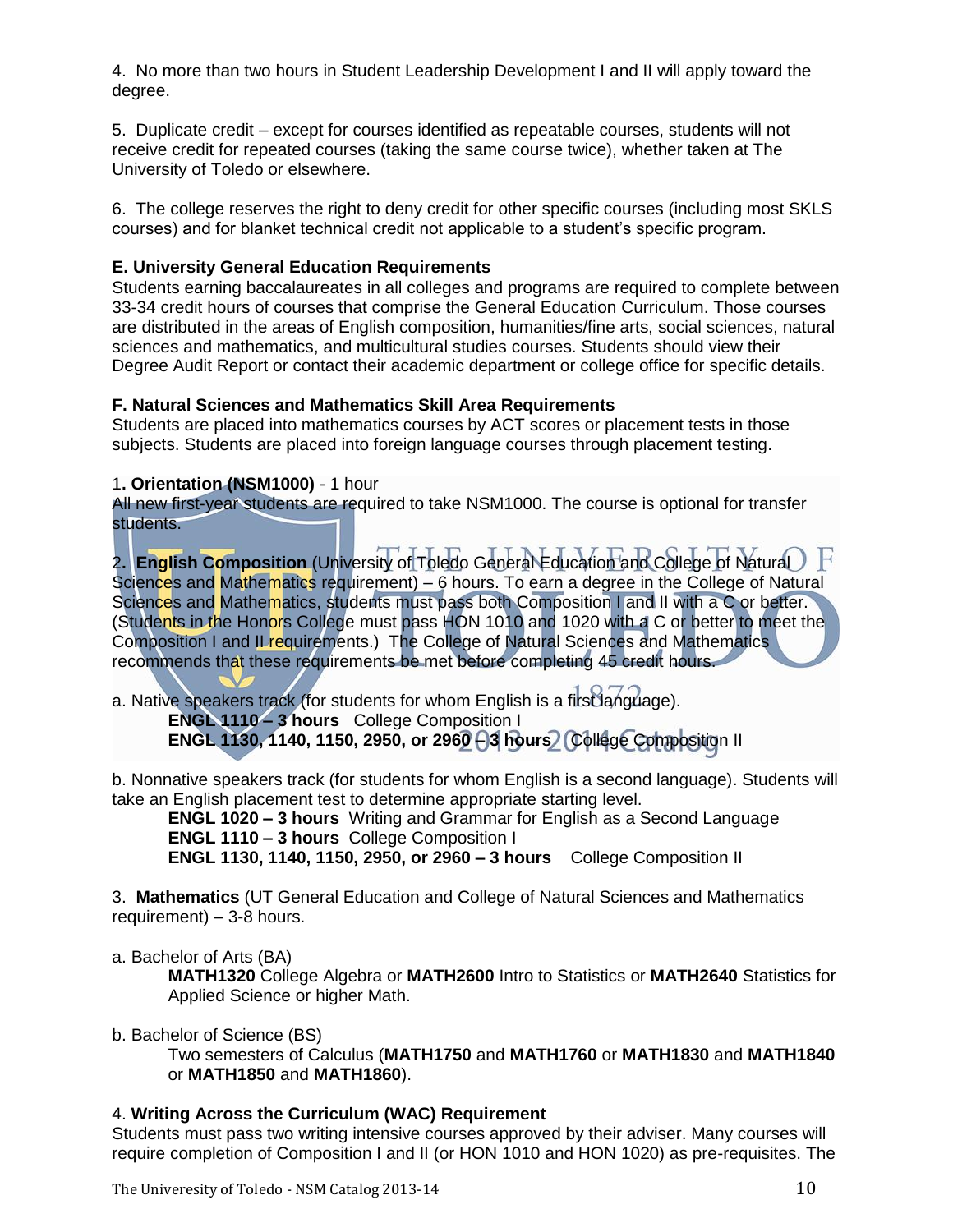College of Natural Sciences and Mathematics recommends that the first of these writing intensive courses be completed within the first 65 and the second within the first 90 hours. At least one of these courses must be taken within the student's major. In consultation with their advisers, students with dual or interdisciplinary majors will meet this requirement by selecting a course within one of their chosen majors.

Transfer students from institutions that have required writing intensive courses should have their former institution certify that they have completed a series of writing intensive courses comparable to those required in the College of Natural Sciences and Mathematics. Transfer students who have not taken writing intensive courses must meet the College of Natural Sciences and Mathematics Writing Across the Curriculum requirements.

5. **Natural Sciences/Mathematics** (UT General Education requirement is two courses for 6 hours; College of Natural Sciences and Mathematics requirement differs based on degree as indicated below).

#### a. Bachelor of Arts (BA)

Two science/mathematics courses from two different departments outside of the student's major are required. Students may select courses from biology, chemistry, environmental sciences, mathematics, and physics and astronomy. Courses must be major-level. See DAR for more information.

#### b. Bachelor of Science (BS)

Three science/mathematics courses from three different departments outside of the student's major are required. Students may select courses from biology, chemistry, environmental sciences, mathematics, and physics and astronomy. Courses must be major-level. See DAR for more information.

# 6. **Cultural Experience (Bachelor of Arts (BA) requirement only, not required for Bachelor of Science (BS))**– 0 to 8 hours (foreign languages 1110 and 1120 (or 1500) or one semester of Study Abroad)

Every student enrolled in a BA degree program in the College of Natural Sciences and Mathematics is required to demonstrate proficiency in a single foreign language (Arabic, Chinese, French, German, Japanese, Latin, Spanish, or American Sign Language) through the elementary (foreign languages 1120) level by successfully completing a foreign language course at this level or by achieving an appropriate score on a proficiency/placement test administered by the department of foreign languages that reflects the equivalent. Students beginning a foreign language should enroll in their chosen language at the elementary 1110 level and will take two semesters of foreign language. Those continuing a foreign language or attempting to demonstrate competency by examination should take a proficiency/placement test. Alternatively, students may satisfy the cultural experience requirement by studying abroad for at least once semester in an approved study abroad/exchange program for academic credit.

# **G. Natural Sciences and Mathematics Distributive Requirements (Bachelor of Arts (BA) requirement only, not required for Bachelor of Science (BS))**

Students should consult with their Advisers in selecting courses that will meet distributive requirements. With their Adviser's approval, students may select higher-level courses for which they have the prerequisites. With careful planning, students will be able to satisfy UT General Education Curriculum and College of Natural Sciences and Mathematics requirements by taking the minimum required hours. A student may take no more than two courses under each departmental code in satisfying the distributive requirements.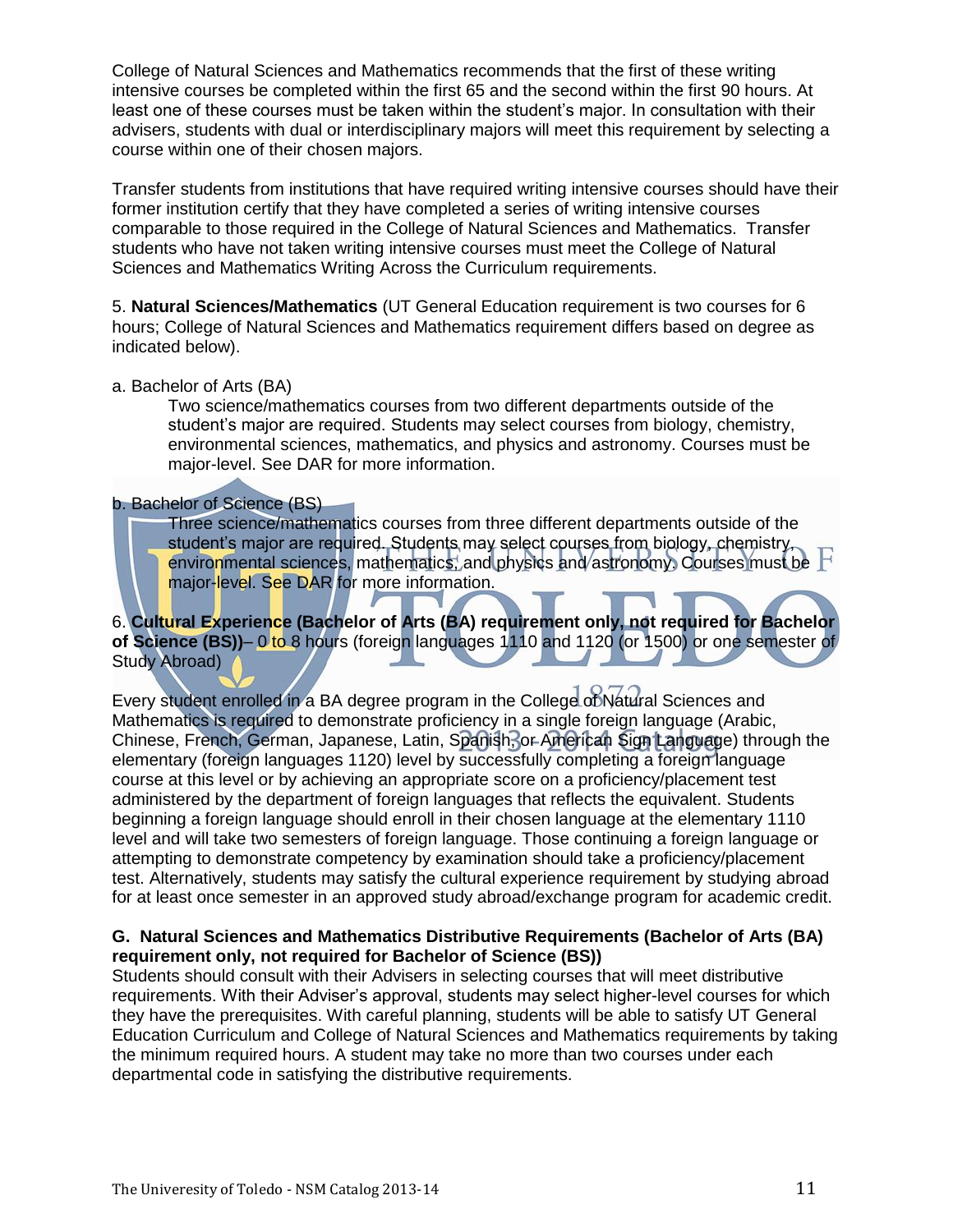1. **Humanities and Fine Arts** (UT General Education requirement is two courses for six hours; students enrolled in a BA degree program in the College of Natural Sciences and Mathematics are required to take an additional 9 hours). Students will take five courses (15 hours) in the humanities in addition to those taken to meet the English composition and foreign language requirements. Students may select humanities courses that also will satisfy a UT General Education humanities or multicultural requirement.

**Required Courses**– 9 hours (see suggested courses listed below):

**English Literature** – 3 hours

**History** – 3 hours

**Fine Arts** – 3 hours (course must be an appreciation or theory course, not a studio or skills course)

**Electives** – two courses for 6 hours Students may select courses from art, art history, communication, english, film, foreign languages (courses higher than 1120/1500 or culture courses 1080 and 1090, or a second foreign language), history, humanities, music, philosophy, religious studies and theatre.

Among the courses with minimal or no prerequisites are as follows: ARTH 1500; CLC 1010; COMM 1010, 2000; ENGL 2710, 2720, 2730, 2740 and 2760; FILM 1310; FREN 1080 and 1090; GERM 1080 and 1090; HIST 1000 through 1200; HUM 1010, 1200, 2220, 2010 and 2020; JAPN 1080 and 1090; MUS 2200, 2210, 2220, 2240, 2250 and 2420; PHIL 1010, 1020, 2200 and 2400; REL 1220 and 2000; SPAN 1080, 1090 and 1100; and THR 1010 and 1100. However, higher-level humanities courses will satisfy these requirements and may be taken if student has met the prerequisites.

2. **Social Sciences** (UT General Education requirement is two courses for six hours; Students in a BA degree program in the College of Natural Sciences and Mathematics are required to take one additional course for a total of nine hours).

Students may select social science courses that also will meet a UT General Education social science requirement and one multicultural requirement. Students may select courses from anthropology, economics, geography, political science, psychology, and sociology. Among the courses with minimal or no prerequisites areas follows: ANTH 1020, 2020, 2800, and 2900; ECON 1010, 1150 and 1200; GEPL 1010 and 1100; PSC 1200, 1300, 1400 and 1710; PSY 1010; and SOC 1010 and SOC 1750. No more than two courses can be from a single discipline.

# **H. Major Area**

Every student must complete either a departmental major or an interdepartmental or interdisciplinary major. Courses given in other colleges of the University may be credited to the major only with the approval of the Dean of the College of Natural Sciences and Mathematics upon recommendation of the department Chair. Waiver of a required course or the substitution of a course from another department does not necessarily reduce the minimum credits required in the major.

# 1**. Departmental Major**

# **See the complete list of departmental majors under "Degrees Offered" in the College of Natural Sciences and Mathematics section of this catalog.**

The minimum number of semester hours a student must complete for a departmental major is 34 hours. A student may have two majors from two different departments provided the requirements of both programs are satisfied. Work in the second major may be accepted as fulfilling the related course requirement upon the approval of the Advisers in both departments. A student cannot use courses from the first major to satisfy the second and vice-versa. See section on "Earning a Second Degree" for statement on requirements when two or more desired major programs are offered as different degrees.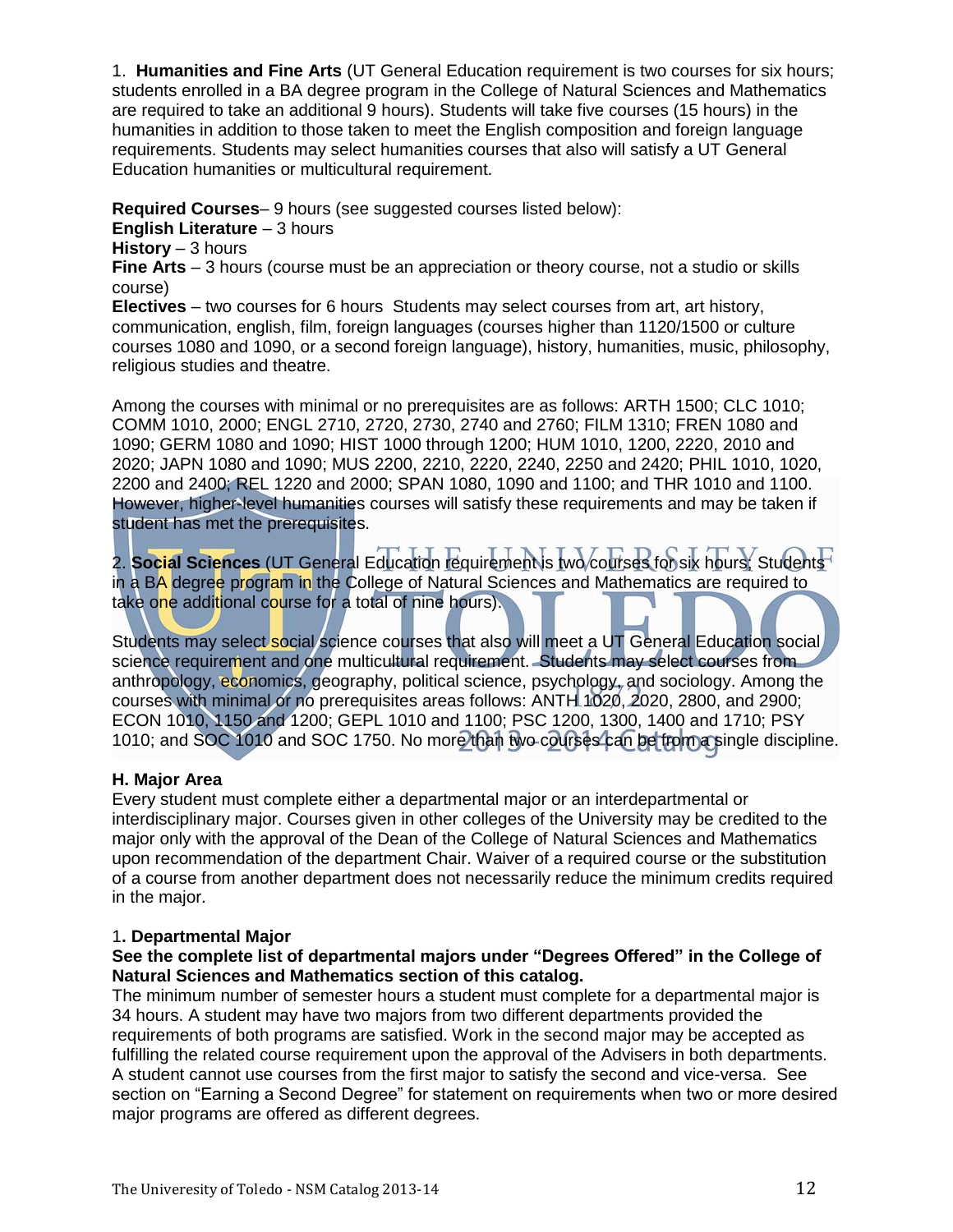# 2**. Interdisciplinary Majors**

A student may complete one of the interdisciplinary majors if accepted into that particular program. A student completing a departmental major and a second major in an interdisciplinary or interdepartmental major cannot use courses from the first major to satisfy the second or viceversa. See the complete list of interdisciplinary majors under "Degrees Offered" in the College of Natural Sciences and Mathematics section of this catalog.

# **I. Related Courses**

Every student who chooses a departmental major and students in some interdisciplinary majors also must complete courses related to the major. These courses must be in addition to courses taken to fulfill the basic requirements listed above. For BA degree programs the minimum number of major and related area courses is 58 hours. For BS degree programs the minimum number of major and related area courses is 64 hours. Each department defines the areas from which courses may be chosen by its majors, and these listings are given in the later sections of this catalog under Programs of Study. For most programs, related courses must be chosen from courses acceptable for credit in a College of Natural Sciences and Mathematics major. Generally, these are upper-level courses.

Courses given in other colleges of the University may be credited to the major or to related courses only if indicated in later sections of the this catalog under Programs of Study or with the approval of the Dean of the College of Natural Sciences and Mathematics upon recommendation of the department Chair.

# THE UNIVERSITY ( **J. Minors**

Many College of Natural Sciences and Mathematics departments offer minors. Departmental requirements for particular minors are given in later sections of the catalog under Programs of Study. Students wishing to pursue minors should consult with their primary program Advisers and then with an Adviser in the Natural Sciences and Mathematics college office. Not all minors can be added to all degree programs. Courses selected for the minor must be chosen from courses acceptable for credit toward a major in that department. In meeting requirements for some majors, work in the minor may be accepted as fulfilling the required hours of related courses, but only with the approval of the student's major Adviser. Students completing a minor cannot use courses from their minor to satisfy requirements in the major or to satisfy another minor. No more than six hours of courses taken for minor credit may be applied to the total College of Natural Sciences and Mathematics distributive requirements. A minimum GPA of 2.0 is required in the minor. Students must complete a minimum of 21 hours for a minor; at least nine of those hours must be completed at The University of Toledo.

# **Premedical, Predental and Preveterinary Concentration**

#### Sharon L. Schnarre, Adviser

Students interested in professional medical, dental or veterinary careers may choose to apply for the premedical, predental and preveterinary concentrations. **Students choosing this option must also complete the requirements for a major in a specific discipline or in an interdisciplinary baccalaureate program.** 

Because admission to a professional school is very competitive, students need to maintain high GPAs, both cumulative and in the sciences. The premedical/predental/preveterinary Adviser will continually monitor a student's academic performance and make recommendations as to whether this program should be continued. If at any time a student's GPA drops below a 3.0, the student will be dropped from the program, unless extenuating circumstances exist, in which case the student will be placed on a probationary status until the grades improve.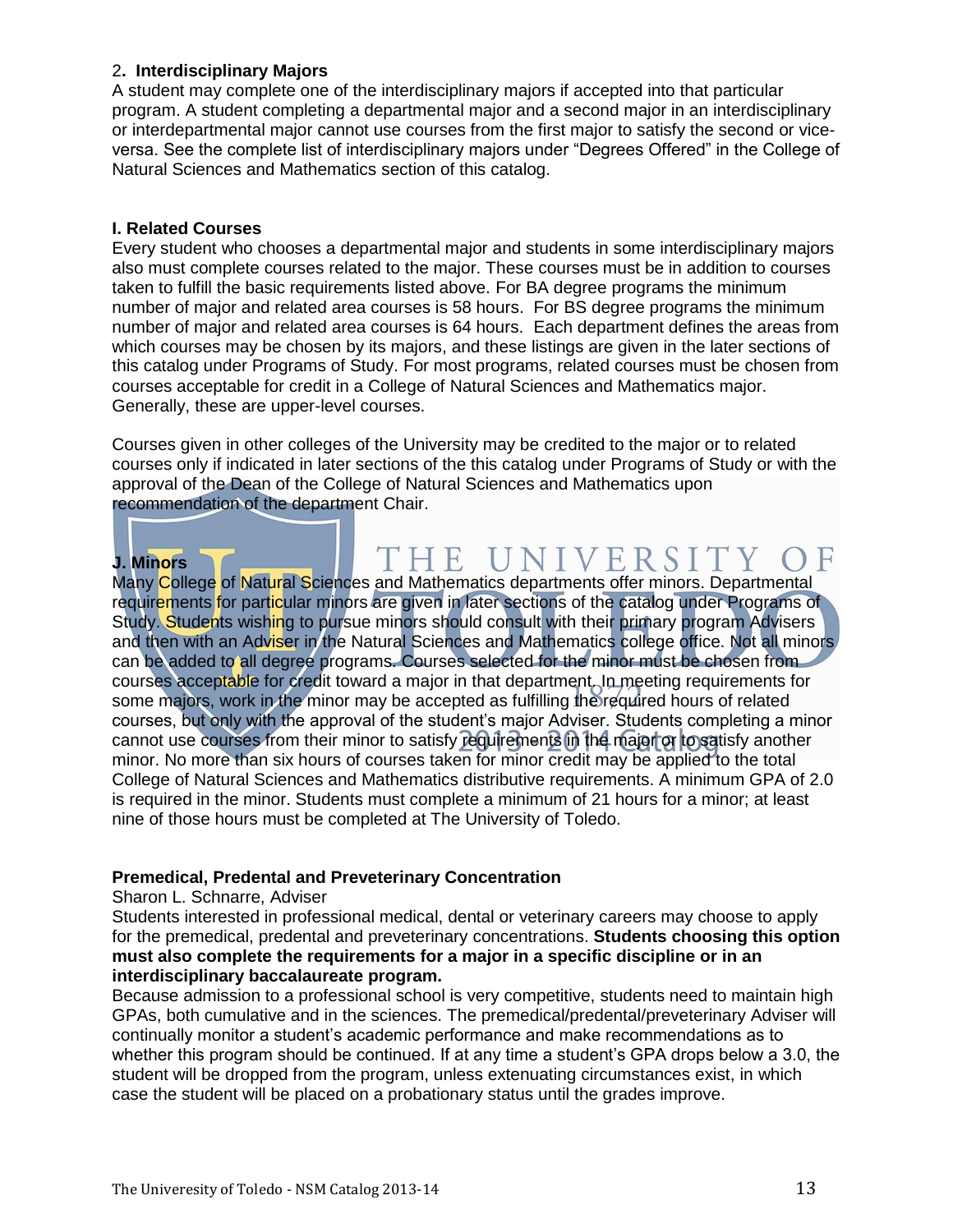The premedical/predental/preveterinary Adviser will assist the student in determining the entrance requirements of the professional school being considered, since these requirements vary among schools. In general, these professional schools specify for entrance a core set of science courses that include one year (two semesters) each of biology, general chemistry, organic chemistry, physics and mathematics. Most schools recommend that candidates plan a broad course of study leading to either a B.A. or a B.S. degree in any discipline.

# **Honors**

Honors in the College of Natural Sciences and Mathematics, which is available to its academically talented and highly motivated students, is offered in conjunction with the University of Toledo Honors College. A departmental Honors curriculum is also offered by individual departments within the College of Natural Sciences and Mathematics.

# **Student Selection and Admission Criteria**

Admission to the Honors College is competitive and limited to academically talented students. Students entering directly from high school are admitted based on a review of application materials, which include a high school transcript, references, an essay, an extracurricular resume, and ACT or SAT scores. Students with an ACT composite score of 28 or higher (SAT composite of 1260 or higher) and a high school GPA of 3.75 or higher are encouraged to apply. Highly motivated students with an ACT composite of at least 25 (SAT composite of at least 1140) and a minimum high school GPA of 3.5 also are considered for admission to the program. Currently enrolled University of Toledo students and transfer students may apply for admission to the Honors College if they have completed at least 15 but not more than 60 graded semester hours of college work, and earned a minimum GPA of 3.3 (on a 4.0 scale).

Students are admitted to the Honors College on a space-available basis.  $\text{S}$   $\text{I}$   $\text{Y}$   $\text{C}$ 

# **Program Requirements**

In order to graduate with the Honors College diploma, a student must:

- Complete all requirements for an approved degree program within the College of Natural Sciences and Mathematics. -
- Complete a minimum of 33 semester hours of honors courses. Honors courses are of two kinds – those offered by the Honors College and those offered by various departments and colleges. Of the 33 hours required, the following must be completed by all Honors College students: 2013 - 2014 Catalog
	- a. Six semester hours of Honors Readings Conference (HON1010 and HON1020).
	- b. A minimum of three semester hours selected from HON2020 (Multicultural Literatures: The North American Experience) or HON2030 (Multicultural Literatures: The Non-European World).
	- c. A minimum of six semester hours of two upper-division interdisciplinary seminars offered through the Honors program (HON4950 and/or 4960).
	- d. All of the requirements for departmental honors in their major. This includes the completion of an honors thesis or project supervised by a faculty member in the major department.
- Earn a minimum overall GPA of 3.3

Note: For a student pursuing more than one major, or an interdepartmental major, the Honors College's departmental honors requirement may be fulfilled through meeting requirements for one of the majors.

# **Retention Standards**

To remain in good standing in the Honors College, a student must:

- Earn a minimum overall GPA of 3.0 by the end of the first year (typically at least 30 semester hours); 3.1 by the end of the second year (typically at least 60 semester hours); and 3.2 by the end of the third year (typically at least 90 semester hours).
- Make satisfactory progress toward fulfillment of the requirements for a degree with honors in the college.

The Univeresity of Toledo - NSM Catalog 2013-14 14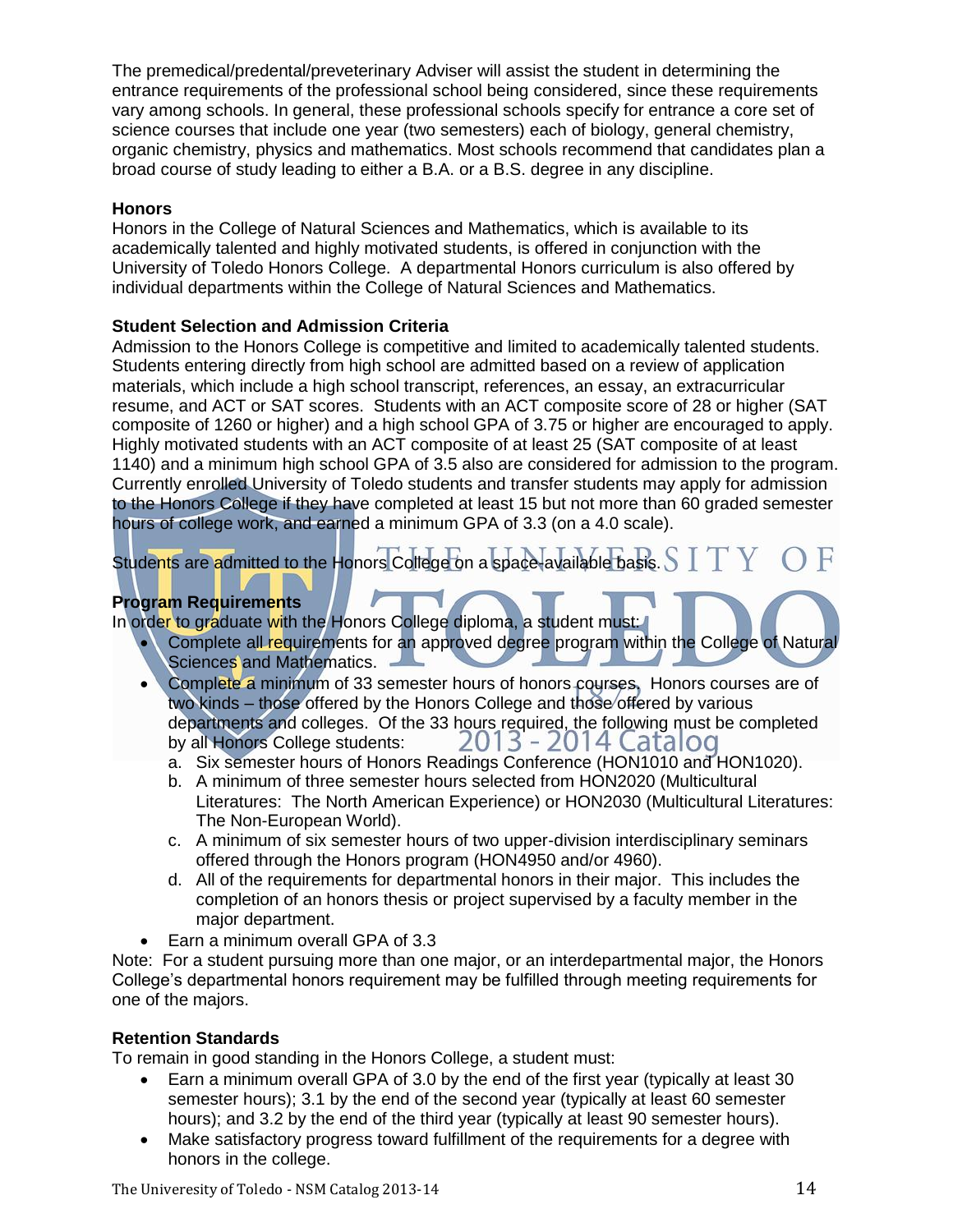# **Departmental Honors**

Requirements for departmental honors designations are set by the various departments of the College of Natural Sciences and Mathematics and are described under the departmental entries in this catalog. All departments, however, require successful completion of an honors thesis or project supervised by a faculty member in that department. It is possible for a student to fulfill all departmental requirements and earn the departmental honors citation upon graduation without participating in the Honors College. The reverse is not possible, however, as departmental honors is required to earn the Honors College diploma.

# **Undergraduate Programs of Study**

# **Degrees Offered**

# **Departmental Majors**

Environmental sciences

Renewable Energy

Geology **Mathematics** Physics

Astronomy (B.A.) Biochemistry (B.A. and B.S.) Biology (B.A. and B.S., an optional concentrations in ecology and organismal biology [BIOM] is available) Chemistry (B.A. and B.S.) Environmental sciences (B.S.) Environmental studies (B.A.) Geology (B.A. or B.S.) Mathematics (B.A. or B.S. with concentrations in applied mathematics, mathematics with computer science, pure mathematics and statistics) FRS Medical Technology (B.S.)  $H_{\rm c}$ Physics (B.S. with concentrations in astrophysics, biomedical physics, and applied physics; B.A*.*) See Department of Environmental Sciences for requirements for the B.S. in Indepartmental Studies with a concentration in Geophysics. **Minors**  1872 **Astrophysics Biology** 2013 - 2014 Catalog **Chemistry** Computer science and engineering\*

\*Students interested in pursuing a minor in computer science and engineering should consult with an Adviser in the department of electrical engineering and computer science in the College of Engineering.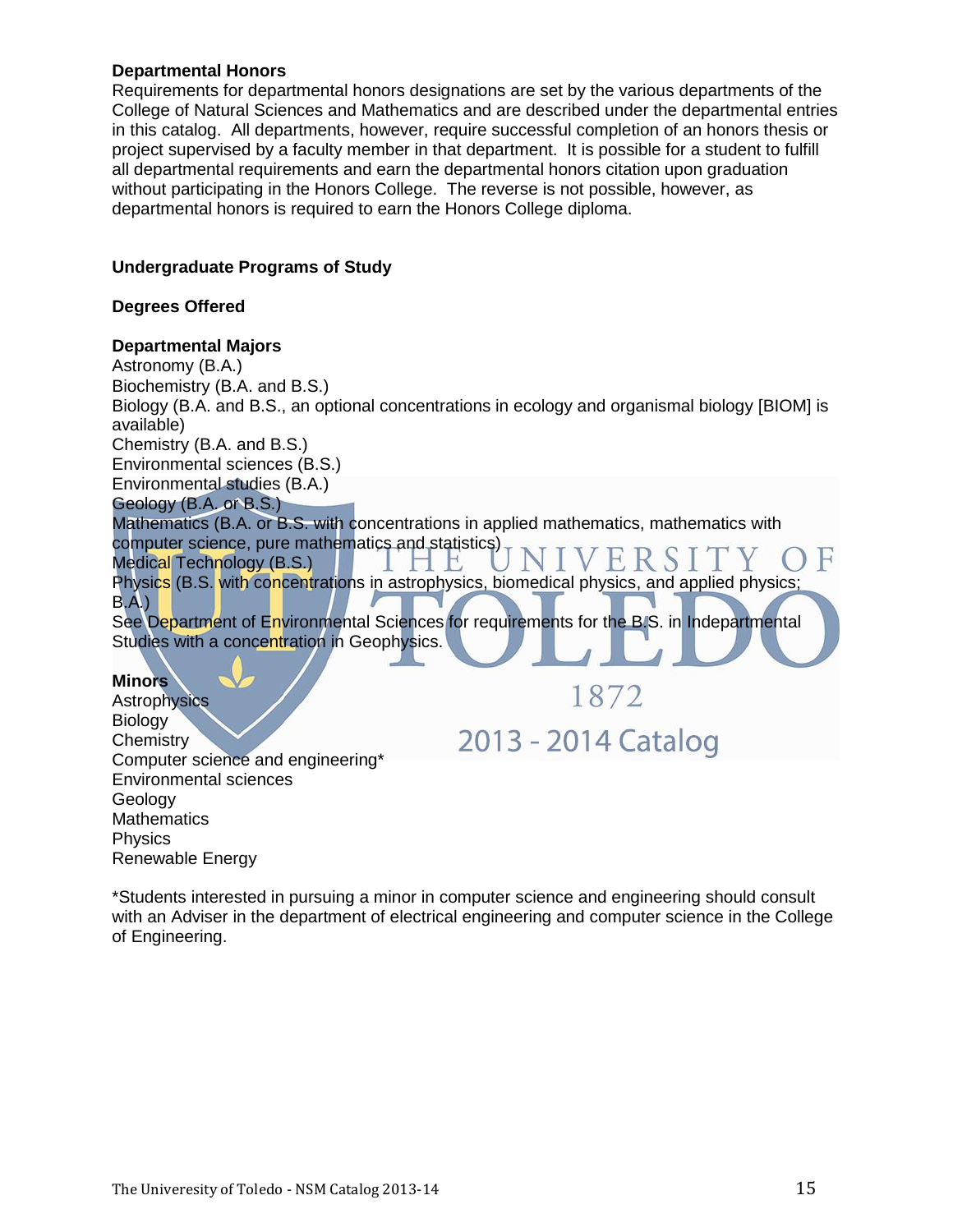# **Programs of Study**

# **[Astronomy](http://www.utoledo.edu/nsm/physast/index.html)**

(Administered by the Department of Physics and Astronomy) Lawrence Anderson-Huang, Chair Scott Lee, undergraduate Adviser

#### **Degrees Offered**

The department of physics and astronomy offers a program of study leading to the Bachelor of Arts in astronomy. There is also an astrophysics concentration for the Bachelor of Science in physics (see Physics section later in this catalog).

#### **Requirements for the Bachelor of Arts in Astronomy**

The B.A. in astronomy program consists of 37 hours of required astronomy and physics courses in the department of physics and astronomy, 12 hours of calculus, and at least 12 additional hours in the natural sciences and mathematics, chosen with the Adviser's approval. This program is intended to provide the combination of fundamental physics, together with general and advanced astronomy, required for a career in astronomy or a related area. It also has the flexibility required by students who wish to pursue interdisciplinary studies or prepare for careers in teaching or other professions requiring a fundamental understanding of the physical sciences.

**Basic astronomy sequence:** The sequence ASTR 2010 to 2020 (6 hours) is required.

**Advanced astronomy courses:** The advanced courses ASTR 4810, 4820 and 4880 (9 hours) are required. PHYS 1910 is strongly recommended. VERSI

 $H$ **Physics courses:** Either the sequence PHYS 2130 to 2140 (10 hours), or the sequence PHYS 2070 and 2080 to 2100 (12 hours) is required. In addition, PHYS 3180, 3310, 3320 and 3610 (or 4620) (12 hours) are required.

**Required mathematics courses:** One of MATH 1830, 1850 or 1920, one of MATH 1840, 1860 or 1930, and one from MATH 2850 or 2950 (12 hours) are required.

**Other courses in related areas:** At least 12 additional hours in natural sciences, chosen with Adviser's approval. Possibilities include BIOL 2150, 2160, 2170 and 2180; CHEM 1230, 1240, 1280 and 1290; and EEES 2010 and 2100.

**Free electives:** Elective hours total 29 to 43 and may include, for example, ASTR 4800 and ASTR 2310, 2320, 2330 and 2340.

# **[Department of Biological Sciences](http://www.utoledo.edu/nsm/bio/index.html)**

Douglas Leaman, Chair and undergraduate Adviser Brian Ashburner, Adviser for the University of Salford Exchange Program Bruce Bamber, undergraduate Adviser Lirim Shemshedini, graduate Adviser John Plenefisch, departmental honors Adviser and Medical Technology Adviser Deborah Vestal, undergraduate Adviser Anthony Quinn, undergraduate Adviser William Taylor, undergraduate Adviser

#### **Degrees Offered**

The Department of Biological Sciences offers a degree program for a bachelor of science and bachelor of arts in biology, and a bachelor of science in Medical Technology. The department of Environmental Sciences also offers a degree program for a bachelor of science in biology, with a concentration in ecology and organismal biology (see department's section for requirements).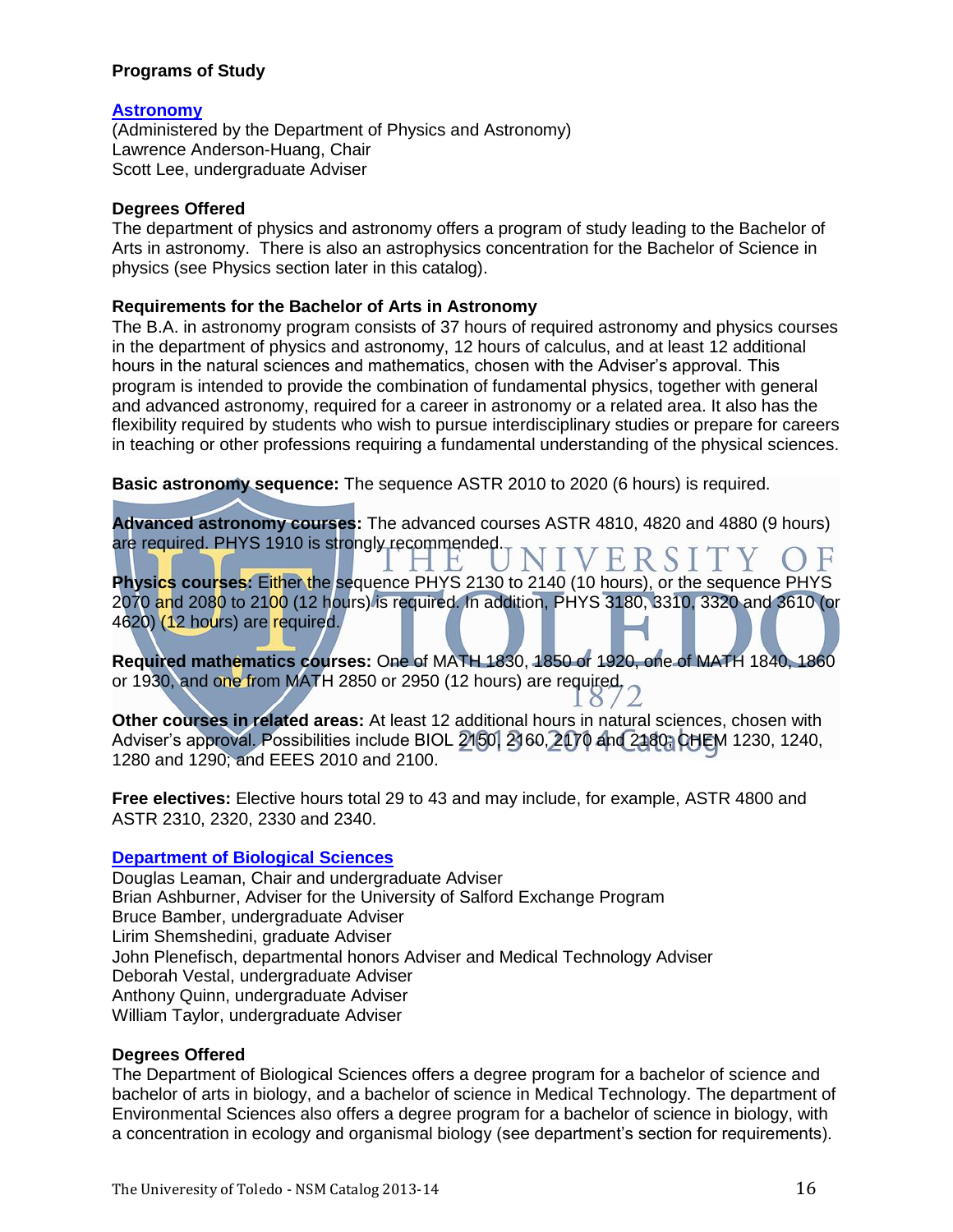# **Advanced Placement**

Students with a score of 3 will receive credit for BIOL 1120; students with a score of 4 will receive credit for BIOL 2150; students with a score of 5 will receive credit for BIOL 2150 and 2170.

Students earning Advanced Placement (AP) scores of 4 or 5 may receive credit for BIOL 2160 and/or BIOL 2180 upon evaluation of their AP laboratory materials by the department of biological sciences.

# **Requirements for the Bachelor of Science in Biology**

The B.S. program requires at least 34 hours of biology and includes a core of BIOL 2150, 2160, 2170, 2180, 3010, 3030, 3070 (or 3410) and 3090. In addition, students must complete at least nine hours of biology elective courses numbered above BIOL 3000, which must include at least two courses with laboratory or field experiences. Undergraduate research (BIOL 4910) not applied to Departmental Honors may be used to fulfill one of the two laboratory requirements. A maximum of three credit hours of BIOL 4910 not applied to Departmental Honors may be used to fulfill biology elective credits. Finally, students must complete BIOL 4700 in their final year.

Cognate course work in mathematics, physics and chemistry also is required as follows: MATH 1750 and 1760 or MATH 1830 and 1840 or MATH 1850 and 1860; MATH 2600 or PSY 2100; PHYS 2070 and 2080 or PHYS 2130 and 2140; CHEM 1230, 1240, 1280, 1290, 2410, 2420, 2460, 3510 and 3520.

# **Requirements for the Bachelor of Arts in Biology**

The B.A. program requires at least 33 hours of biology and includes a core of BIOL 2150, 2160, 2170, 2180, 3010, 3030 and 3070 (or 3410). In addition, students must complete at least eleven hours of biology elective courses numbered above BIOL 3000 A maximum of three credit hours of BIOL 4910 not applied to Departmental Honors may be used to fulfill biology elective credits. Finally, students must complete BIOL 4700 in their final year.

Cognate course work in mathematics, physics and chemistry also is required as follows: MATH 1320, 1330 and MATH 2600 (or PSY 2100) or MATH 1340 and MATH 2600 (or PSY 2100) or MATH 1750 and 1760; PHYS 2070 and 2080 or PHYS 2130 and 2140; CHEM 1230, 1240, 1280, 1290, 2410, 2420, 2460 and 2470.  $\overline{\bullet}$ 

No classes used to satisfy the requirements of the Biology major or minor may be taken P/NC with the exceptions of BIOL 4910, BIOL 4950, and BIOL 4990.

#### **Requirements for the Minor in Biology**

The minor in biology requires 22 credits including the following required courses: BIOL 2150, 2160, 2170, 2180, 3010, 3030 and 6 credits of elective courses at the 3xxx-4xxx level.

# **Honors in Biology**

The department of biological sciences Honors Program is available for qualified majors. Admission is by invitation and is based on performance in required biology courses completed during the freshman and sophomore years. Potential students should indicate their interest in this program to the departmental honors Adviser before the beginning of the sophomore year.

To receive an undergraduate degree with honors in biology, all requirements for the B.S. or B.A. degree plus an additional 6 credits of Undergraduate Research/Honors Thesis (BIOL 4910) must be completed with a minimum GPA of 3.2 overall and in BIOL courses. The program of study must include honors sections of at least two biology courses (minimum of 6 credits) in addition to BIOL 4910. The Undergraduate Research/Honors Thesis credits are completed under the direction of a faculty research director selected by the student. Students must submit a written Honors Thesis to the department before completion of their senior year and make a formal public oral presentation of their research (typically at the spring Biology Undergraduate Research Symposium). The requirement of Honors Thesis research may be fulfilled in one of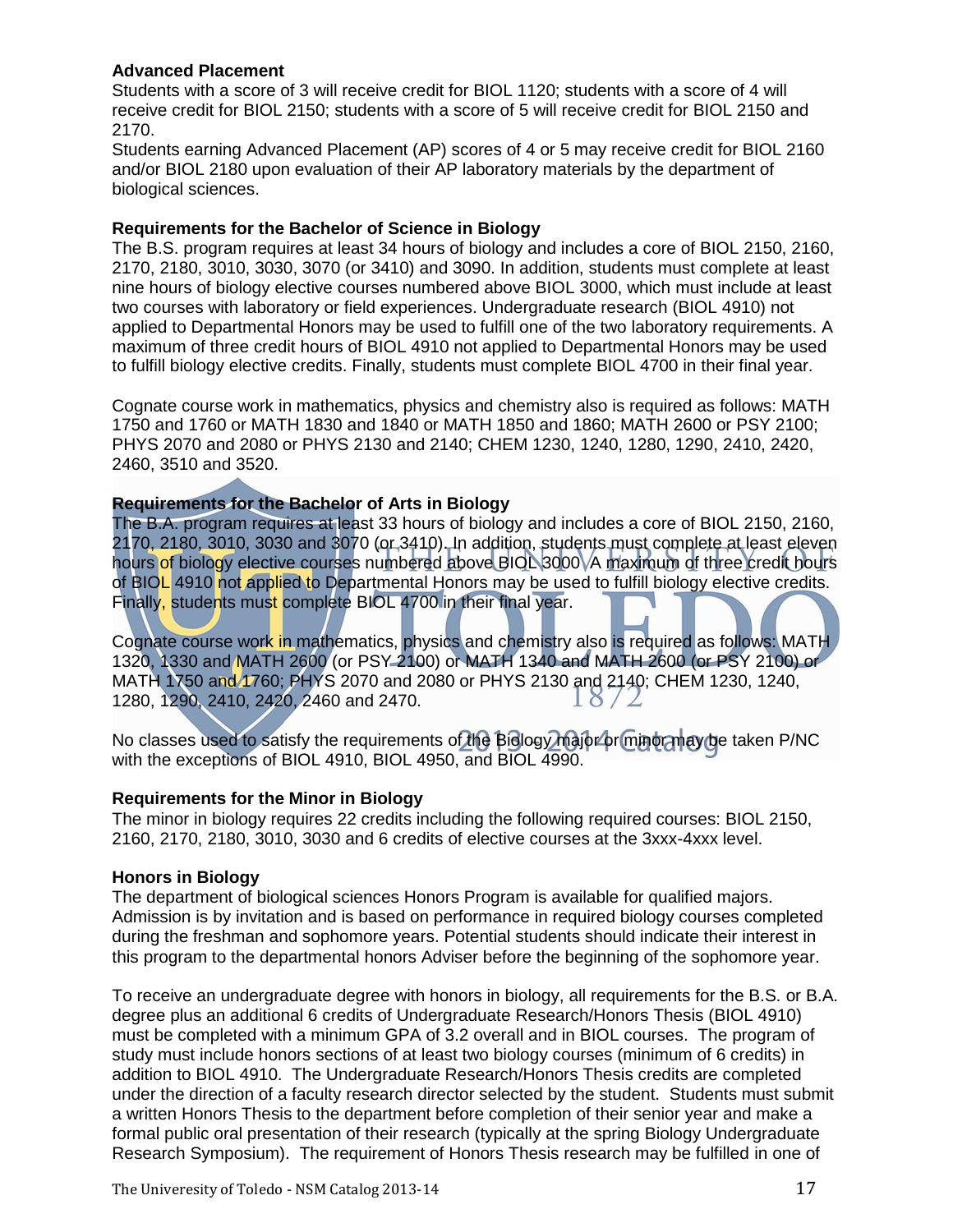1. Laboratory research in a Biosciences faculty member's laboratory;

2. Laboratory research in a summer or academic year program, in which the student carries out full-time independent research for at least 10 weeks under the direction of a senior scientist on a topic approved by the departmental honors Adviser and/or the department Chair;

3. Laboratory research in the laboratory of a senior scientist who is not a member of the department of biological sciences on a topic approved by the departmental honors Adviser and/or the department Chair.

For options 2 and 3, it is very important that the student get his/her proposed thesis research project approved in advance by the departmental honors Adviser and/or the department Chair, who will monitor progress and direct the 4910 courses.

# **Junior Year Studies in England for Biology Majors**

The Department of Biological Sciences participates in a well-established exchange program with the University of Salford, England. Selected UT biology (and pre-medical, pre-dental and pre-veterinary) students have the opportunity to spend their junior year at Salford. Participants in the program will pay their instructional and general fees to The University of Toledo. Eligibility to participate in the program is based on criteria established by the Department of Biological Sciences. Information on the program may be obtained from the departmental exchange program Adviser, Dr. Brian Ashburner. Details are available on academic issues, living accommodations, recreational opportunities and life in England on the departmental Web site at *[www.utoledo.edu/as/bio/undergrad/abroad.html](http://www.utoledo.edu/as/bio/undergrad/abroad.html)*

# **Bachelor of Science in Medical Technology**

This degree program prepares you for certification as a Medical Laboratory Scientist (Medical F Technology Scientist). You will complete three years of baccalaureate college work, and then complete 12 months of clinical course work including 20 weeks of clinical externship in an affiliated hospital laboratory.

Acceptance into the clinical year of the program is competitive and application is made during the fall of the Junior year. In order to be admitted to the clinical year, completion of 90 semester hours of college work with an accumulated GPA of no less than 2.5 overall and a grade of C or better in the preclinical science courses is required.<br>2013 - 2014 Catalog

The clinical program in the fourth year is housed within the Department of Biological Sciences on the University of Toledo Main Campus with externship sites at the University of Toledo Medical Center laboratory and ProMedica hospital laboratories. Upon successful completion, you will be awarded the degree of Bachelor of Science in Medical Technology and you will be eligible to take the national certification examination. The requirements for certification are established by the Board of Certification of the American Society of Clinical Pathologists.

[Click here for a complete program description \(.pdf\).](http://www.utoledo.edu/nsm/bio/pdfs/Bachelor%20of%20Science%20in%20Medical%20Technology%20draft%20flyer.pdf) The description includes a sample 4 year curriculum. The medical technology adviser will assist students in planning the sequence in which the pre-clinical courses are taken during the student's years at the university. Therefore, interested applicants should consult with the medical technology adviser, Dr. John Plenefisch, before selecting this professional career option

# **[Department of Chemistry](http://www.utoledo.edu/nsm/chemistry/index.html)**

Ronald E. Viola, Chair and Distinguished University Professor Cora Lind-Kovacs, Associate Chair Joseph Schmidt, Director of Graduate Studies Eric W. Findsen, Undergraduate Advising Coordinator John Bellizzi, Undergraduate Adviser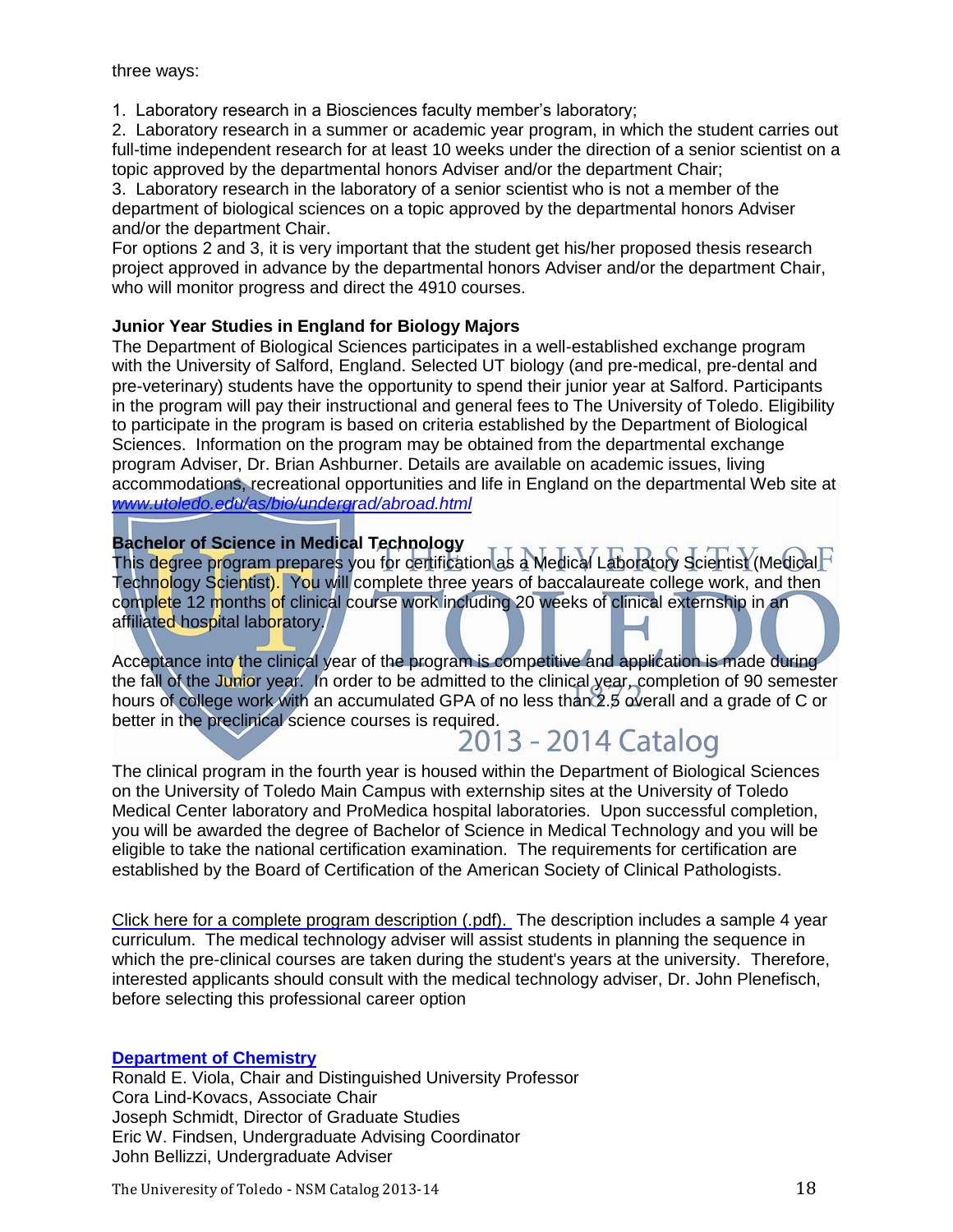Xiche Hu, Undergraduate Adviser Timothy Mueser, Undergraduate Advisor Edith Kippenhan, Undergraduate Advisor James Zubricky, Undergraduate Honors Adviser

# **Degrees Offered**

The department of chemistry offers degree programs for a bachelor of arts or a bachelor of science.

# **Advanced Placement**

Students with a score of 3 on the Advanced Placement Exam will receive credit for CHEM 1100; students with a score of 4 will receive credit for CHEM 1230 and 1280; students with a score of 5 will receive credit for CHEM 1230, 1280, 1240 and 1290.

#### **Requirements for the Undergraduate Major**

**For the bachelor of arts degree in chemistry**, 37 hours of CHEM courses are required. The following courses must be included: CHEM 1230, 1240, 1280, 1290, 2410, 2420, 2480, 2490, 3310, 3360, 3710, 3720, 3510 or 3610, and 3860. Additional courses to reach 37 hours in the major may be selected from the 3000 or 4000 level CHEM courses, excluding CHEM 3712, 3910, 3920, 4910, and 4920. The following related courses are required: MATH 1830 or 1850, MATH 1840 or 1860; PHYS 2070 and 2080; and one additional course selected from the following: MATH 2850, 2890, 3610, BIOL 2170 (or a 4000 level BIOL course), EEES 2010, 2200, 2400, 3050, 4220, 4450.

**For the bachelor of arts degree in biochemistry**, 35 hours of CHEM courses are required. The following courses must be included: CHEM 1230, 1240, 1280, 1290, 2410, 2420, 2460, H 2470, 3310, 3360, 3510, 3520, 3560, 3710 or 4550, and one additional course from CHEM 3860, 3720, 4500, 4510, 4520, 4530, or 4580. The following related courses are required: MATH 1750 or 1830 or 1850, MATH 1760 or 1840 or 1860; PHYS 2070 and 2080; BIOL 2170 and 3030.

**For the bachelor of science degree in chemistry**, 44 hours of CHEM courses are required. The following courses must be included: CHEM 1230, 1240, 1280, 1290, 2410, 2420, 2480, 2490, 3310, 3360, 3510, 3610, 3730, 3740, 3860, 3870, 4300 and 4880. Optional advanced chemistry courses include CHEM 3520, 3560, 3810, 4500, 4510, 4520, 4530, 4570, 4580, 4620 and 4980. CHEM 4910 also can be taken as an advanced chemistry course with a minimum of three credit hours. The following related courses are required: MATH 1830 or 1850, MATH 1840 or 1860 and 2850: and PHYS 2130 and 2140. A minimum cumulative GPA of 2.5 in chemistry is required for graduation with this degree.

**For the bachelor of science degree in biochemistry**, 49 hours of CHEM courses are required. The following courses must be included: CHEM 1230, 1240, 1280, 1290, 2410, 2420, 2480, 2490, 3310, 3360, 3510, 3520, 3560, 3610, 3860, 4300 and 4570. The advanced laboratory requirement must also include either CHEM 3910 (2 hours), or 4880 or 4910 (2 hours). One advanced biochemistry course must be selected from: CHEM 4500, 4510, 4520, 4530, 4580 and 4980. The following related courses are required: MATH 1750 or 1830 or 1850, MATH 1760 or 1840 or 1860; PHYS 2070 or 2130, PHYS 2080 or 2140; and BIOL 2170 and 3030. A minimum cumulative GPA of 2.5 in chemistry is required for graduation with this degree.

The Bachelor of Science degree programs meet the minimum standard of the American Chemical Society as specified by its Committee on Professional Training, so that the degree recipients are certified by the American Chemical Society and are eligible for full membership in the society.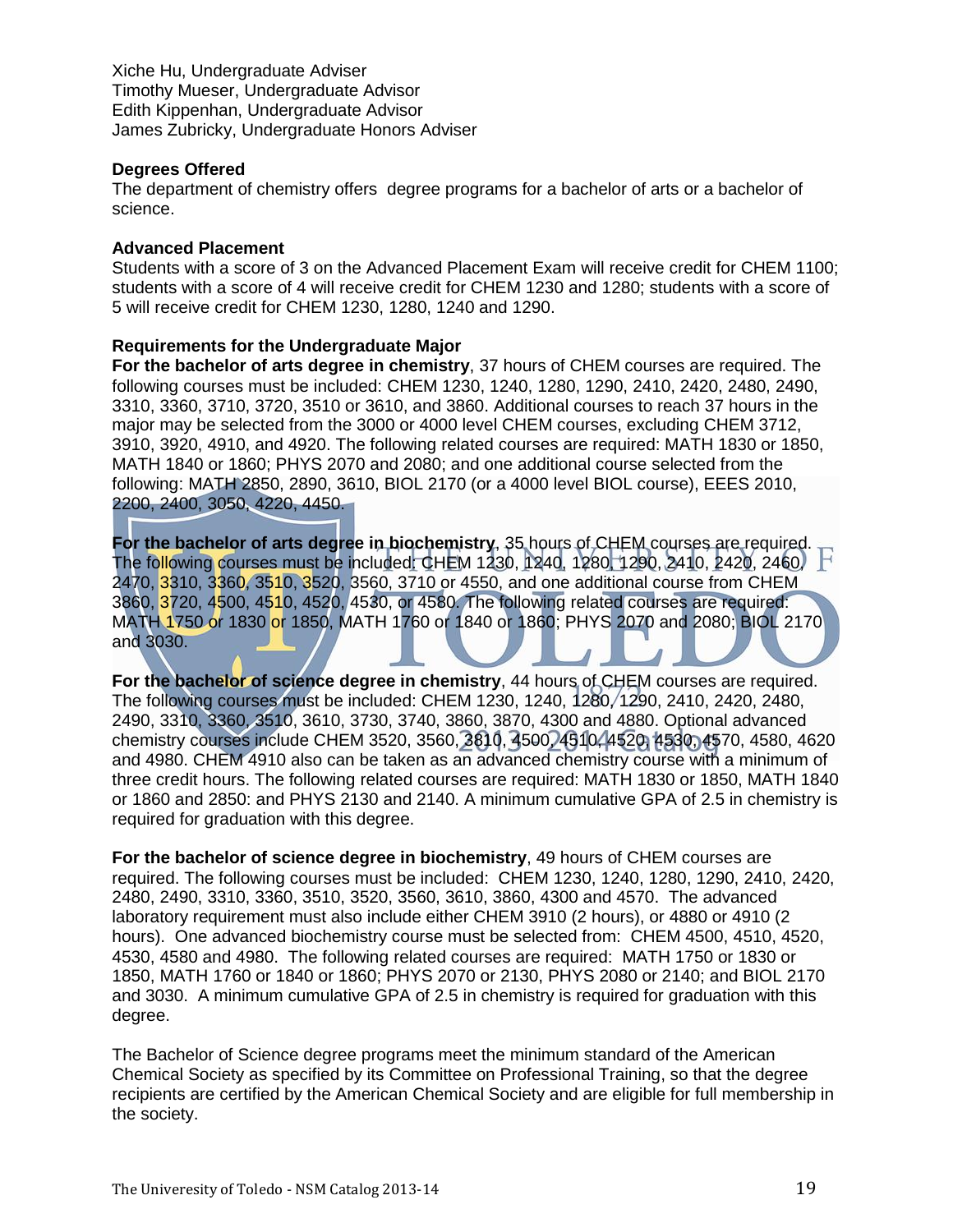The department of chemistry strongly advises students who wish to enroll in 3000- or 4000-level courses to earn minimum grades of C in prerequisite courses. Students pursuing a chemistry major may not elect the P/NC option in major or related courses, or prerequisites for these courses, except as noted in specific course descriptions.

# **Experience in Research**

The department offers experience in research under faculty guidance at all levels, in CHEM 2910, 3910 and 4910. Students are encouraged to talk with faculty members about research participation and to consult with more than one faculty member about appropriate projects. A student who wishes to participate in research should obtain the consent of a faculty member who agrees to guide this work and the approval of a departmental undergraduate Adviser before the first day of the first semester that he/she enrolls for CHEM 2910, 3910 or 4910. Students may enroll in the different courses, CHEM 2910, 3910 and 4910, with different faculty members.

# **Minor in Chemistry**

The minor in chemistry is designed to complement the objectives of students in a variety of majors. A minimum of 22 hours of chemistry courses and a minimum GPA of 2.0 in those courses are required for the minor in chemistry. No courses in the minor may be taken P/NC except CHEM 4920. The following courses must be included: CHEM 1230, 1240, 1280, 1290, 2410, 2420, 2460 and 2470 (or 2480 and 2490). For the minor in chemistry, additional courses must be selected from the following: CHEM 3310, 3360, 3510, 3520, 3560, 3610, 3710, 3720, 3730, 3740, 3810, 3860, 3870, 4300, 4500, 4510, 4520, 4530, 4570, 4580, 4620, 4880 and 4920. MBC 3550 and 3560 may be substituted for CHEM 3510 and 3520.

# **Honors in Chemistry**

**Qualified students may be invited to work for the citation "honors in chemistry." A. Admission:** The Honors Program is open to all chemistry majors studying toward the B.S. degree and to other students with the consent of the departmental honors Adviser and the Chair of the department. The program may be undertaken concurrently with University Honors. Admission to the departmental Honors Program is based on academic standing, recommendations by instructors and an interview with the departmental honors Adviser. A minimum overall GPA of 3.3 and a minimum GPA of 3.5 in chemistry course work are typically required for admission and for retention in the program. Any student may petition the departmental honors Adviser for admission to the program. A student should normally begin the program no later than the end of the sophomore year.  $-2014$  Catalog

**B. Requirements:** In addition to the credits required to complete the major, each honors student must satisfactorily complete CHEM 4910, independent research, with a written thesis and an oral research report upon completion of the research project. A minimum of six hours of the required chemistry courses at the 3000 and 4000 levels, in addition to CHEM 4910, must be taken for honors. These courses must be in at least two different areas of chemistry, to be selected from among analytical chemistry, biochemistry, inorganic chemistry, organic chemistry and physical chemistry. The instructor in each of these courses will plan activities above the normal requirements of the course for the honors student, in line with the aims of the Honors Program, to encourage independent scholarship. Outside reading and writing may be important components of each Honors course assignment. Students enrolled in the departmental Honors Program also are encouraged to participate in the department's colloquium program. For good standing, a minimum overall GPA of 3.3 and a minimum GPA of 3.5 in chemistry course work must be maintained throughout the program.

# **Junior Year Studies in England for Chemistry Majors**

The University of Toledo has an exchange program agreement with the University of Salford, England. Selected UT students spend their junior years at Salford, and students in the Salford three-year chemistry honors program spend their second year at UT. Eligibility is based on scholastic standing. Participants in the program pay their instructional and general fees to their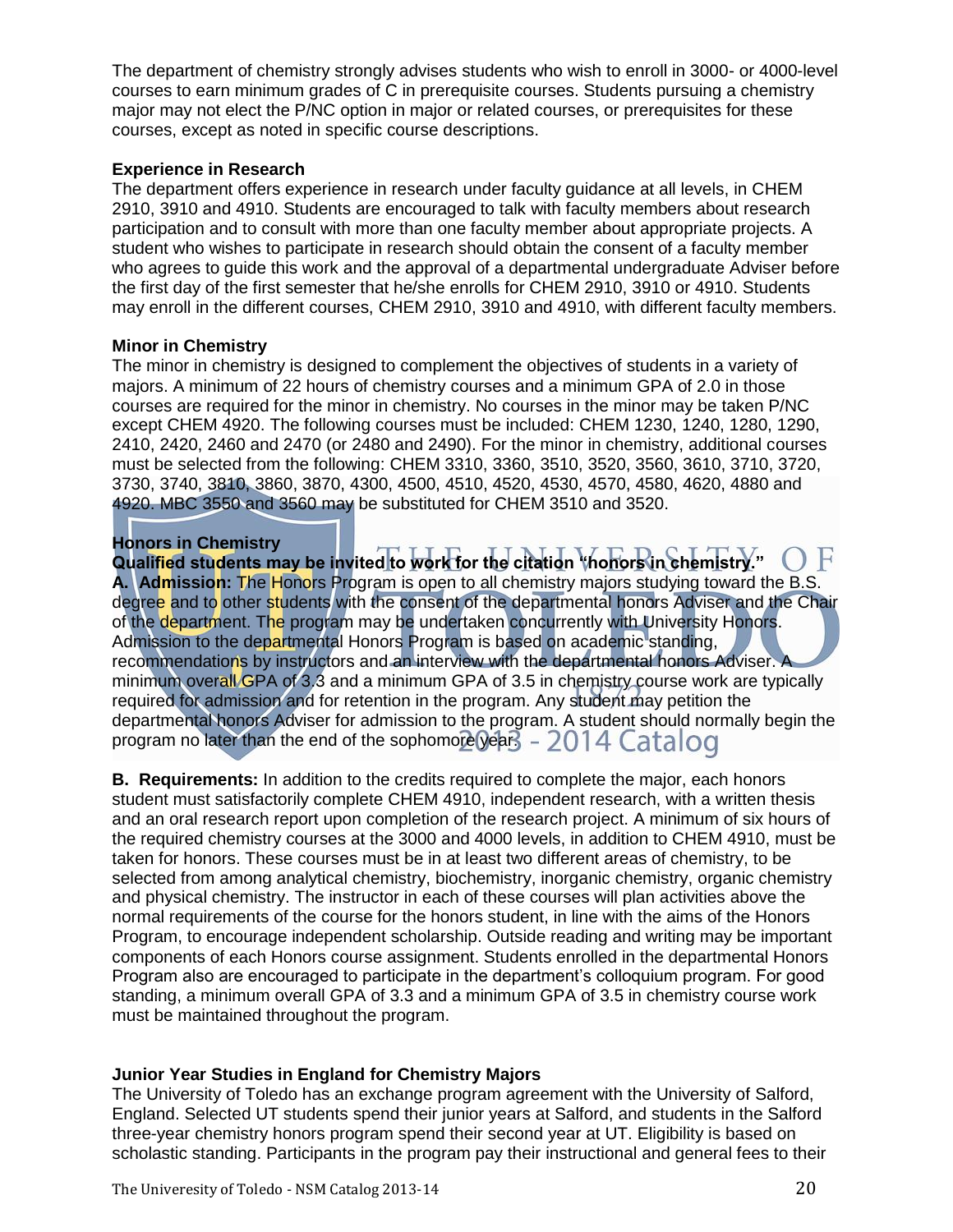home institutions. Information on the program may be obtained from the departmental international exchange Adviser or from Dr. Brian Ashburner, Associate Dean and Director of the UT-Salford Exchange Program.

#### **[Department of Environmental Sciences](http://www.utoledo.edu/nsm/envsciences/index.html)**

Timothy G. Fisher, Chair, Professor, undergraduate adviser (environmental studies) Johan F. Gottgens, Associate Chair, Professor, undergraduate adviser (BIOM) Alison L. Spongberg, undergraduate adviser (environmental studies 2013) Todd D. Crail, undergraduate & Honors research Adviser (environmental sciences) Mark J. Camp, undergraduate adviser (environmental sciences) Von Sigler, undergraduate adviser (environmental sciences) Scott A. Heckathorn, undergraduate adviser (environmental sciences) Richard Becker, undergraduate adviser (geology) Timothy G. Fisher, Chair, Professor, Johan F. Gottgens, Associate Chair, Professor, undergraduate adviser (BIOM) Alison L. Spongberg, undergraduate adviser (environmental studies 2013) Todd D. Crail, undergraduate & Honors research adviser (environmental sciences) Mark J. Camp, undergraduate adviser (environmental sciences) Von Sigler, undergraduate adviser (environmental sciences, 3+2 public health) Scott A. Heckathorn, undergraduate adviser (environmental sciences) Richard Becker, undergraduate adviser (geology)

#### **Degrees Offered**

The department of environmental sciences offers degree programs for a bachelor of arts in environmental studies, a bachelor of science in environmental science, a bachelor of arts and a bachelor of science in geology, and a bachelor of science in biology with a concentration in ecology and organismal biology (BIOM). The department of biological sciences also offers a degree program for a bachelor of science in biology with a concentration in cell-molecular biology (CMOL) (see department of biological sciences' section for requirements).

# **Advanced Placement**

For a score of 3, 4 or 5 on the Environmental Science Advanced Placement exam, the department will award credit for EEES 2010 (3 credits).  $18/2$ 

# **Requirements for the Bachelor of Arts Degree in Environmental Studies and the Bachelor of Science Degree in Environmental Sciences (Degree requirements are pending upon the approval of the faculty senate)**

All students in the B.A. and B.S. programs must complete the following courses: EEES 1020, 2010, 2100, 2150, 2160, 2500, 3050, 3100 (or 2400 or 4240), 3900 and 4970, as well as MATH 2640, PSC 4340, ECON 3240, GEPL 3900 and PHIL 3180. Prerequisites will be waived for environmental studies (ENST) and environmental sciences (ENSC) majors enrolling in these last four courses.

All environmental studies and environmental sciences students also will select an area of concentration in an academic department within the College of Natural Sciences and Mathematics; College of Languages, Literature and Social Sciences or College of Communications and Arts. Students must complete at least 21 to 22 hours of course work in their area of concentration, depending upon the department chosen. Some departments may provide a list of courses appropriate for environment studies and environmental sciences majors. Qualified environmental sciences majors may elect a track in environmental health and continue for a 5th year to earn an M.S. in Public Health or in Occupational Health from the University's College of Medicine and Life Sciences. Students also are required to complete a 100-hr environment-related internship in an agency, corporation, university laboratory or other approved location. With the exception of EEES 4940, students may not take any courses required in the major as P/NC.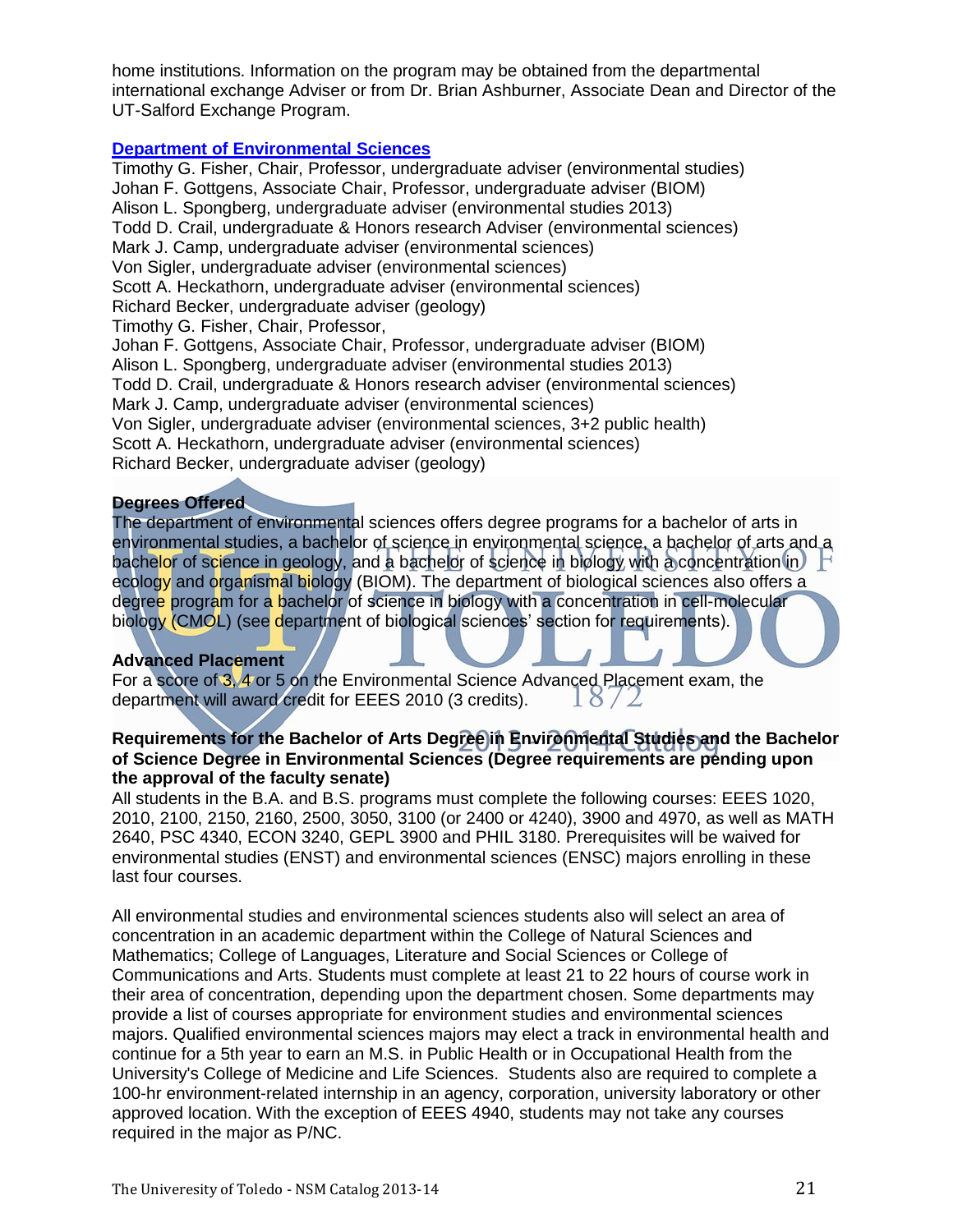In addition to the above requirements, students in the B.S. program must also complete the following: EEES 2510, 3060 and 1 advanced lab; CHEM 1230, 1240, 1280 and 1290; and MATH 1750 and 1760 or MATH 1850 and 1860. Students in the B.A. program also must take CHEM 1090 or 1100 and MATH 1180. Students choosing a concentration in economics must complete either MATH 1320 and 1330, or MATH 1340, or MATH 1750 and 1760 instead of taking MATH 1180.

# **Public Health Track**

This track requires the student to maintain an overall GPA of 3.0 or higher during the first 2 years of university study. The student normally will apply at the end of the sophomore year (year 2). In addition to the courses listed above, students electing this concentration take CHEM 2410, 2420 (Organic Chemistry I & II) during the junior year (year 3) and take the following graduate courses at the University's Health Science Campus during their senior year (year 4): PUBH 6000 (Public Health Statistics), PUBH 6640 (Issues in Public Health), PUBH 6010 (Public Health Epidemiology) and PUBH 6600 (Health Behavior). If students maintain a 3.0 average in these 4 courses and their overall GPA, these students will be able to use these 12 credits toward the Master of Public Health Degree and should be able to complete BOTH the BS in Environmental Science and the MPH degrees in 5 years. Students interested in the Master of Science in Occupational Health degree rather than the MPH should also take PHYS 1750 (Introduction to Physics) during the fourth year as an undergraduate elective.

# **Minor in Environmental Sciences**

Students electing to minor in environmental sciences must complete at least 22 hours of course work consisting of EEES 2010, 2100, 2150, 2400, and at least eight additional hours of EEES course work listed at 3000 or 4000 level. At least one, one-hour EEES laboratory course must be included. A minimum GPA of 2.0 in the EEES course work is required, and the program must be approved in advance by a departmental ENSC Adviser and the dean.

# **Junior Year Studies at the University of Hertfordshire in England for Environmental Studies/Sciences Majors**

The College of Natural Sciences and Mathematics of The University of Toledo participates in an exchange program with the University of Hertfordshire, England. Selected UT students have the opportunity to spend their junior year at Hertfordshire. Participants in the program will pay their instructional and general fees to The University of Toledo. Eligibility to participate in the program is based on scholastic criteria. Information on the program may be obtained from the departmental exchange program Adviser. Details are available on academic issues, living accommodations, recreational opportunities and life in England.

# **Junior Year Studies at the University of Salford in England for Environmental Sciences and Biology Majors**

Selected UT students in the Department of Environmental Sciences have the opportunity to spend their junior year at Salford. Participants in the program will pay their instructional and general fees to The University of Toledo. Eligibility to participate in the program is based on criteria established by the Department of Environmental Sciences. Information on the program may be obtained from the departmental exchange program Adviser or from Dr. Brian Ashburner, Associate Dean and Director of the UT-Salford Exchange Program. Details are available on academic issues, living accommodations, recreational opportunities and life in England on the departmental Web site at *[www.utoledo.edu/as/bio/undergrad/abroad.html](http://www.utoledo.edu/as/bio/undergrad/abroad.html)*

# **Requirements for the Bachelor of Science Degree in Geology (Degree requirements are pending upon the approval of the faculty senate)**

The Bachelor of Science degree in geology requires a minimum of 40 hours in the major, including the following: EEES 1020, 2100, 2230, 2500, 2510, 3210, 3220, 3310, 4640 (3 hours), 4920. An additional 5 courses from the following two groups with at least 2 from each group.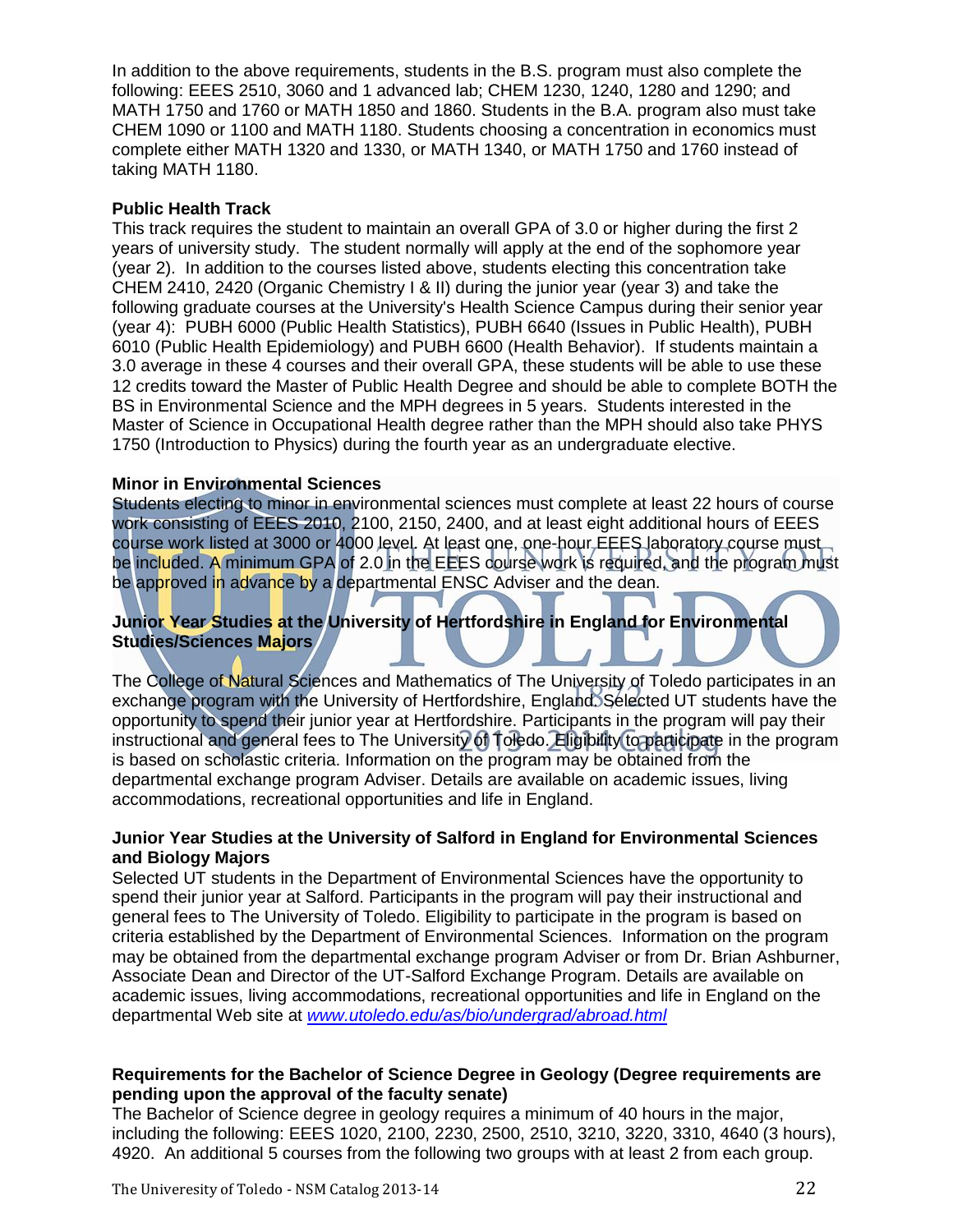Group A: EEES 2400, 3100, 4100, 4200, 4240; Group B: 4150, 4220, 4410, 4450, 4490, 4610. In addition, the following related courses are required: MATH 1850 and 1860 or MATH 1750 and 1760; CHEM 1230, 1240, 1280, and 1290; and PHYS 2070 and 2080 or PHYS 2130 and 2140. Students must achieve a minimum GPA of 2.5 in the major to graduate. Students may not take any required course in the major or related areas as P/NC.

# **Requirements for the Bachelor of Arts Degree in Geology**

The Bachelor of Arts degree in geology requires a minimum of 41 hours in the major. All students must complete the following: EEES 1020, 2100, 2230, 2500, 3210, 3220, 3310, 4640 (3 hours), 4920 as well as 3 courses from Group A (EEES 2400, 3100, 4100, 4200, 4240) and 3 courses from Group B (4150, 4220, 4410, 4450, 4490, 4610). In addition, students must complete MATH 1340 or MATH 1320 and 1330 or an approved higher level math course; CHEM 1230 and 1280; and nine hours of approved electives in astronomy, biology (including EEES ecology courses), chemistry, engineering, geography and planning and/or physics. This degree is designed to give students greater flexibility in designing a program of study tailored to their specialized interests in geology and the related sciences. Students must achieve a minimum GPA of 2.0 in the major to graduate. Students may not take any required course in the major or related areas as P/NC.

#### **Minor in Geology**

Students electing to minor in geology must complete EEES 1020, 2100, 2230, 2500, 3100, 3210, 3220, 3310, and one additional formal 3000-4000 level geology course. The departmental undergraduate Adviser must approve a program of study in advance, and a minimum GPA of 2.0 must be achieved for the course work completed in the minor.

# **Requirements for the Bachelor of Science Degree in Biology with a concentration in Ecology and Organismal Biology (Degree requirements are pending upon the approval of the faculty senate)**

The Bachelor of Science degree in biology with a concentration in ecology and organismal biology (BIOM) requires a minimum of 27 hours in the major, including EEES 2150, 2160, 3050, 3060, 3900 and 4150. Twelve additional hours are required from EEES electives and must include at least three advanced laboratory courses (EEES 4250, 4300, 4510, 4730, 4740, 4750, 4760, 4910 or 4940). In addition, the following related courses are required: CHEM 1230, 1240, 1280, 1290, 2410, 2420 and 2460; PHYS 2070 and 2080 or 2130 and 2140; MATH 2640; and MATH 1750 and 1760 or 1830 and 1840 or 1850 and 1860; BIOL 2170, 3010, and 3030.

#### **Requirements for the Bachelor of Science Degree in Interdepartmental Studies with a concentration in Geophysics**

The requirements for this degree, as approved by the three participating departments, are as follows: MATH 1850, 1860, 2850, 3860 (or 2860) and 1890 (18 credits); PHYS 2130, 2140, 3180, 4210 and 4230 (19 credits); and EEES 2100, 1020, 2500, 3210, 3220, 3310, 4610 and 4620 (or 4630) (21 credits). Students must also take an additional three to four hours of Adviserapproved electives at the 3000 or 4000 level from the mathematics, physics and astronomy, or environmental sciences departments to reach at least 60 hours. In addition, students must complete CHEM 1230 and 1280.

# **Departmental Honors**

Qualified sophomores, juniors and seniors working on degree programs within the department of environmental sciences may be invited to work for one of the following citations, consistent with their degree program: "honors in biology," "honors in environmental sciences," "honors in environmental studies" or "honors in geology."

**A. Admission:** The departmental Honors Program is open to all department majors and may be taken concurrently with College Honors. Admission to the departmental Honors Program is based on academic achievement. Normally, students invited to participate will have achieved a 3.3 or better overall GPA by the end of the sophomore year.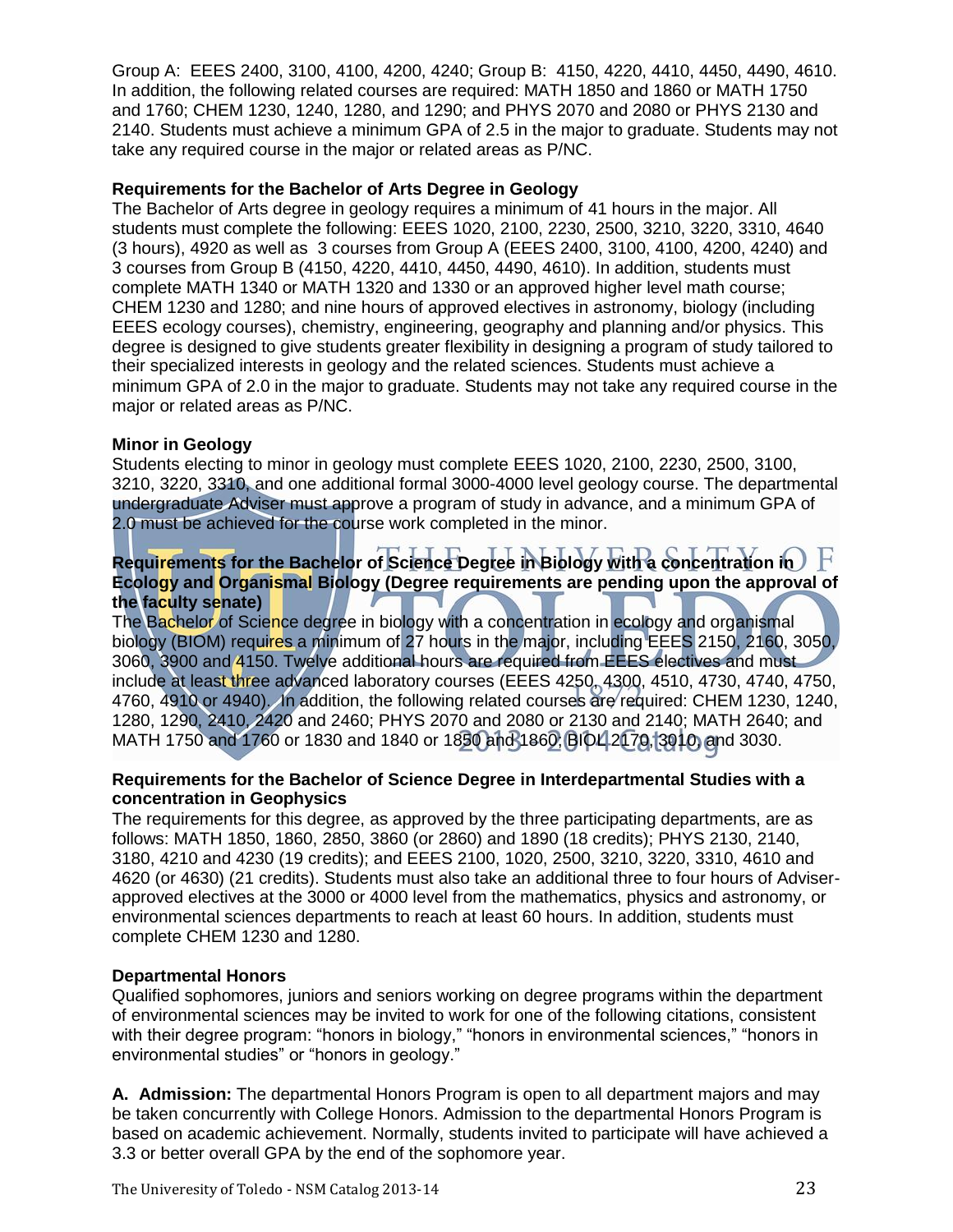**B. Requirements:** A student must satisfactorily complete from three to six credits of EEES 4910 Directed Research and graduate with a minimum overall GPA of 3.3 in order to receive the honors citation. Candidates must prepare a written thesis based on their research and present an oral report at an open forum. Candidates also will provide bound copies of the approved thesis to the research Adviser and the department. This program provides an opportunity for the exceptional student to work closely with a faculty Adviser on an independent research topic. This research experience often leads to publication and is an excellent preparation for graduate studies.

# **[Department of Mathematics and Statistics](http://www.math.utoledo.edu/)**

Paul Hewitt, Chair, Associate Professor Gerard Thompson, Professor, Associate Chair Biao Ou, Professor, Graduate Admissions Director Mao-Pei Tsui, Associate Professor, Undergraduate Adviser

#### **Degrees Offered**

The department of mathematics and statistics offers a program for either a Bachelor of Arts or a Bachelor of Science degree.

#### **Advanced Placement**

Students with a score of 3 or better on either AB or BC calculus will receive credit for MATH 1850. Students with a score of 3, 4 or 5 on the BC calculus test will receive credit for both MATH 1850 and 1860. Students with a score below 3 may be able to obtain credit by taking a departmental test. Students with a score of 3 or better on the Statistics Test will receive credit for MATH 2600. 1 L VEKS VI

# **Degree Requirements:**

To obtain a Bachelor of Science degree in mathematics, students must complete MATH 1840 (or 1860 or 1930), 1890 (or 2890), 2850 (or 2950), and 3190 and follow one of the following concentrations for a total of at least 38 hours.

#### **1. Pure Mathematics**

- 
- a. The following are required: MATH 2860 Elementary Differential Equation, 4330 Abstract Algebra I, 4820 Intro to Real Analysis I, and 4880 Complex Variables. Cl
- b. One course must be completed from MATH 4300 Linear Algebra I, 4450 Intro to Topology I, or 4540 Classical Differential Geometry I.
- c. One course must be complete from MATH 4830 Real Analysis II or MATH 4340 Abstract Algebra II.
- d. Two courses may be chosen from courses at the 3000 or 4000 level approved by the Adviser.

# **2. Applied Mathematics**

- a. The following are required: MATH 3320 Intro to Abstract Algebra or 4330 Abstract Algebra I, 2860 Elementary Differential Equation, 4300 Linear Algebra I or 4350 Applied Linear Algebra, and 4820 Intro to Real Analysis I or 4880 Complex Variables.
- b. One of the following two-semester sequences must be completed: MATH 4710 Methods Of Numerical Analysis I and 4720 Methods Of Numerical Analysis II or 4740 Advanced Applied Mathematics I and 4750 Advanced Applied Mathematics II.
- c. One course must be complete from MATH 3610 Statistical Methods I or MATH 4680 Intro to Theory of Probability or MATH 4800 Ordinary Differential Equations, Math 4810 Partial differential Equations or MATH 4860 Calculus Of Variations And Optimal Control I.
- d. One course may be chosen from courses at the 3000 or 4000 level approved by the Adviser.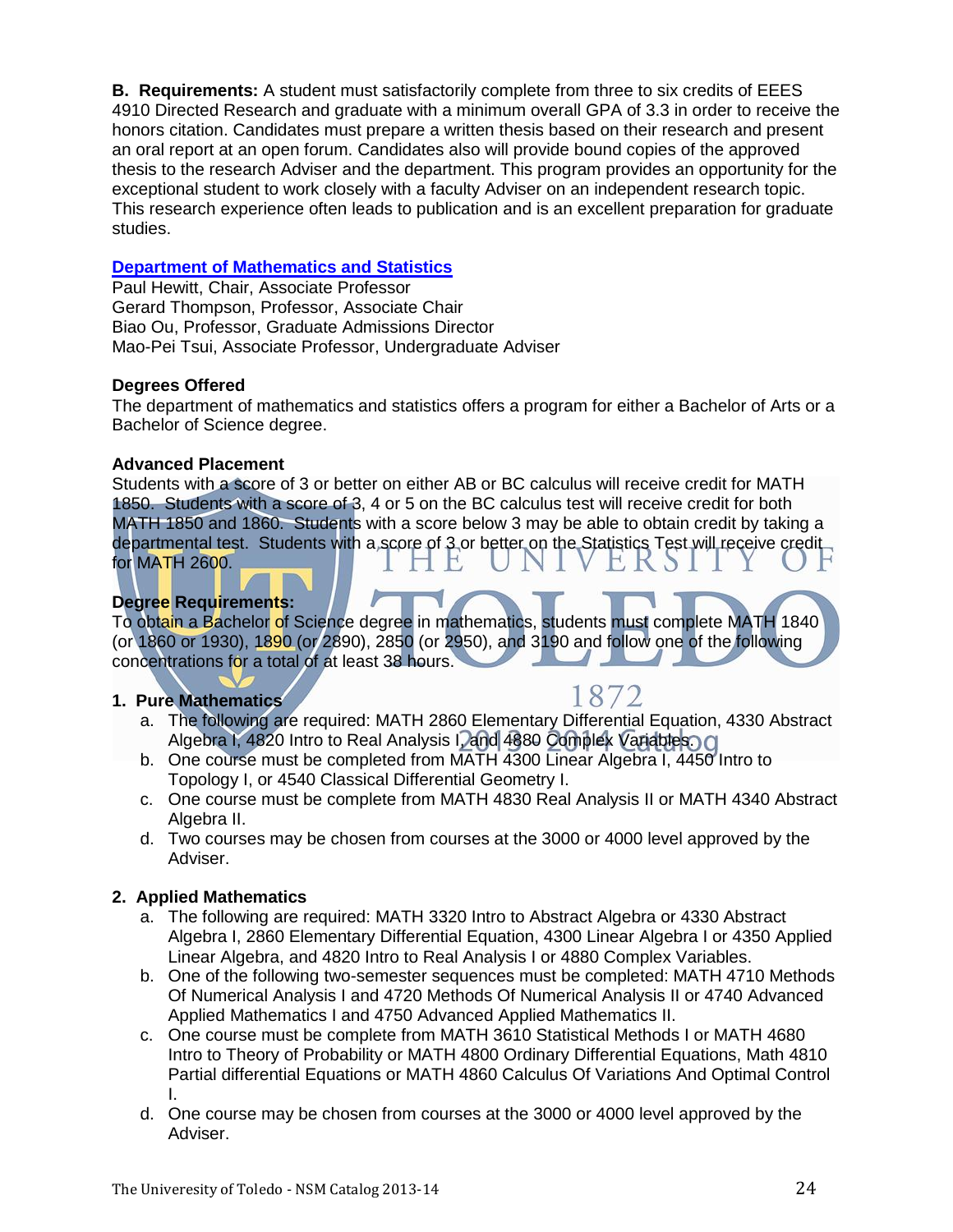# **3. Statistics**

- a. The following courses are required: MATH 3610 Statistical Methods I, 3620 Statistical Methods II, 4350 Applied Linear Algebra, 4600 Applications Of Statistics I, 4610 Applications Of Statistics II, 4680 Intro to Theory of Probability, and 4690 Introduction To Mathematical Statistics.
- b. One more course may be chosen from courses at the 3000 or 4000 level approved by the Adviser.

# **4. Mathematics with Computer Science**

- a. The following are required: MATH 2860 Elementary Differential Equation, 4380 Discrete Structures And Analysis Of Algorithms, 4710 Methods Of Numerical Analysis I, MATH 3320 Intro to Abstract Algebra or 4330 Abstract Algebra I, 4820 Intro to Real Analysis I or 4880 Complex Variables, and 4350 Applied Linear Algebra or 4390 Theory Of Computation or 4720 Methods Of Numerical Analysis II.
- b. Two courses may be chosen from courses at the 3000 or 4000 level approved by the Adviser.
- c. A minimum total of 18 hours in related area courses should be taken from EECS 1100 to 4990. At least two of these courses should be from EECS 2550 or at the 3000 or 4000 level approved by the Adviser.

# **5. Actuarial Sciences**

- a. The following courses are required: MATH 3610 Statistical Methods I, 3620 Statistical Methods, 2860 Elementary Differential Equation, 4620 Theory of Interest, 4680 Intro to Theory of Probability, 4690 Introduction To Mathematical Statistics, 4760 Actuarial
- Mathematics I, and 4770 Actuarial Mathematics II. b. The related area courses should include the following list: ECON 1150, 1200; BUAD  $\,$  F 1020, 2040, 2050, 3040; FINA 3600; INFS 3150.

# **Related Courses in Bachelor of Science**

The 26 semester hours of related area course work should be chosen according to the interests of the student in view of his or her anticipated career in mathematics. These courses could be in Accounting, Astronomy, Biology, Chemistry, Economics, Environmental Science, Engineering, Finance, Operations Analysis, Philosophy, Physics, Pharmacy and Pharmaceutical Sciences, Medicine and Life Sciences.

2013 - 2014 Catalog The following is a list of possible choices: ACCT 2\*\*\* to 4990; ASTR 2\*\*\* to 4990; BUAD 2\*\*\* to 4990; BIOE 2\*\*\* to 4990; BIOL 2150 to 2180, 3\*\*\* to 4\*\*\*; CHE 2\*\*\* to 4990; CHEE 2\*\*\* to 4990; CHEM 2\*\*\* to 4\*\*\*; CIVE 2\*\*\* to 4990; EBUS 2\*\*\* to 4990; ECON 1150, 1200, 2\*\*\* to 4990; EECS 11\*\* to 4990; EEES 2\*\*\* to 4990; FINA 2\*\*\* to 4990; GEOL 2\*\*\* to 4990; IBUS 2\*\*\* TO 4990; IE 2\*\*\* to 4990; INBT 2\*\*\* to INBY 4990; ISOM 2\*\*\* to 4990; ME 2\*\*\* to 4990; MIME 2\*\*\* to 4990; MGMT 2\*\*\* to 4990; MKTG 2\*\*\* to 4990; NASC 2\*\*\* to 4990; PHYS 2\*\*\* to 4990; PSLS 2\*\*\* to 4990; TE 2\*\*\* to 4990.

To obtain a Bachelor of Art degree in degree in mathematics, students must complete MATH 1860 (or 1840 or 1930), 1890 (or 2890), 2850 (or 2950), and 3190 and follow one of the following concentrations for a total of at least 35 hours.

#### **1. Pure Mathematics**

- a. The following are required: MATH 2860, 4330, 4820, and 4880.
- b. Two courses must be completed from MATH 4300, 4450, 4540, or 4830.
- c. The remaining course work may be chosen from courses at the 3000 or 4000 level approved by the Adviser.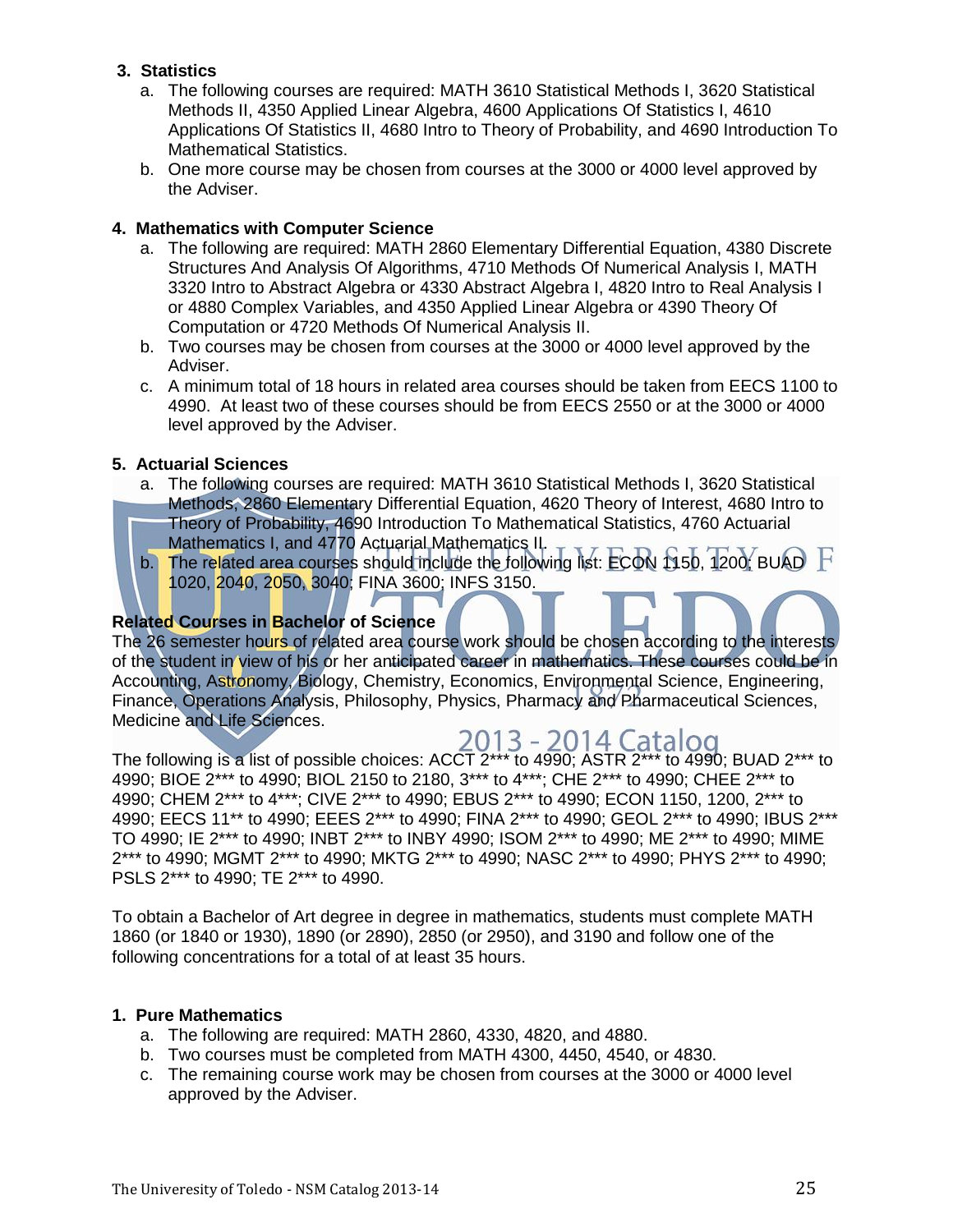# **2. Applied Mathematics**

- a. The following are required: MATH 3320 or 4330, 2860, 4300 or 4350, and 4820 or 4880.
- b. One of the following two-semester sequences must be completed: MATH 4710 and 4720 or 4740 and 4750.
- c. The remaining course work may be chosen from courses at the 3000 or 4000 level approved by the Adviser.

# **3. Statistics**

a. The following courses are required: MATH 3610, 3620, 4350, 4600, 4610, 4680, and 4690.

# **4. Mathematics with Computer Science**

- a. The following are required: MATH 2860, 4380, 4710, 3320 or 4330, 4820 or 4880, and 4350 or 4390 or 4720.
- b. The remaining course work may be chosen from courses at the 3000 or 4000 level approved by the Adviser.
- c. A minimum total of 18 hours in related area courses should be taken from EECS 1100 to 4990. At least two of these courses should be from EECS 2550 or at the 3000 or 4000 level approved by the Adviser.

# **Related Courses in Bachelor of Art**

The 18 semester hours of related area course work (at 2000 to 4000 levels) should be chosen according to the interests of the student in view of his or her anticipated career in mathematics. The B.A. degree is awarded to those students who choose a related area in the humanities or social sciences, such as economics, foreign language, philosophy and psychology, or education. I HE UNI VEKSIIY

The following is a list of possible choices: COURSE LIST: AFST 2100 to 4\*\*\*; AMST 2\*\*\* to 4\*\*\*; ANTH 2100 to 4\*\*\*; ART 1080 to 4\*\*\*; ARTH 2\*\*\* to 4\*\*\*; CLC 3\*\*\* to 4\*\*\*; COMM 2\*\*\* to 4\*\*\*; DST 2\*\*\* to 4\*\*\*; ECON 1150, 1200, 2\*\*\* to 4\*\*\*; ENGL 3\*\*\* to 4\*\*\*; FILM 2\*\*\* to 4\*\*\*; FLAN 3440; FREN 3\*\*\* to 4\*\*\*; GEPL 2\*\*\* to 4\*\*\*; GERM 3\*\*\* to 4\*\*\*; GLST 2\*\*\* to 4\*\*\*; HIST 2\*\*\* to 4\*\*\*; HON 2\*\*\* to 4\*\*\*; HUM 3\*\*\* to 4\*\*\*; JAPN 3\*\*\* to 4\*\*\*; LAT 3\*\*\* to 4\*\*\*; LING 3\*\*\* to 4\*\*\*; LST 2\*\*\* to 4\*\*\*; MUS 2260, 2270, 2280, 2410, 2420, 2610, 2620, 3\*\*\* to 4\*\*\*; PHIL 2\*\*\* to 4\*\*\*, 2400 to 4\*\*\*(THRU06.3); PSC 2\*\*\* to 4\*\*\*; PSY 2\*\*\* to 4\*\*\*; REL 2\*\*\* to 4\*\*\*; SOC 2\*\*\* to 4\*\*\*; SPAN 3\*\*\* to 4\*\*\*; THR 2\*\*\* to 4\*\*\*; WGST 2\*\*\* to 4\*\*\*) EXCLUDING: MUS 3010, 3020, 3030, 3040, 3050, 3090, 3130, 3140, 3150, 3160, 3170, 3180, 3190, 3800, 4800.

# **Minor in Mathematics**

To obtain a minor in mathematics, a minimum of 22 hours in mathematics must be completed. The 22 hours must include MATH 1860 (or 1930), 1890 (or 2890), 2850 (or 2950), and one of 3610, 2860 or 4680. The remaining hours must be courses that are acceptable toward a major in mathematics and must be approved by an Adviser in the department of mathematics.

# **Honors in Mathematics**

- A. **Admission:** Students are normally admitted to departmental honors after completing the honors calculus sequence MATH 1920, 1930, 2950, and 3820 or Honors sections of MATH 1850,1860, 2850, and 2860. Students may also be admitted to the program at the discretion of the Math Majors Committee and should consult the departmental Undergraduate Adviser.
- **B. Requirements:** Graduation with honors in mathematics depends upon doing a substantial amount of work in mathematics beyond the requirements of the bachelor's degree. To graduate with departmental honors in mathematics a student must ordinarily maintain a GPA in mathematics greater than 3.5 and write an expository paper on a topic in mathematics that demonstrates knowledge of the subject matter significantly beyond the expectations of the student's course work. The research and writing of the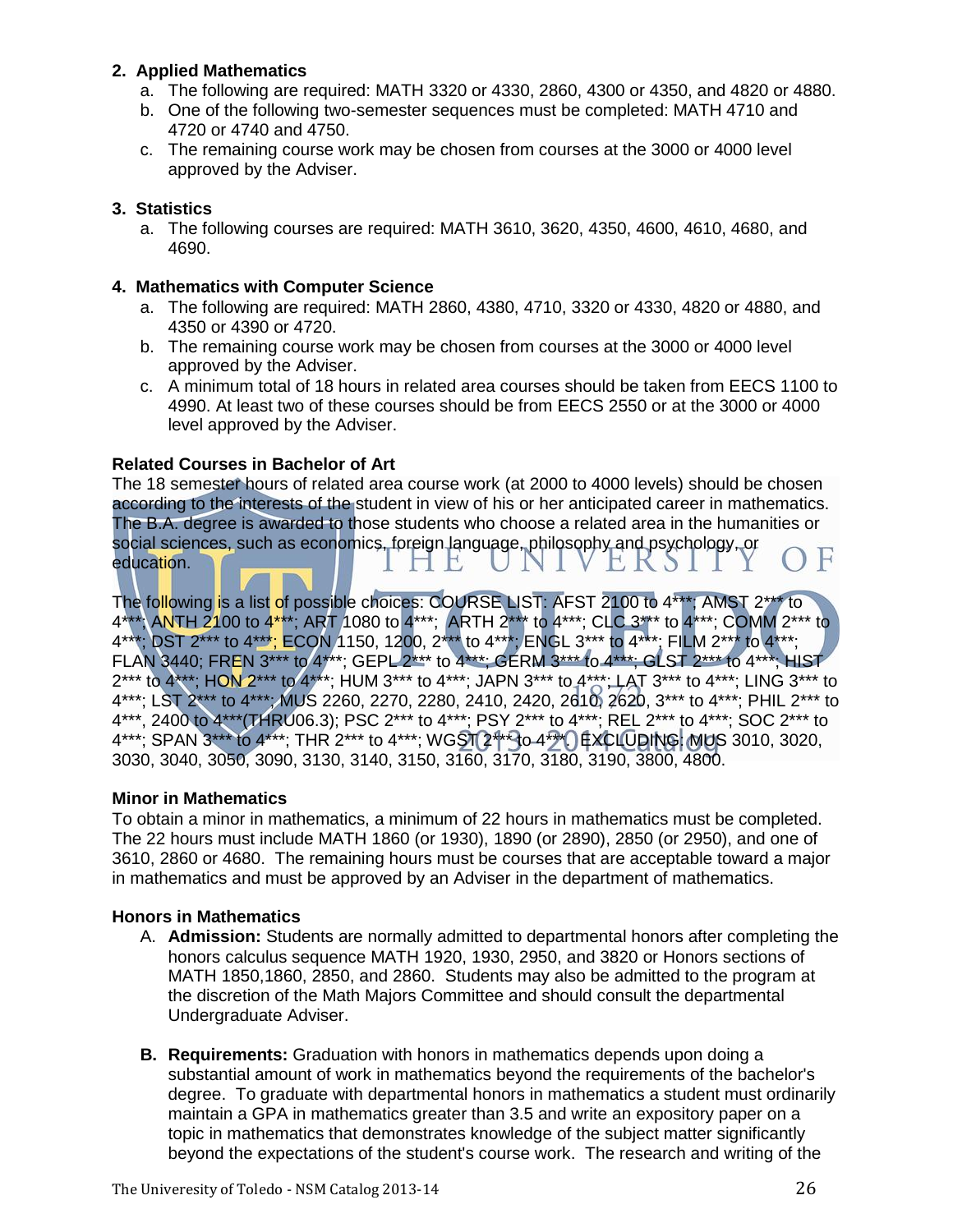paper is conducted under the supervision of a faculty member with an interest in the subject, and as a part of fulfilling this requirement the student must enroll in either the junior or senior reading class, MATH 3920 or MATH 4920, that counts as an elective in the major. The actual details of the student's program are determined by consulting with the Department's honors adviser and the student's topic supervisor.

# **[Department of Physics and Astronomy](http://www.utoledo.edu/nsm/physast/index.html)**

Lawrence S. Anderson-Huang, Chair Jacques G. Amar, Associate Chair Scott A. Lee, undergraduate and honors Adviser, physics and astronomy Song Cheng, graduate program Director Sanjay Khare, coordinator, Renewable Energy minor

#### **Degrees Offered**

The department of physics and astronomy offers courses of study leading to the Bachelor of Science degree in physics, the Bachelor of Arts in physics and the Bachelor of Arts in astronomy. (see astronomy section earlier in this catalog)

#### **Advanced Placement**

Students with a score of 3, 4 or 5 on the Physics B test will receive credit for PHYS 2070 and 2080. Students with a score of 3, 4 or 5 on the Physics C Mechanics test will receive credit for PHYS 2130; students with a score of 3, 4 or 5 on the Physics C Electricity and Magnetism test will receive credit for PHYS 2140.

**Requirements for the Bachelor of Science in Physics**  The B.S. in physics consists of a core program that all students must complete and a choice of one concentration with additional requirements as listed below. The core program contains 22 hours of physics courses and 30 hours of related-area courses; the concentration must contain an additional 21 hours of physics and related courses. Another nine hours of courses from natural sciences, mathematics, or engineering are recommended.

**Core physics courses:** PHYS 2130, 2140, 3150, 3310, 3320 and 3410 are required. With department approval, a student may substitute PHYS 2070, 2080 and 2100 for PHYS 2130 and 2140. The introductory course PHYS 1910 is also strongly recommended for all physics majors. 2013 - 2014 Catalog

**Related courses:** CHEM 1230 and 1280, one of MATH 1830, 1850 or 1920, one of MATH 1840, 1860, or 1930, one of MATH 1890, or 2890, one of MATH 2850, 2880, or 2950, one of MATH 3820, 3860 or 3880, and seven additional hours from major-level courses in biology, chemistry, or environmental sciences are required.

#### **Concentrations**

The student must choose one of the following concentrations:

**Physics:** PHYS 3180, 3610, 4210, 4230, 4240, 4310, and either 4580 or 4780.

**Astrophysics:** PHYS 3610, 4210, 4230 and 4240, and ASTR 4810, 4820 and 4880.

**Applied Physics:** PHYS 3610, 4210, 4230, 4240, 4510, and either 4580 or 4780, plus three hours of appropriate courses from physics or engineering, chosen with the Adviser's approval.

**Biomedical Physics**: PHYS 3180, 3610, 4130, 4230, 4240, 4430, 4440, and 4780; and related courses BIOL 2150 and 2160, plus KINE 2510, 2520, 2530 and 2540 (or alternate sequence KINE 2460, 2470, 2560, and 2570)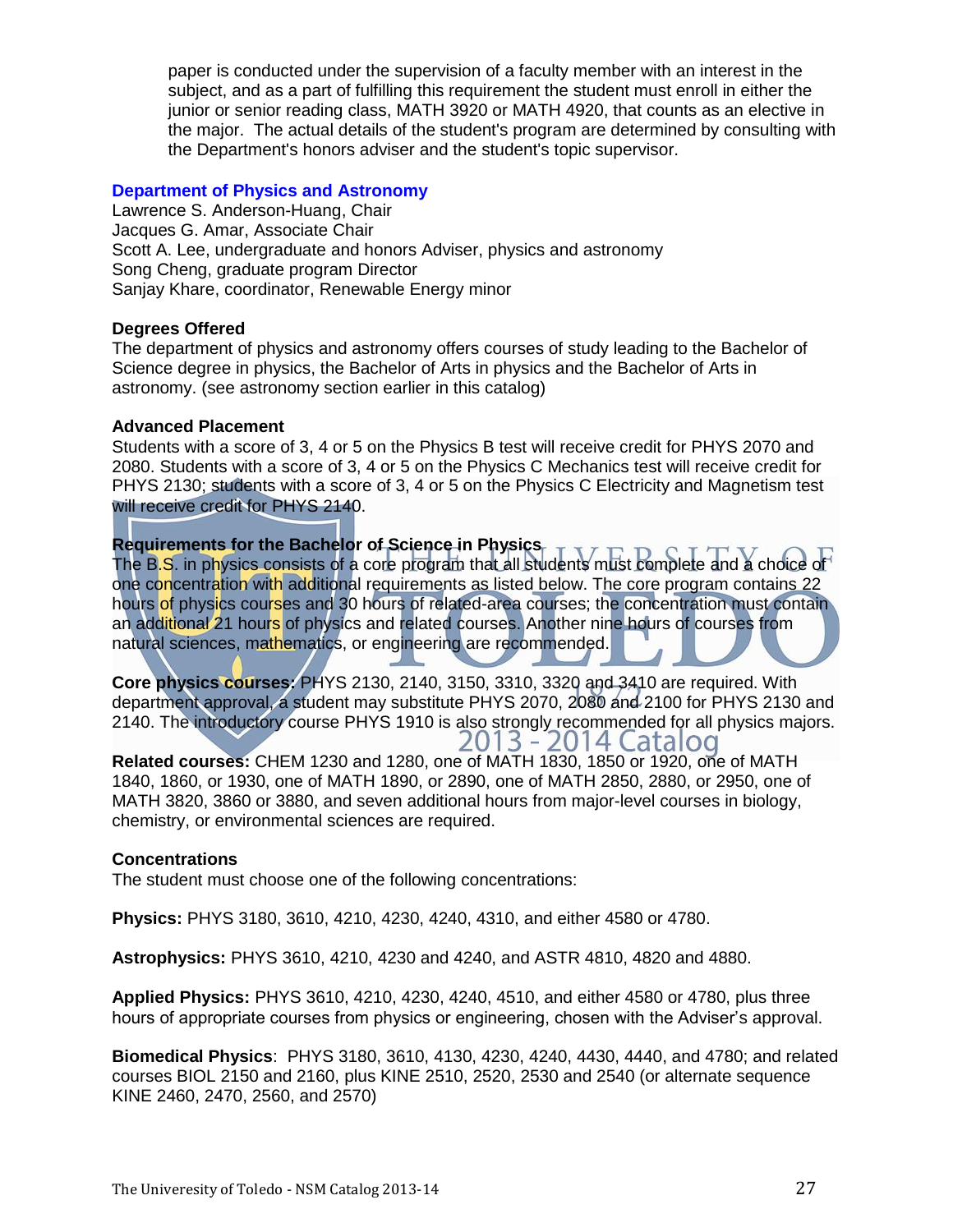In addition to the above requirements, students should consider at least three of the following optional courses: ASTR 4810, 4820 and 4880; PHYS 4130, 4510 and 4620; MATH 3190, 4300, 4740 and 4750.

### **Requirements for the Bachelor of Arts in Physics**

The B.A. in physics consists of 34 hours in the department of physics and astronomy, 12 hours of calculus, and at least 12 additional hours in the natural sciences and mathematics, chosen with the Adviser's approval. This program is intended to provide the flexibility required by students who wish to pursue interdisciplinary studies, or prepare for careers in teaching or other professions requiring a fundamental understanding of the physical sciences.

**Recommended introductory course:** PHYS 1910 is strongly recommended.

**Fundamental physics sequence:** Either the sequence PHYS 2130-2140 (10 hours) or the sequence PHYS 2070-2080-2100 (12 hours) is required.

**Other required physics courses:** The intermediate level courses PHYS 3180, 3310, 3320, 3410 and either 3610 or 4620.

**Elective courses in the major:** At least nine hours of additional physics or astronomy courses numbered above 4000 are also required.

**Required mathematics courses:** One of MATH 1830, 1850 or 1920, one of MATH 1840, 1860 or 1930, and one of MATH 2850 or 2950 are required.

**Other courses in related areas:** At least 12 hours of other courses must be taken in natural sciences, with the selection approved by the student's Adviser. Examples of appropriate choices include BIOL 2150, 2160, 2170 and 2180; CHEM 1230, 1240, 1280 and 1290; and EEES, 2010 and 2100.

**Requirements for the Bachelor of Arts in Astronomy**  Please refer to the astronomy section earlier in this catalog. 1872

# **Interdepartmental Major**

While any course that fulfills the requirements of a physics concentration may be used in fulfilling the requirements for the interdepartmental major, the department recommends that interested students choose the 19 hours in the physics core. Interested students should meet with a departmental Adviser to discuss which courses would be most appropriate.

#### **Minor in Physics or Astrophysics**

Students seeking a minor in physics or astrophysics must complete at least 22 hours of course work in physics as follows:

#### **Required for both minors:**

PHYS 2130 and 2140 or 2070, 2080 and 2100; 3180 and 3310.

#### **Required for the physics minor:**

PHYS 3320 and one physics course numbered above 3400.

**Required for the astrophysics minor:** ASTR 4810 and 4820.

Students must maintain a minimum GPA of 2.0 for all course work in the minor. Candidates for the minor must have their course work verified and approved by a departmental Adviser or Chair prior to making formal application for graduation.

#### **Minor in Renewable Energy** (This is an interdisciplinary minor)

The Minor in Renewable Energy (MRE) has been established as an interdisciplinary minor program. It is designed for students in the STEM areas majoring in the following departments: Physics and Astronomy, Chemistry, Environmental Sciences, Biology, Mathematics, MIME,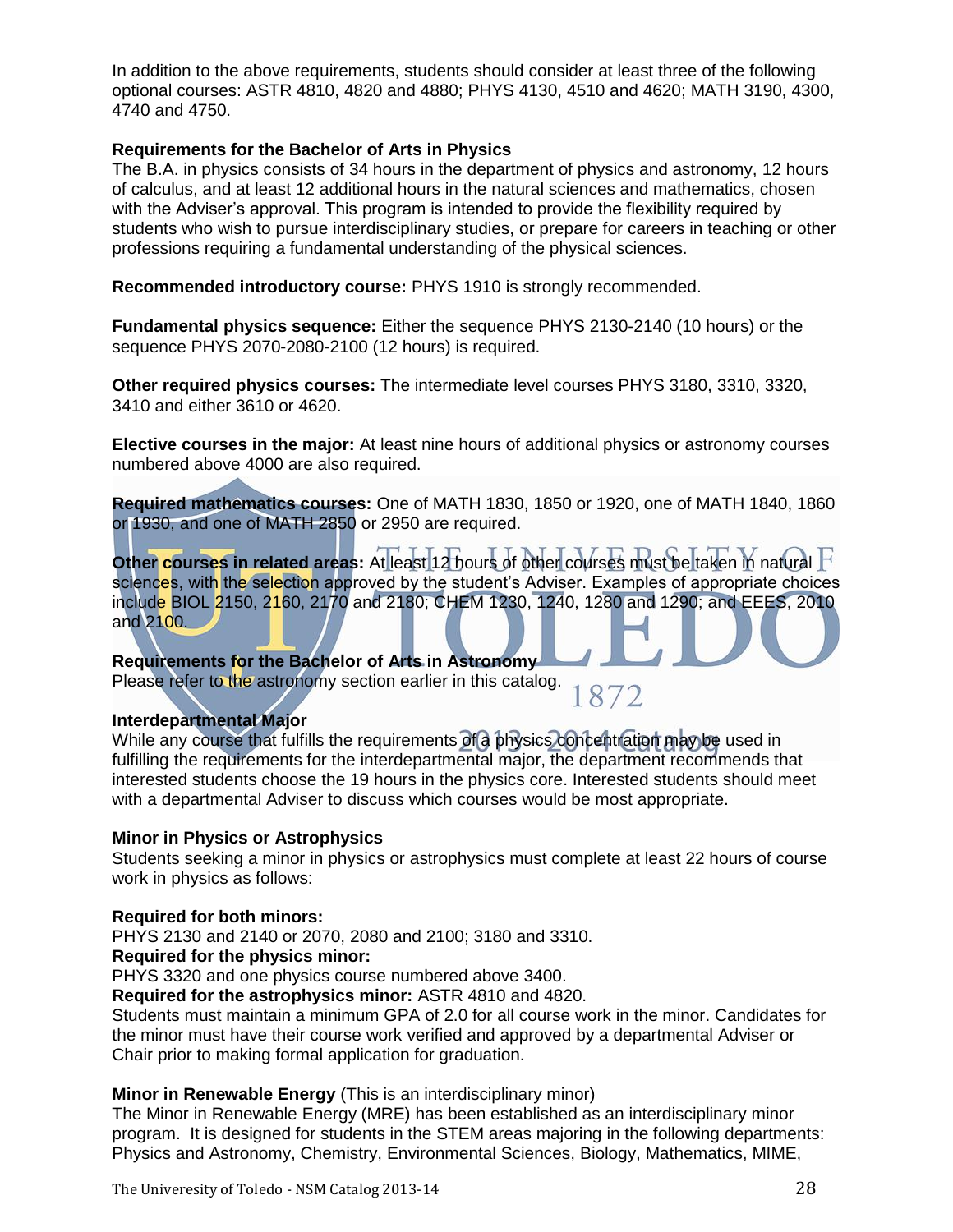Chemical and Environmental Engineering, Electrical Engineering and Computer Science, Civil Engineering and Bioengineering. Students with other majors can enroll in the MRE provided they complete the prerequisite courses. The goal of the minor is to expose students to quantitative analyses of the use of energy in human societies, its consequences and environmental impacts. A primary focus will be on the advantages and complexities of introducing renewable energy resources. Students will be required to take at least one course in the social, political, and economic ramifications of the use of energy in general and renewable energy in particular. An internship is required to enhance the practical training of students

**Course requirements are as follow:** Students must complete at least 21 hours of coursework selected as follows: Four required courses

- PHYS 3400 Physical Principles of Energy Sources for Humans 3 credit hours
- EEES 2200/GEPL 2200 Climate Change 3 credit hours
- CHEM 3810 Chemistry of Sustainable Energy Resources 3 credit hours
- PHYS 4940 Internship in Renewable Energy 3 credit hours

#### Select one from

- PSC 4340 Environmental Policy 3 credit hours
- ECON 3240 Environmental Economics 3 credit hours

Select two of the following

- PHYS 4400 Varieties of Solar Energy 3 credit hours
- MIME 4980 Renewable Energy 3 credit hours
- CHEE/BIOE 4980 Biofuels 3 credit hours
- CHEE 4980 Fuel Cells and the Hydrogen Economy 3 credit hours  $S I$ 1 H.

**Prerequisites:** PHYS 2080 General Physics II or higher, CHEM 1240 General Chemistry II, both courses under CHEE 4980 require MATH 1850 Single Variable Calculus I.

# **Honors in Physics and Astronomy**

Qualified juniors and seniors may be invited to work for the citation "honors in physics and astronomy."

A. Admission: The Honors Program in the department of physics and astronomy is open to physics majors and may be taken concurrently with College Honors. Admission to the program is based upon the student's academic achievement (at least a 3.0 GPA overall; at least a 3.3 GPA in the major), recommendations of previous instructors and an interview with the departmental honors officer. A petition for entrance into the program normally should be made before the end of the sophomore year.

B. Requirements: In order to remain in the program and graduate with departmental honors, the students must maintain at least a 3.0 cumulative GPA and a at least a 3.3 GPA in the major. In addition to the normal requirements for a physics undergraduate major, the student must successfully complete six hours of physics with honors in courses numbered above 3320\*, six hours of math at or above the 3000 level and three hours of PHYS 4910. PHYS 4910 is independent research and requires a written thesis and presentation of an oral report upon completion of work. The oral report and written thesis will strongly influence the granting of the honors citation.

*\*ASTR 4810, 4820 may count toward this requirement.* 

#### **Department of Biological Sciences**

**Brian P. Ashburner**, 2001, Associate Dean and Associate professor B.A., St. Anselm College; Ph.D. Loyola University of Chicago **Tomer Avidor-Reiss**, 2012, Associate professor B.S. Hebrew University; Ph.D. Weizmann Institute of Science **Bruce Bamber**, 2006, Associate professor B.Sc., University of Calgary; Ph.D., University of Washington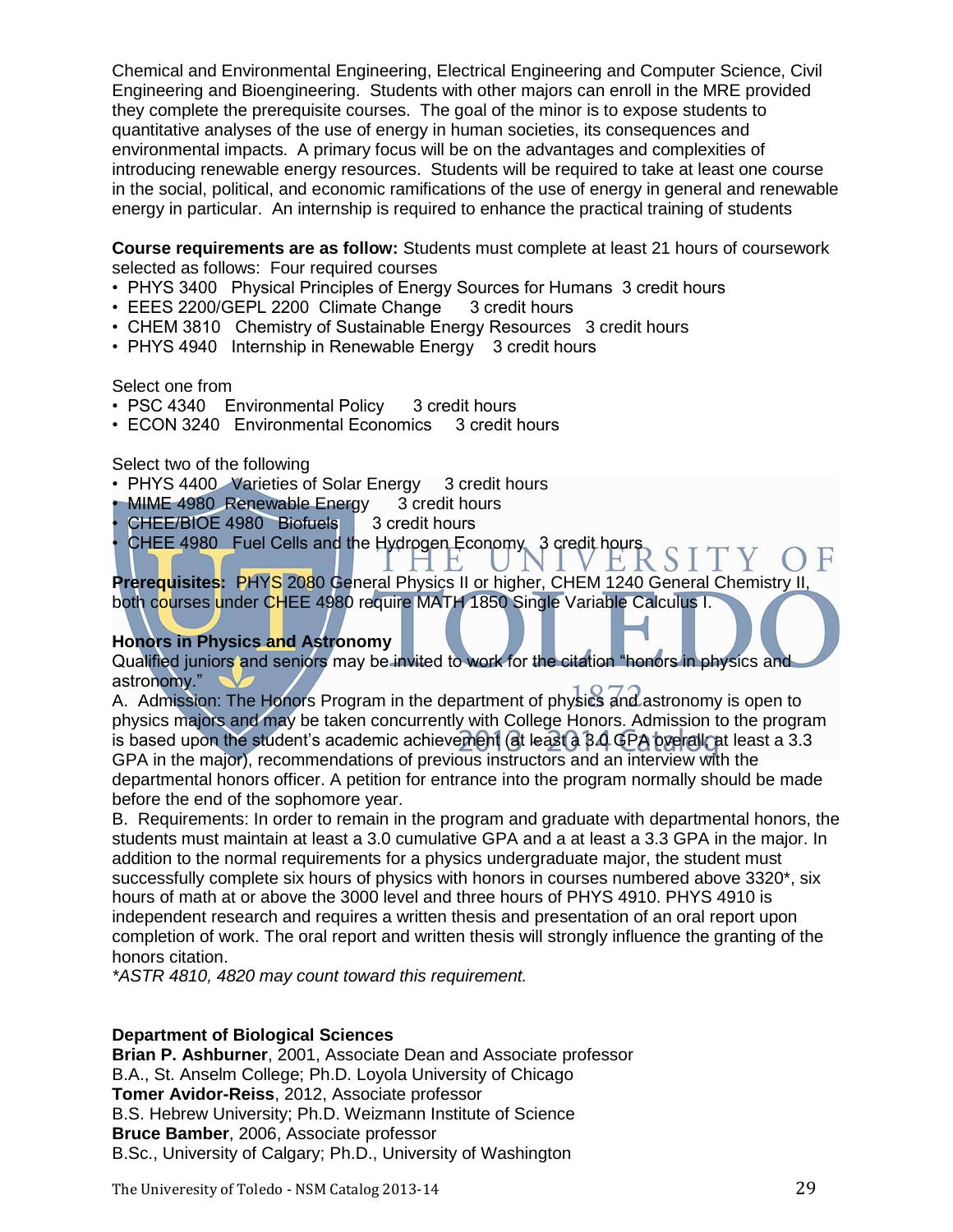**Deborah Chadee**, 2005, Associate professor B.S., University of Manitoba; Ph.D., University of Manitoba **Maria Diakonova**, 2006, Associate professor Sc.B., M.S., Leningrad State University; Ph.D., Russian Academy of Sciences **Fan Dong**, 2002, professor M.D., Suzhou Medical College; Ph.D., Erasmus University **Rafael Garcia-Mata**, 2012, Assistant professor B.S. Universidad Nacional de Mar del Plata; PhD, University of Alabama at Birmingham **John Gray**, 1998, Associate professor B.Sc. (Hons), University College Cork; Ph.D., Purdue University **Patricia R. Komuniecki**, 1985, professor, vice provost for graduate affairs and dean, college of graduate studies B.A., Newton College (Boston College); M.A., Mount Holyoke College; Ph.D., University of Massachusetts **Richard W. Komuniecki**, 1980, Distinguished University Professor A.B., Holy Cross College; M.S., Ph.D., University of Massachusetts **Malathi Krishnamurthy**, 2010, Assistant professor B.S., M.S., University of Delhi; Ph.D., Jawaharlal Nehru University **Douglas W. Leaman**, 2001, professor and chair B.S., M.S., The Ohio State University, Ph.D., University of Missouri **Scott M. Leisner**, 1993, professor B.S., University of Wisconsin; Ph.D., Purdue University **Guofa Liu**, 2008, Assistant professor M.B., Suzhou Medical College; M.S., Beijing Medical University; Ph.D., Shanghai Second Medical University **Song-Tao Liu**, 2007, Associate professor B.S., <mark>W</mark>uhan University; Ph.D., Shanghai Institute of Biochemistry $\mathop{\hbox{\rm E}}\nolimits \mathop{\hbox{\rm R}}\nolimits S$   $\rm I$ TY. **John Plenefisch**, 1996, Associate professor and associate chair B.S., University of Connecticut; Ph.D., Massachusetts Institute of Technology **Anthony Quinn**, 2001, Associate professor B.A., Mid-American Nazarene College, M.S., University of Missouri - Saint Louis, Ph.D. University of Oklahoma Health Science Center **Lirim Shemshedini**, 1993, professor B.S., University of Michigan; Ph.D., University of Vermont  $1872$ **Robert Steven**, 2006, Assistant professor 2013 - 2014 Catalog B.Sc., Ph.D., University of Toronto **William Taylor**, 2003, Associate professor B.S., University of Winnipeg; Ph.D., University of Manitoba **Deborah Vestal**, 2002, Associate professor B.S., Bowling Green State University; Ph.D., Syracuse University Emeritus Faculty **William L. Bischoff Jr.**, 1972, professor emeritus, 2007 B.A., M.A., Miami University; Ph.D., University of North Carolina **Charles Creutz**, 1973, professor emeritus, 2010 A.B., Columbia University; M.S., Ph.D., University of Pennsylvania **Ernest Dubrul**, 1974, professor emeritus, 2010 H.A.B., Xavier University; Ph.D., Washington University **Louis Glatzer**, 1973, professor emeritus, 1999 A.B., Dartmouth College; M.S., North Carolina State University; Ph.D., The University of Texas - Austin **Lloyd A. Jones**, 1972, professor emeritus, 1999

B.S., M.S., The Ohio State University; Ph.D., Purdue University **Woon H. Jyung**, 1964, professor emeritus, 1993 B.S., Seoul National University; M.S., Ph.D., Michigan State University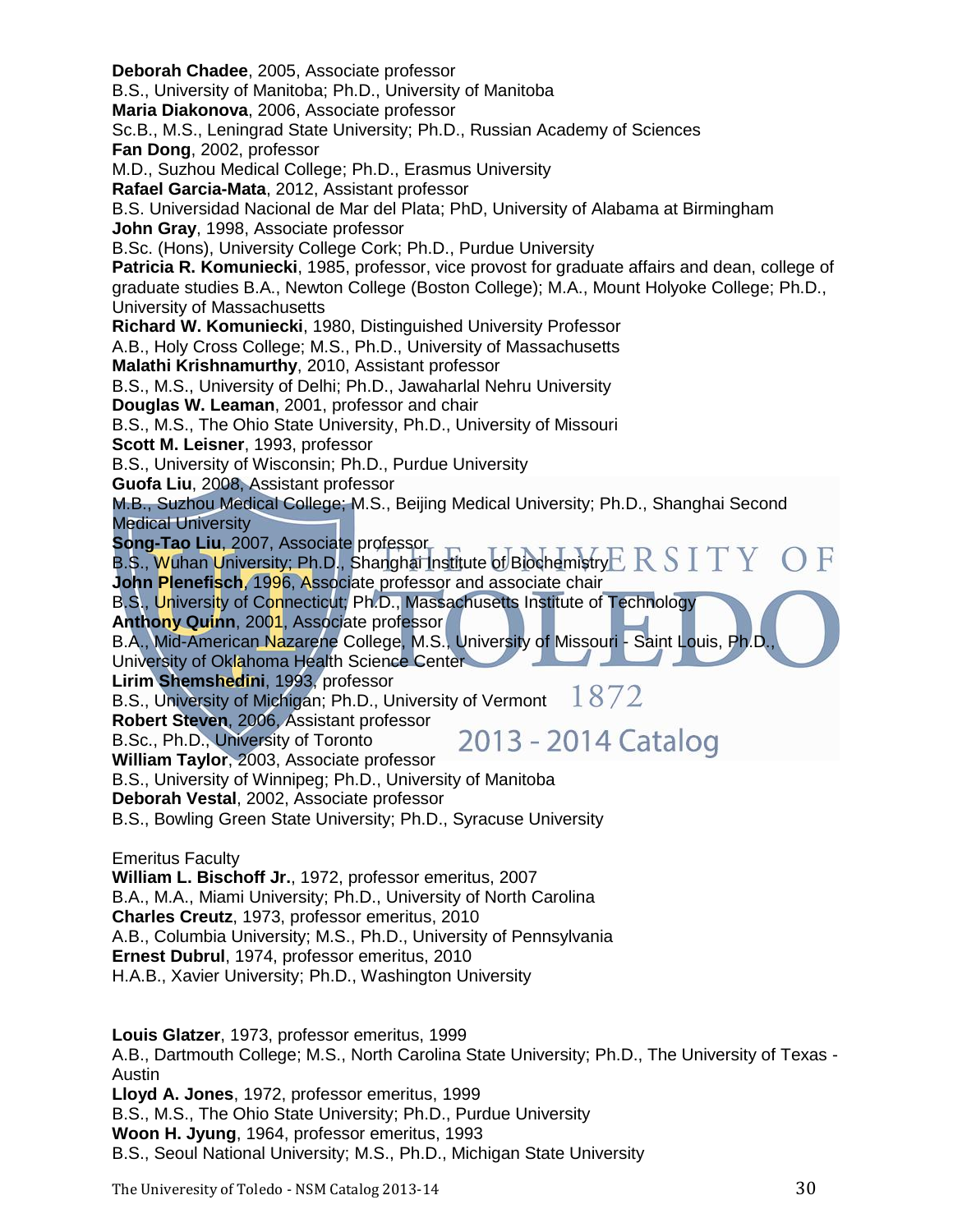**Harold H. Lee**, 1967, professor emeritus, 1999 A.B., Oklahoma Baptist University; M.S., Ph.D., University of Tennessee **Clifford J. Smith**, 1965, professor emeritus, 1993 B.S., Cornell University; Ph.D., University of Maryland

**Lecturer Sally Harmych**, 2006, Associate Lecturer B.S., Ph.D. University of Toledo **Brenda Leady**, 1993, Lecturer B.S.,Ph.D., University of Toledo

# **Department of Chemistry**

**Jared L. Anderson**, 2005, Professor B.S., South Dakota State University; Ph.D., Iowa State University **Peter R. Andreana**, 2012, Associate Professor B.S., Brock University; Ph.D., Wayne State University **John J. Bellizzi**, **III**, 2008, Assistant Professor S.B., Massachusetts Institute of Technology; M.S., Ph.D., Cornell University **Terry P. Bigioni**, 2006, Associate Professor B.Sc., M.Sc., University of Toronto; Ph.D., Georgia Institute of Technology **Eric W. Findsen**, 1988, Associate Professor B.S., Michigan State University; M.S., University of California; Ph.D., University of New Mexico **Dean M. Giolando**, 1988, Professor B.S., Rochester Institute of Technology; Ph.D., University of Illinois **Wendell P. Griffith**, 2007, Assistant Professor B.S., Grambling State University; Ph.D., University of Massachusetts **Xiche Hu**, 1998, Associate Professor B.S., M.S., Wuhan University; Ph.D., Wayne State University **Dragan Isailovic,** 2008, Assistant Professor Diploma – Physical Chemistry, University of Belgrade, Serbia; Ph.D., Iowa State University **Andrew D. Jorgensen**, 1988, Associate Professor B.S., Quincy College; Ph.D., University of Illinois - Chicago **Jon R. Kirchhoff**, 1989, Distinguished University Professor B.S., State University of New York - Cortland; Ph.D., Purdue University **Cora Lind-Kovacs**, 2003, Associate Professor and Associate Chair Prediploma, Bergische Universität Wuppertal; M.S., Ph.D., Georgia Institute of Technology **Mark R. Mason**, 1998, Associate Professor B.S., Bowling Green State University; Ph.D., Iowa State University **Timothy C. Mueser**, 2000, Associate Professor B.S., Eureka College; Ph.D., University of Nebraska **A. Alan Pinkerton**, 1984, Distinguished University Professor Grad. RIC, Brighton College of Tech; Ph.D., University of Alberta **Donald R. Ronning**, 2005, Associate Professor B.S., University of Minnesota; Ph.D., Texas A & M University **Joseph A. R. Schmidt**, 2004, Associate Professor B.S., Kansas State University; Ph.D., University of California-Berkeley **Steven J. Sucheck**, 2005, Associate Professor B.S., University of Toledo; Ph.D., University of Virginia **Ronald E. Viola**, 2000, Distinguished University Professor and Chair B.S., Fordham University; M.S., Ph.D., Pennsylvania State University **Kana Yamamoto**, 2008, Assistant Professor B.S., M.S., Nagoya University, Japan; Ph.D., University of California-Berkeley **Jianglong Zhu**, 2010, Assistant Professor B.S., M.S., Tianjin University; Ph.D., Boston University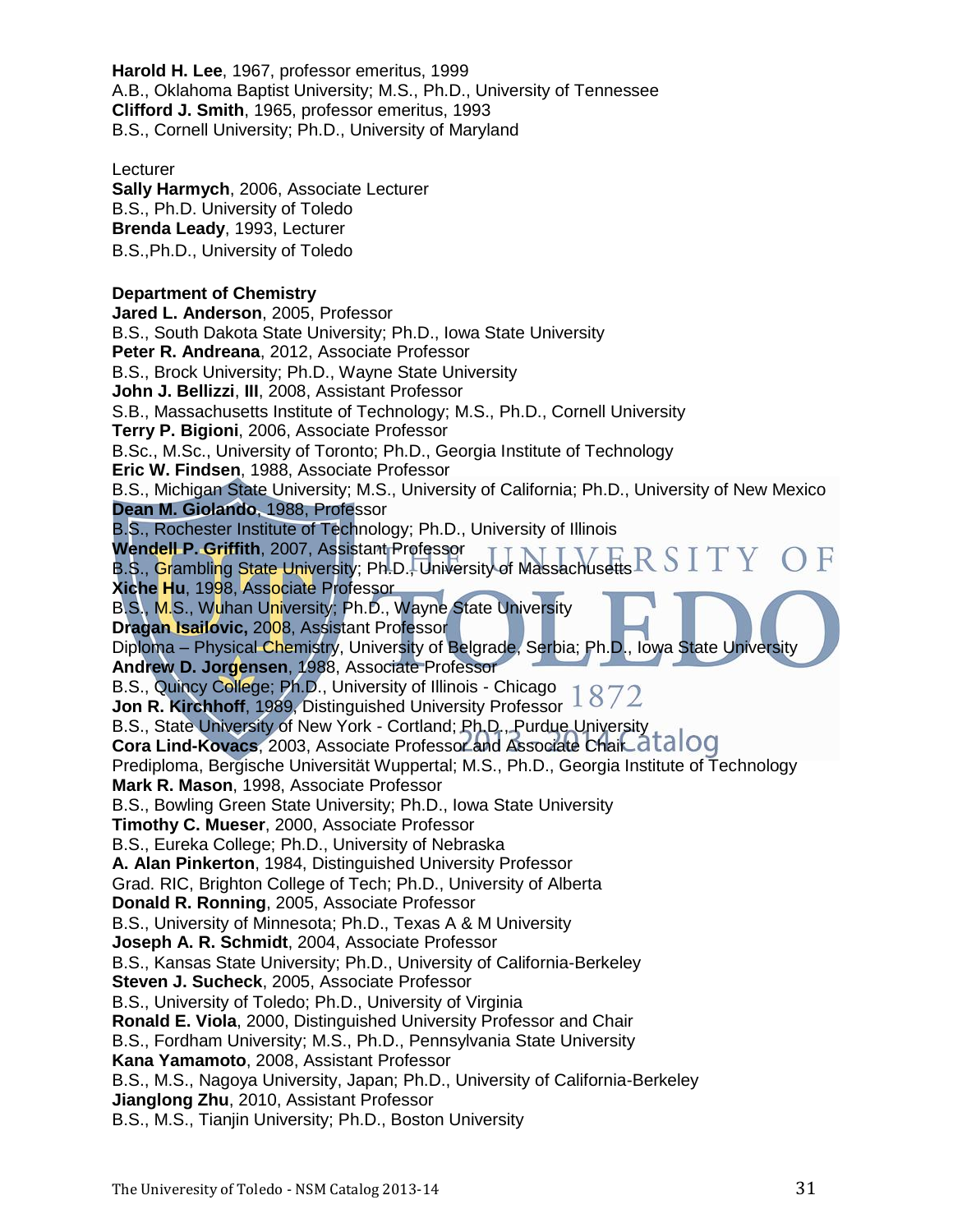**Lecturers Claire Cohen**, 2007, Lecturer B.S., University of Massachusetts; Ph.D., Cornell University **Edith P. Kippenhan**, 2006, Lecturer B.S., University of Maryland; Dipl.-Chem., Universität des Saarlandes, Germany **Elizabeth Zhurova**, 2013, Lecturer B.S., M.S., Mendeleev University of Chemical Technology; Ph.D., Karpov Institute of Physical **Chemistry James R. Zubricky, III,** 2008, Associate Lecturer B.S., M.S., Bowling Green State University **Emeritus Faculty John Chrysochoos**, 1967, Professor Emeritus, 2004 Diploma of Chemistry, University of Athens; M.S., Ph.D., University of British Columbia **Jimmie G. Edwards**, 1967, Professor Emeritus, 2000 B.S., Central State College; Ph.D., Oklahoma State University **James L. Fry**, 1969, Professor Emeritus, 1999 B.S., Bowling Green State University; Ph.D., Michigan State University **Max O. Funk**, 1978, Distinguished University Professor Emeritus, 2013 B.S., The Pennsylvania State University; Ph.D., Duke University **James E. Gano**, 1967, Professor Emeritus, 2000 B.S., Miami University; M.S., Ph.D., University of Illinois **Nina I. McClelland**, 2004, Professor Emerita B.S., M.S., University of Toledo; MPH, Ph.D., University of Michigan; DSc, University of Toledo **Robert J. Niedzielski**, 1965, Professor Emeritus, 1999 ERS B.S., Aquinas College; M.S., Ph.D., University of Illinois **Gordon A. Parker**, 1965, Professor Emeritus, 1992 B.S., University of Michigan; M.S., Ph.D., Wayne State University **Lancelot C.A. Thompson**, 1958, Professor Emeritus, 1988 B.S., Morgan State University; Ph.D., Wayne State University **Frank Walmsley**, 1962, Professor Emeritus, 1987 B.S., University of New Hampshire; Ph.D., University of North Carolina Ŏ **Department of Environmental Sciences Richard Becker**, 2008, Assistant professor 2013 - 2014 Catalog B.A., Washington University; M.A., Washington University; Ph.D., Western Michigan University **Jonathan M. Bossenbroek**, 2005, Associate professor B.S., Calvin College; M.S., University of Wisconsin; Ph.D., Colorado State University **Thomas Bridgeman**, 2006, Associate professor B.S., Miami University; M.S., The Ohio State University; Ph.D., University of Michigan **Mark J. Camp**, 1976, Associate professor B.S., M.S., The University of Toledo; Ph.D., The Ohio State University **Jiquan Chen**, 2001, Distinguished University Professor B.S., Inner Mongolia University; M.S., Chinese Academy of Science; Ph.D., University of

Washington **Todd D. Crail**, 2012, Lecturer

B.A. Bluffton University; M.S., Ph.D. The University of Toledo

**Daryl F. Dwyer**, 2001, Associate professor and director, Stranahan Arboretum

B.S., Wilkes College; M.A., State University of New York at Buffalo; Ph.D., Michigan State **University** 

**Timothy G. Fisher**, 2003, Professor and chair

B.S., University of Alberta; M.S., Queen's University; Ph.D., University of Calgary

**Johan F. Gottgens**, 1993, Professor and associate chair

B.S., M.S., Utrecht University; Ph.D., University of Florida

**Scott A. Heckathorn**, 2003, Professor

B.S., Wichita State University; M.S., Ph.D., University of Illinois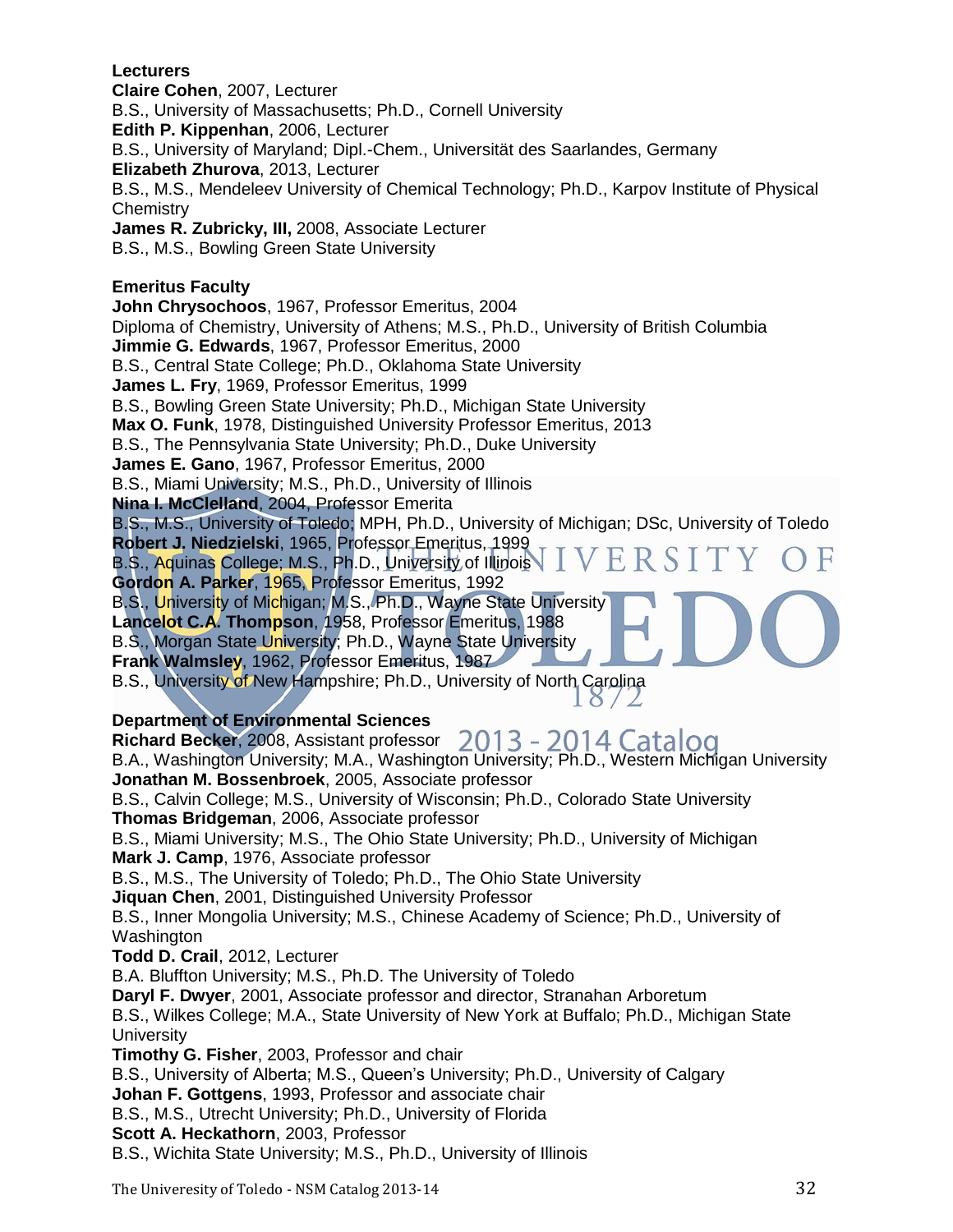**David E. Krantz**, 2001, Associate professor B.S., College of William and Mary; M.S., Ph.D., University of South Carolina **James A. Martin-Hayden**, 1994, Associate professor B.A., University of Maine; M.S., Ph.D., University of Connecticut **Christine M. Mayer**, 2003, Associate professor B.S., M.S., University of Illinois at Urbana - Champaign; Ph.D., Cornell University **Daryl L. Moorhead**, 1999, Professor B.S., The Ohio State University; M.S., Texas A&M University; Ph.D., University of Tennessee **Song Qian**, 2012, Assistant professor B.S. Tsinghua University; M.S. Nanjing University; M.S., Ph.D. Duke University **William Von Sigler**, 2003, Associate professor B.S., Purdue University; Ph.D., Purdue University **Alison L. Spongberg**, 1994, Professor B.A., Ohio Wesleyan University; M.A., Temple University; Ph.D., Texas A&M University **Carol A. Stepien**, 2004, Distinguished University Professor and director of the Lake Erie Research Center B.S., Bowling Green State University; M.S., Ph.D., University of Southern California **Donald J. Stierman**, 1994, Associate professor B.S., State University of New York - Brockport; M.S., Ph.D., Stanford University **Michael N. Weintraub**, 2005, Associate professor B.A., Bard College; M.A., Ph.D., University of California at Santa Barbara **EMERITUS FACULTY Stuart L. Dean**, 1967, Professor emeritus, 1993 B.S., M.S., Ph.D., West Virginia University **Lou Glatzer**, 1973, Professor emeritus, 1999 A.B., Dartmouth College; M.S., North Carolina State University; Ph.D.RThe University of Texas -Austin **Stephen L. Goldman**, 1971, Professor emeritus, 2007 B.S., Brooklyn College; M.A., Ph.D., University of Missouri **James A. Harrell**, 1979, Professor emeritus, 2009 B.S., California State University - Fullerton; M.S., University of Oklahoma; Ph.D., University of **Cincinnati** 1872 **Craig B. Hatfield**, 1964, Professor emeritus, 1999 B.S., M.A., Ph.D., Indiana University Michael W. Phillips, 1975, Professor emeritus, 2010 - 2014 Catalog B.S., North Carolina State University; Ph.D., Virginia Polytechnic Institute **Lon C. Ruedisili**, 1974, Professor emeritus, 1993 B.S., M.S., Ph.D., University of Wisconsin **Elliot J. Tramer**, 1969, Professor emeritus, 2007 A.B., Case Western Reserve University; Ph.D., University of Georgia **Department of Mathematics and Statistics James D. Anderson,** 1990, Assistant professor B.S., The University of Akron; M.S., Purdue University **Alessandro Arsie**, 2009, Assistant professor B.S., University of Padova; M.S., Univerita' Bocconi; Ph.D., International School for Advanced Studies, Trieste, Italy **Zeljko Cuckovic**, 1994, professor B.S., M.S., University of Zagreb; Ph.D., Michigan State University **Paul R. Hewitt**, 1990, Associate professor and chair B.S., Michigan Technological University; Ph.D., Michigan State University **Maria Leite, 2011**, Assistant professor B.S., M.S., University of Porto, Porto, Portugal, Ph.D.; University of Houston, Houston, Texas **Rong Liu**, 2009 assistant professor B.S., Shandong University; M.S., University of North Texas; Ph.D., Michigan State University The Univeresity of Toledo - NSM Catalog 2013-14 33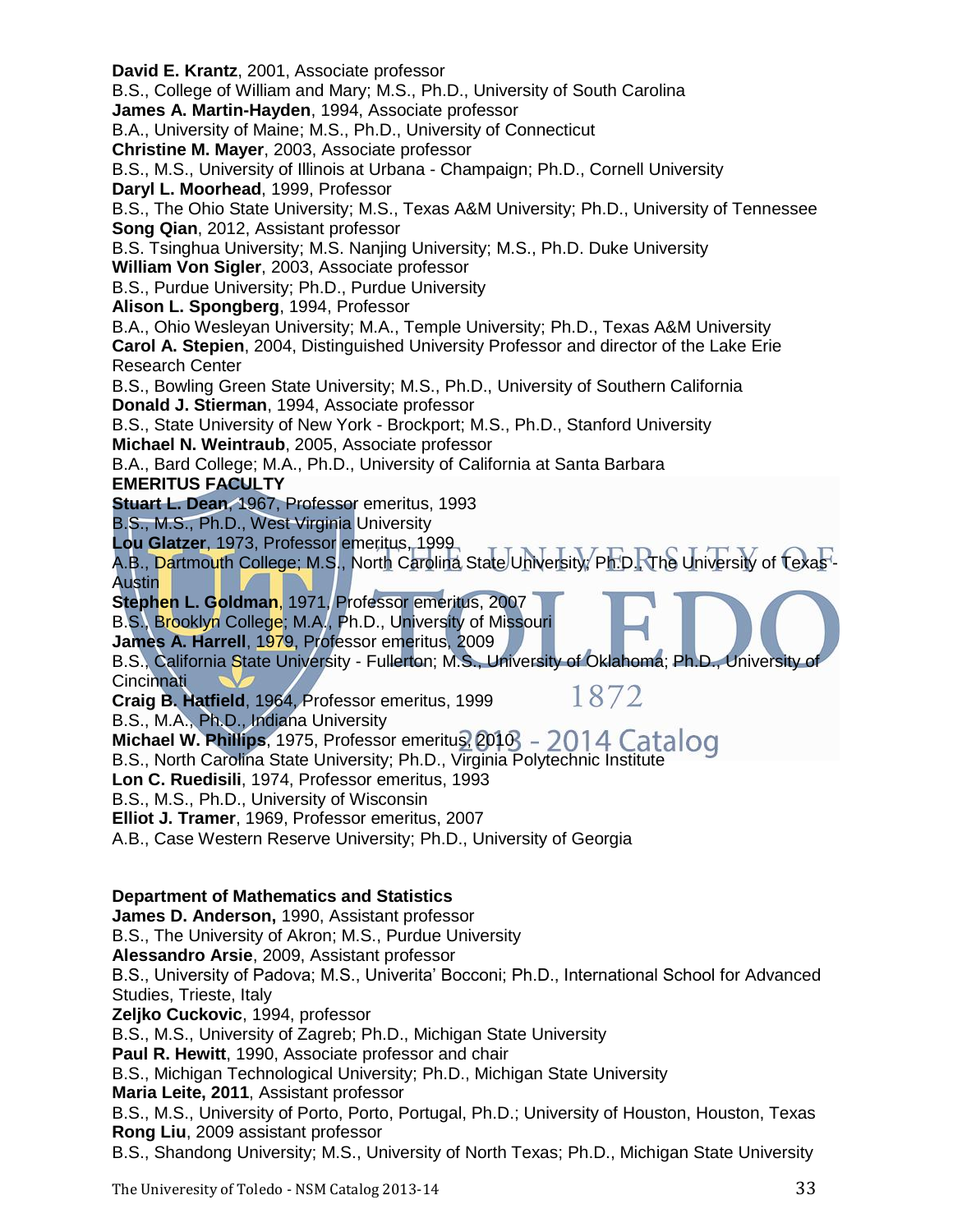**Geoffrey K. Martin**, 1989, Associate professor and Vice Provost/Director, Institutional Research B.S., University of Connecticut; M.A., Ph.D., State University of New York - Stony Brook **Robert L. Ochs Jr.**, 1988, Associate professor B.S., Ursinus College; M.S., The Pennsylvania State University; M.A., Ph.D., University of Delaware **Charles J. Odenthal**, 1990, Associate professor B.S., Harvey Mudd College; M.S., California Polytechnic University - Pomona; Ph.D., University of Wisconsin **Biao Ou**, 1993, professor B.S., M.S., Zhejiang University; Ph.D., University of Minnesota **Sonmez Sahutoglu**, 2009, Assistant professor B.S., M.S., Middle East Technical University; Ph.D., Texas A&M University **Friedhelm Schwarz**, 1984, professor Diploma, University of Hanover; Ph.D., University of Bremen **Qin Shao,** 2002, professor B.S., M.S., Nankai University; Ph.D., The University of Georgia **Ivie Stein Jr.**, 1971, Associate professor B.S., M.A., California State College; Ph.D., University of California **Gerard Thompson**, 1988, professor B.Sc., King's College; M.S., Ph.D., University of North Carolina; Ph.D., Open University **Akaki Tikaradze**, 2011, Assistant Professor B.S., M.S., Tbilisi State University, Tbilisi, Georgia; M.S., Ph.D., University of Chicago, Chicago, **Illinois Mao-Pei Tsui,** 2005, Associate professor B.S., M.S., National Chao-Tung University; Ph.D., Brandeis University $\Gamma$   $S$   $\blue{\top}$   $\blue{Y}$ **H. Westcott Vayo,** 1965, professor B.S., Culver - Stockton College; M.S., Ph.D., University of Illinois **Denis White**, 1984, professor B.Sc., M.Sc., University of Toronto; M.S., Ph.D., Northwestern University **Donald B. White**, 1993, professor B.S., University of California - Los Angeles; M.S., Ph.D., University of California - Irvine **Biao Zhang**, 1993, professor  $\delta/L$ B.Sc., M.S., East China Normal University; Ph.D., University of Chicago E 2013 - 2014 Catalog **Emeritus Faculty James L. Bailey**, 1963, professor emeritus, 1987 B.S., Heidelberg College; M.S., Ph.D., Michigan State University **H. Lamar Bentley**, 1971, professor emeritus, 2006 B.S., M.S., University of Arizona; Ph.D., Rensselaer Polytechnic Institute **Mary F. Coughlin**, 1969, professor emeritus, 1989 B.A., Marygrove College; M.S., St. Louis University; Ph.D., University of Michigan **Budmon R. Davis**, l962, professor emeritus, 1989 B.S., Geneva College; M.A., Ph.D., University of Pittsburgh **Edward D. Ebert**, 1947, professor emeritus, 1984 B.S., The University of Toledo; M.S., University of Iowa **Arnold A. Johanson**, 1962, professor emeritus, 1987 A.B., Kenyon College; M.A., The Ohio State University; Ph.D., Case Institute of Technology **George J. Kertz**, 1966, professor emeritus, 1999 A.B., Cardinal Glennon College; M.A., Ph.D., St. Louis University **Walter Lange**, 1967, professor emeritus, 1989 M.Ed., Ed.S., The University of Toledo **Rao V. Nagisetty**, 1974, professor emeritus, 2009 B.A., Andhra University; Ph.D., Stekloff Institute **Martin R. Pettet**, 1981, professor, 2011 B.Sc., M.Sc., Toronto; M.Phil., Ph.D., Yale University

The Univeresity of Toledo - NSM Catalog 2013-14 34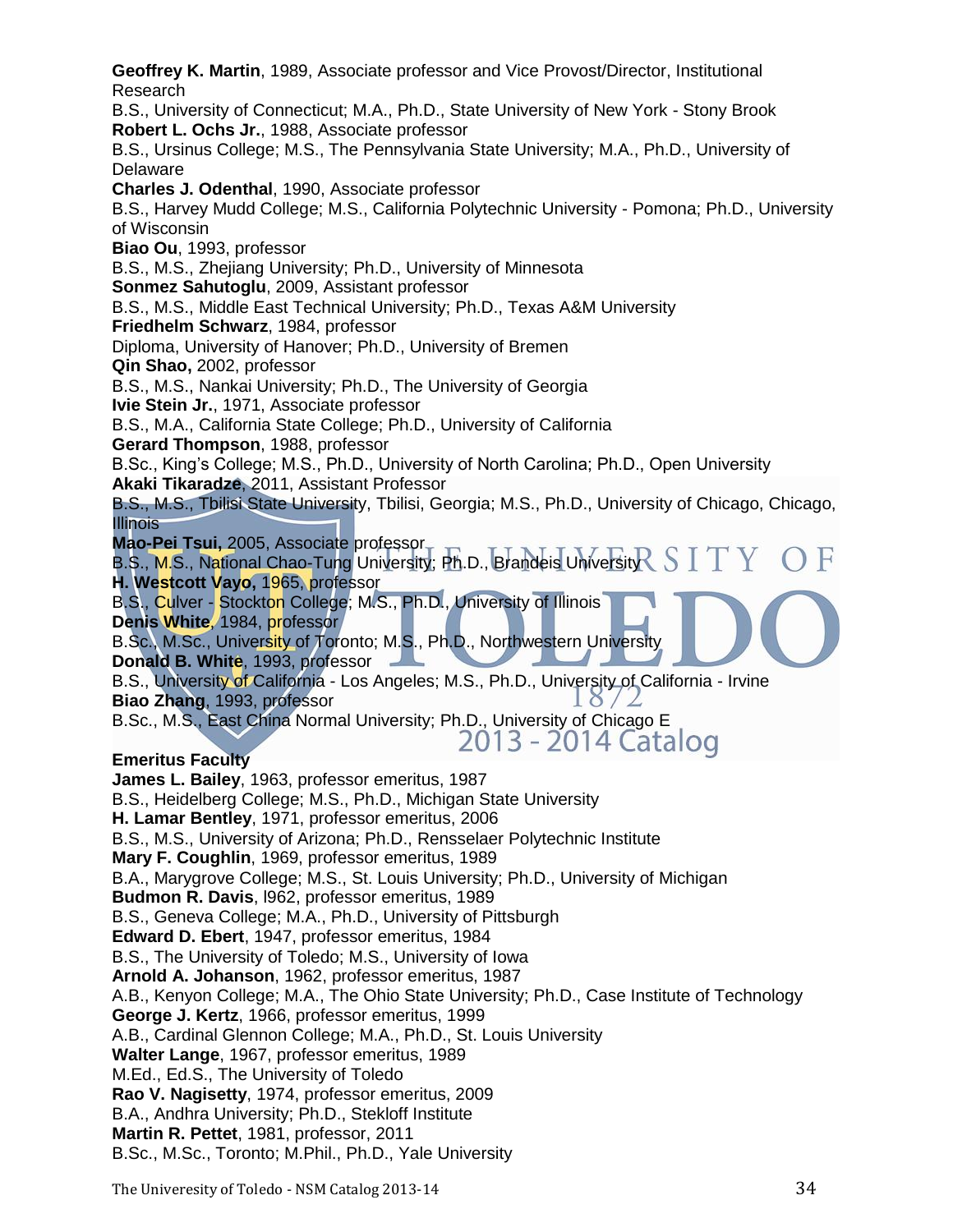**Temoleon G. Rousos**, 1966, professor emeritus, 1986 B.Ed., The University of Toledo; M.A.Ed., Eastern Michigan University; M.A., Mathematics, Bowling Green State University; Ed.S., Ed.D., The University of Toledo **Paul Shields**, 1974, professor emeritus, 1999 A.B., Colorado College; M.A., Ph.D., Yale University **Stephen E. Spielberg,** 1963, professor emeritus, 1993 B.A., University of Pennsylvania; M.A., Ph.D., University of Minnesota **Stuart A. Steinberg**, 1971, professor emeritus, 2009 B.A., Ph.D., University of Illinois; M.S., University of Chicago **Gwen H. Terwilliger,** 1987, Associate professor emeritus, 2005 B.S., M.Ed., Bowling Green State University; Ph.D., The University of Toledo **Henry C. Wente**, 1971, Distinguished University Professor emeritus, 2009 A.B., A.M., Ph.D., Harvard University **Harvey E. Wolff**, 1975, professor emeritus, 2010 B.A., University of Connecticut; M.A., Ph.D., University of Illinois **Retired Faculty Mohamed S. El-Bialy**, 1990, professor, 2013 Ph.D., University of Minnesota **Donald J. Greco**, 1977, professor, 2008 B.A., The Ohio State University; M.Ed., Ph.D., The University of Toledo **L. Marie Hoover**, 1984, Associate professor, 2008 B.A., Muskingum College; M.A., University of Michigan; Ph.D. The University of Toledo **Elaine I. Miller,** 1986, Associate professor, 2010 A.S., Alpena College; B.S., M.A., Eastern Michigan University ERSITY H E **Lecturers Chase Brady**, 2010, associate lecturer B.A., New College of Florida; M.S., University of Alaska, Fairbanks; M.S., Miami University **Katherine Bryant**, 2010 associate lecturer B.S., M.S., The University of Toledo **Zhiwei Chen**, 2011, lecturer B.A. Central University of Finance and Economics, Beijing; Ph.D., University of Maryland **Vani Cheruvu**, 2012, lecturer M.Sc., M.Phil., University of Hyderabad (India), Ph.D., Indian Institute of Technology (Madras, India) **Katharine Fisher**, 2005, associate lecturer B.S., Queen's University, Kingston; M.S., University of Calgary **David Gajewski**, 2011, lecturer B.S., M.S., Ph.D., The University of Toledo **Kevin Gibbs**, 2010, associate lecturer B.S., M.A., Eastern Michigan University **Seung-Moon Hong**, 2011, lecturer B.S., M.S., Hanyang University (Seoul South Korea), Ph.D., University of Indiana **Nathaniel Iverson**, 2011, lecturer B.A., Simpson College, M.A., Ph.D., Bowling Green St. University **Paramasamy Karuppuchamy**, 2012, lecturer B.Sc., M.Sc., Madurai Kamaraj University, Ph.D., University of Madras, Chennai (India) **Trieu Le**, 2012, lecturer B.S. with Distinction in Mathematics, National University, Ho Chi Minh City, (Vietnam), Ph.D., University of Buffalo **Gregory Lewis**, 2008, associate lecturer M.Ed., The University of Toledo **Theresa Myers**, 2002, senior lecturer B.A., SUNY College at Oneonta; M.Ed., University of Toledo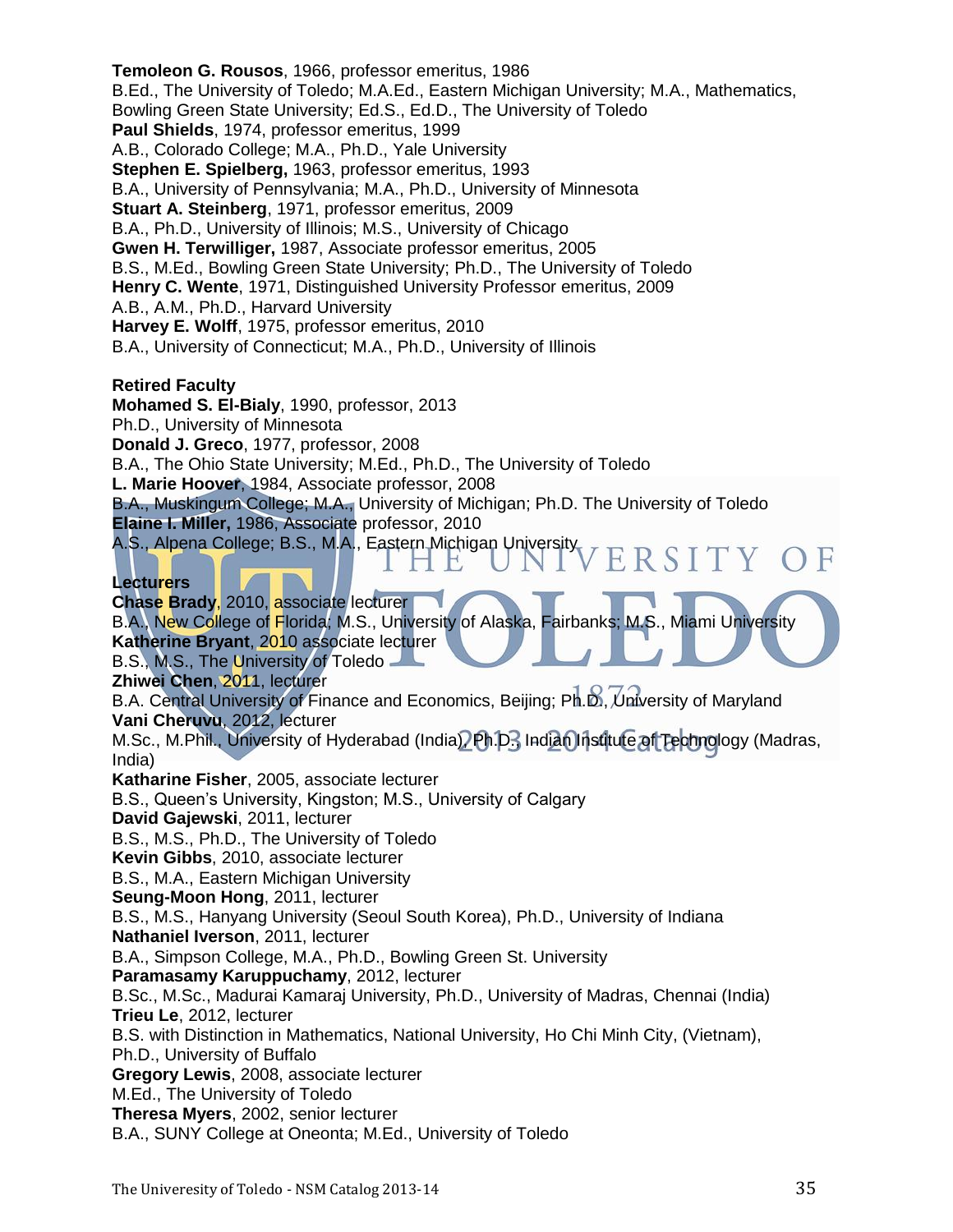**Suzan Orra**, 2009, associate lecturer B.S., M.S., The University of Toledo **Minhui Paik**, 2012, lecturer B.S., Korea University (South Korea), M.S., Ph.D., Iowa State University **Matthew Sutherland**, 2011, lecturer B.S., Heidelberg College, M.A., Bowling Green St. University **Sibylle Weck-Schwarz**, 2003, senior lecturer M.S., Ph.D., University of Hannover **Syed Zaidi**, 2003, senior lecturer B.S., M.S., Punjab University Lahore; M.S., Emporia State University

# **Retired Lecturers**

**David Beekley**, 2004, associate lecturer, 2010 B.S.M.E., The University of Toledo; M.S.M.E., The University of Michigan **Lawrence Shears**, 2002, associate lecturer, 2010 B.S., The University of Toledo; M.A.T., Brown University **T. Munir Simon**, 2002, senior lecturer, 2012 B.S., The University of Toledo; M.B.A., Rutgers University **Edward Stelnicki**, 2002, associate lecturer, 2011 B.B.A., M.Ed, The University of Toledo

# **Department of Physics and Astronomy**

**Jacques G. Amar**, 1997, professor and Associate chair M.A., University of Rochester; Ph.D., Temple University **Lawrence S. Anderson**-**Huang** 1978, professor, chair B.S., California Institute of Technology; M.A., Ph.D., University of California - Berkeley **Jon E. Bjorkman**, 1996, professor B.A., University of North Carolina-Chapel Hill; M.S., University of Colorado; Ph.D., University of **Wisconsin Karen S. Bjorkman**, 1996, Distinguished University Professor, Dean B.S., University of North Carolina-Chapel Hill; M.S., Ph.D., University of Colorado **Rupali Chandar**, 2007, Associate professor B.S., Haverford College, M.S., Ph.D., Johns Hopkins University  $\sqrt{2}$ **Song Cheng**, 1993, Associate professor and Graduate Program director B.Sc., Changsha Institute of Technology; Ph.D., Kansas State University a CO **Robert W. Collins**, 2004, Distinguished University Professor and NEG Endowed Chair of Silicate and Materials Science B.A., Clark University; M.S., Ph.D., Harvard University **Michael Cushing**, 2011, Assistant professor B.S. Boston University, M.S., Ph.D., University of Hawaii **Xunming Deng**, 1996, professor M.S., Ph.D., University of Chicago **Randall J. Ellingson**, 2008, Associate Professor B.A., Carleton College; M.S., Ph.D., Cornell University **Steven R. Federman**, 1988, professor B.S., Polytechnic Institute of Brooklyn; M.S., Ph.D., New York University **Bo Gao**, 1994, professor B.S., Zhejiang University; M.S., Ph.D., University of Nebraska **Michael J. Heben**, 2008, PVIC Endowed Professor B.S., John Carroll University; M.S., Stanford University; Ph.D., California Institute of Technology **Victor G. Karpov**, 2001, professor Ph.D., Leningrad Polytechnic Institute **Sanjay V. Khare**, 2004, Associate professor Ph.D., University of Maryland **Thomas J. Kvale**, 1986, professor and director of undergraduate research B.A., Gustavus Adolphus College; M.S., Ph.D., University of Missouri - Rolla